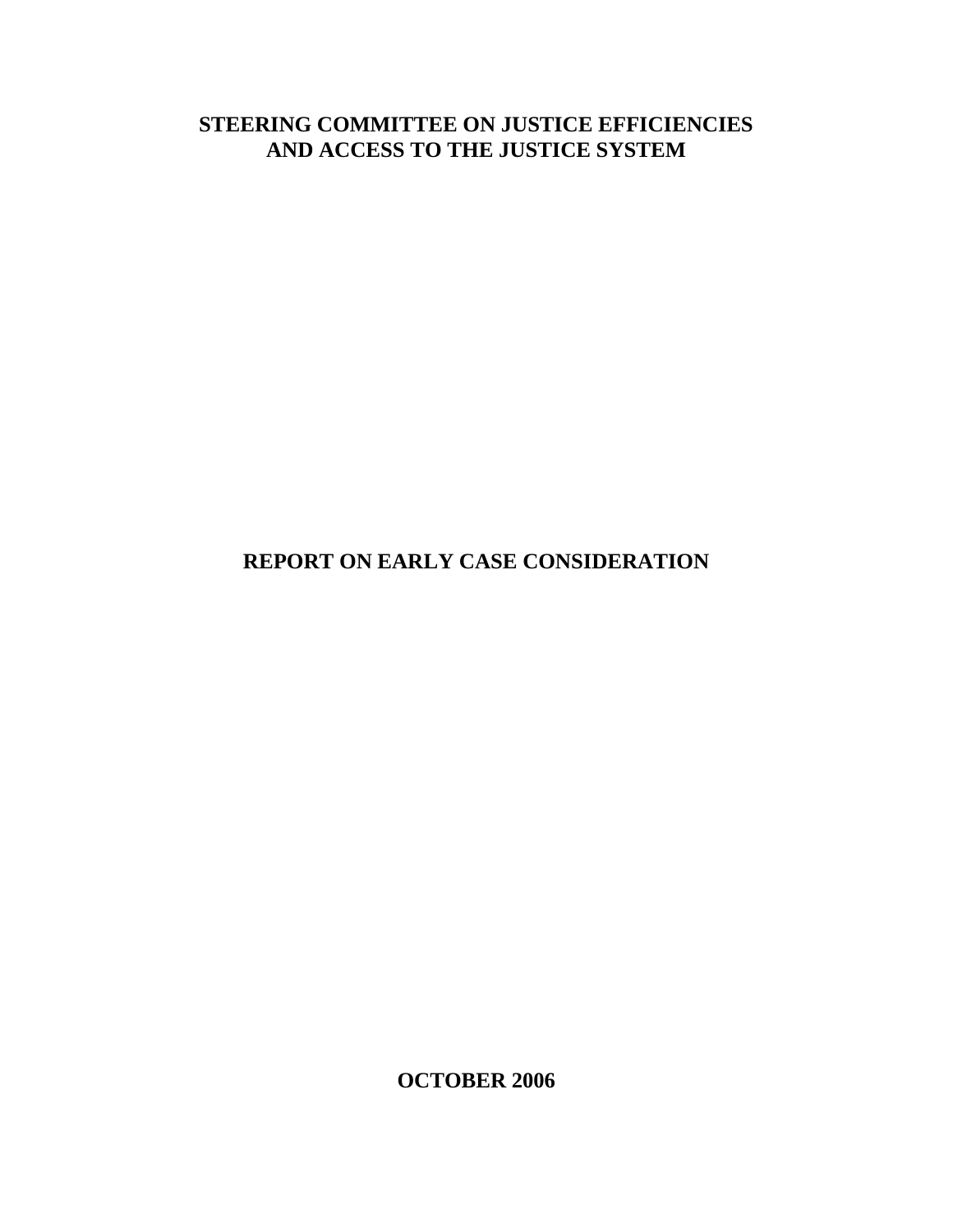## **TABLE OF CONTENTS**

<span id="page-1-0"></span>

| 4. THE MANDATE OF THE EARLY CASE CONSIDERATION SUBCOMMITTEE  6 |  |
|----------------------------------------------------------------|--|
|                                                                |  |
|                                                                |  |
|                                                                |  |
|                                                                |  |
|                                                                |  |
|                                                                |  |
|                                                                |  |
|                                                                |  |
|                                                                |  |
|                                                                |  |
|                                                                |  |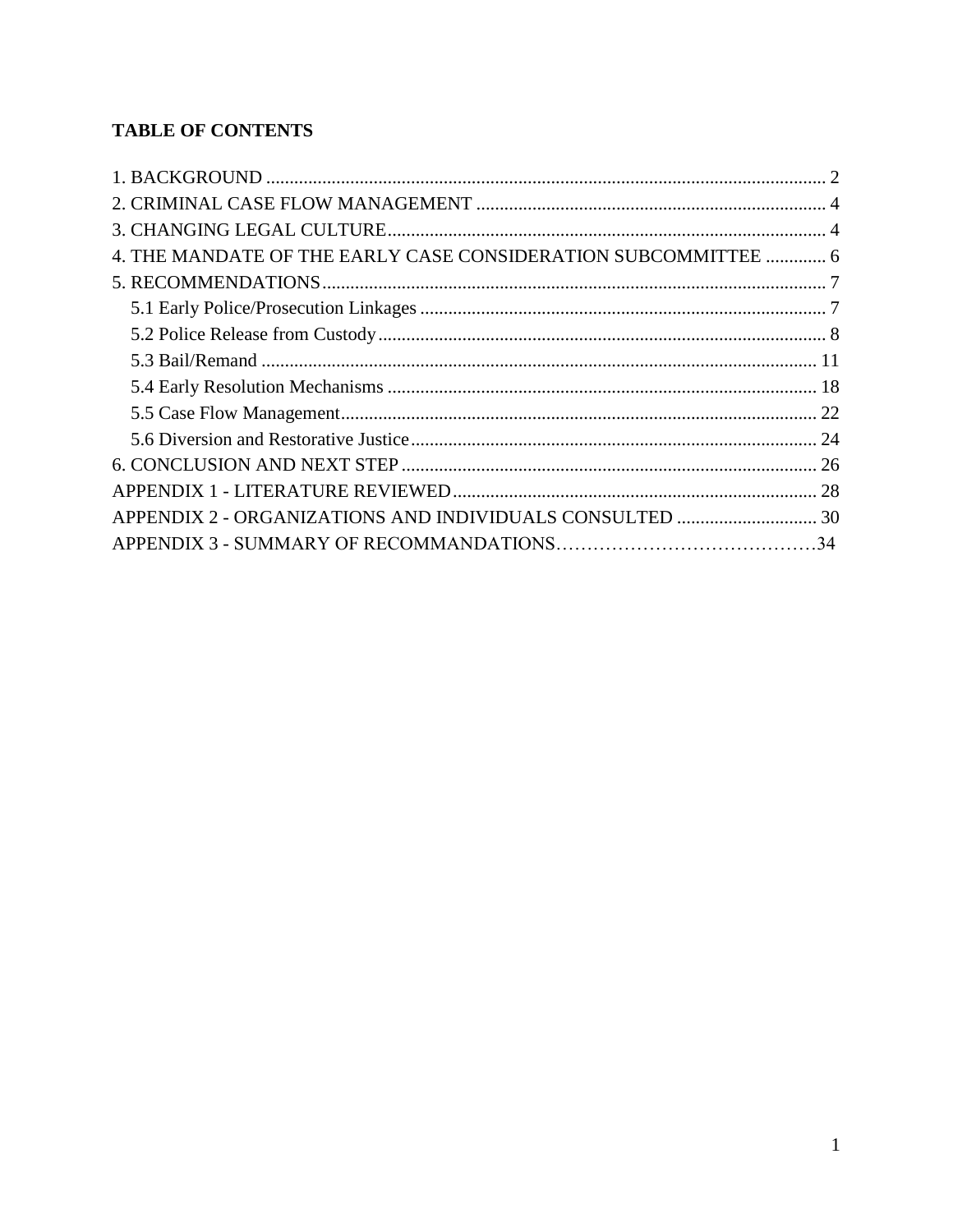#### **1. BACKGROUND**

The objective of a criminal court system is the **just** and **timely** determination of every case that comes before it. However, the Canadian justice system is taking longer to resolve adult criminal cases. The mean elapsed time from first to last court appearance is continuing a long-term trend toward increased duration<sup>1</sup>. Moreover, increases in elapsed times appear to have accelerated in the past four years. Overall, the elapsed time in the average case increased from 137 days ten years ago to 226 days in 2003/04. The mean processing time for the least complex cases, those with a single charge, increased from 121 to 215 days during the same period, while the processing time for multiple charge cases increased from 157 days to 236 days.

The Supreme Court of Canada considered the issue of reasonable elapsed time between the laying of charges and the accused being brought to trial, for the purposes of s. 11 b) of the *Canadian Charter of Rights and Freedoms*, in *R. v. Askov*<sup>2</sup> and *R. v. Morin*. <sup>3</sup> While the Supreme Court did not prescribe a strict time limit within which all criminal cases must be completed, it did indicate that most cases should be completed within an eight to ten month period. This is not only to protect the security of the person, liberty and fair trial interests of the accused, but also society's interest in ensuring that lawbreakers are tried promptly and fairly on the merits.<sup>4</sup> There are also practical benefits to the quick resolution of criminal cases for witnesses and victims. The community at large is entitled to see that the justice system works fairly, efficiently and with reasonable dispatch. Public confidence in the justice system is diminished if cases are repeatedly stayed for unreasonable delay.

Another consequence of an increase in the elapsed time it takes to complete criminal cases is an increase in the time spent in custody by those who are detained pending trial. Time on remand is often referred to as "dead time" because the accused is housed in facilities designed for shortterm detention and may have no access to recreation, work or rehabilitative programmes.<sup>5</sup> Since 1986/87, not only has the number of admissions to custody on pre-trial remand increased, the proportion of provincial admissions due to remands when compared with the number of offenders serving sentence has also greatly increased. Since 1986/87, the proportion of total admissions to provincial correctional facilities due to **remands** has steadily increased by 37% to almost 60% in 2000/01.<sup>6</sup>

In addition to an increase in mean processing time per case, the number of court appearances per charge has also steadily increased over the past ten years. In 2003/04, the average number of

 $\overline{a}$ 

<sup>1</sup> Adult Criminal Court Statistics, Canadian Centre for Justice Statistics*, Juristat*, Vol. 12 no. 12, p. 10.

<sup>2</sup> (1990) 59 C.C.C. (3d) 449.

<sup>3</sup> (1992) 71 C.C.C. (3d) 1.

<sup>4</sup> *R. v. Qureshi et al* (2004), 190 C.C.C. (3d) 453 (Ont. C.A.) at pp. 458-9.

<sup>&</sup>lt;sup>5</sup> In response, courts frequently apply "2 for 1" or "3 for 1" sentencing credits whereby the sentence of a convicted accused is reduced to take into account on an enhanced basis the time spent in pre-trial custody. In *R. v. Roulette et al*., 2005 MBCA 149, the Manitoba Court of Appeal recently cautioned trial courts against automatically giving offenders a 2 for 1 or 3 for 1 credit and upheld the 1.5 for 1 sentencing credit applied at trial. The appeal court stressed that the appropriate sentence in every case must take into account the unique circumstances of the case and it is open for counsel to argue for a reduction in or increase of the 2 for 1 norm.

<sup>6</sup> Adult Criminal Court Statistics, Canadian Centre for Justice Statistics*, Juristat*, Vol. 23 no. 7, p. 6.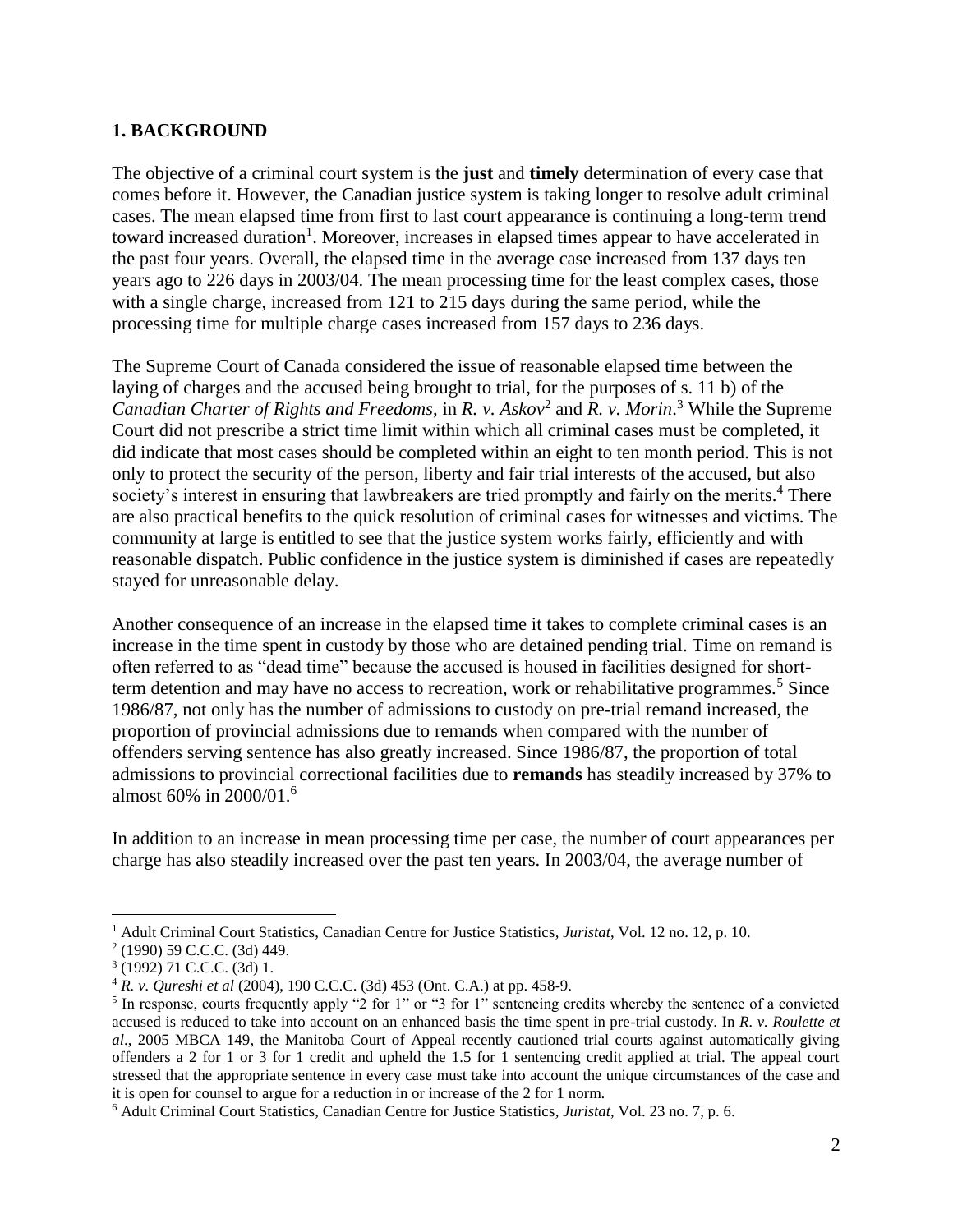appearances was 5.9. Ten years ago the figure was  $4.1$ .<sup>7</sup> This suggests that despite a decrease in the number of charges processed by the court system, the demand placed on court resources has actually increased over time. The number of appearances is an excellent overall indicator of court workload because it relates directly to the activity consuming the most court resources. The number of court appearances needed to dispose of a case is also the primary factor in determining the case elapsed time. Generally, each additional court appearance increases the median elapsed time from first to last court appearance by approximately 30 days.<sup>8</sup>

As the number of court appearances increase, so to does the possibility that the bailed accused will fail to appear as required or otherwise breach his terms of release. In 2003/04, failure to comply with a court order was the fourth most frequently occurring offence in Canada.<sup>9</sup> Administration of Justice Offences, which include failure to comply with a court order, have steadily increased their share of the caseload over the past ten years. This offence group accounted for 19% of all cases in 2003/04, versus 16% five years ago, and 14% ten years ago.<sup>10</sup>

Only 9% of the cases coming into the court system are resolved by way of a trial.<sup>11</sup> The average number of appearances per case that goes to trial is 5.5. The median elapsed time for cases that go to trial is of 150 days. Of the 91% percent of cases that do not go to trial, 41% do not result in a conviction; they are withdrawn by the Crown or resolved in some other way. In this category of cases, there is an average of 4.9 appearances per case and the median elapsed time is of 103 days. Of the 59% of cases that do not go to trial and result in a conviction,<sup>12</sup> 18% are resolved by an initial plea of guilty, with an average of only two court appearances per case and a median elapsed time of 1 day. Sixty-nine percent of these cases are resolved by way of a change of plea to guilty. Cases involving changes of plea to guilty require, on average, 5.7 appearances per case and a median elapsed time of 103 median days.

It appears there are a number of areas where case processing can be made more efficient and fair in the adult criminal court system.<sup>13</sup> Thirty-seven percent of all cases that do not go to trial (because the case is withdrawn or is otherwise resolved without a conviction) currently require, on average, 4.9 court appearances. This average is close to the average number (5.5) of court appearances required for cases that go to trial. It should not take almost as many court appearances for the parties to decide whether to resolve a case as it takes the court system to conduct a trial. Moreover, the average number of appearances per case (5.7) where the defence changes its plea to guilty **exceeds** the average appearances per case (5.5) where the court system conducts a trial.

 $\overline{a}$ 

<sup>7</sup> *Ibid,* note 6*.*

<sup>8</sup> Case Processing In Criminal Courts, 1990/00, Canadian Centre for Justice Statistics, *Juristat*, Vol. 22 no. 1, p. 3. <sup>9</sup> Failure to comply with a court order represented 8% of all cases. The most frequently occurring offences in 2003/04 were impaired driving (11%), common assault (11%) and theft (9%). See Adult Criminal Court Statistics, Canadian Centre for Justice Statistics*, Juristat*, Vol. 12 no. 12, p. 10.

<sup>10</sup> *Ibid,* note *6* p. 9.

<sup>&</sup>lt;sup>11</sup> *Ibid*, note 6, p. 5. Seventy-four percent of cases that go to trial result in a conviction and 25% in an acquittal.

<sup>12</sup> Case Processing In Criminal Courts, 1990/00, Canadian Centre for Justice Statistics, *Juristat*, Vol. 22 no. 1, p. 5.

<sup>&</sup>lt;sup>13</sup> Increased efficiency "unclogs" the courts and, consequently, leads to improved access to justice.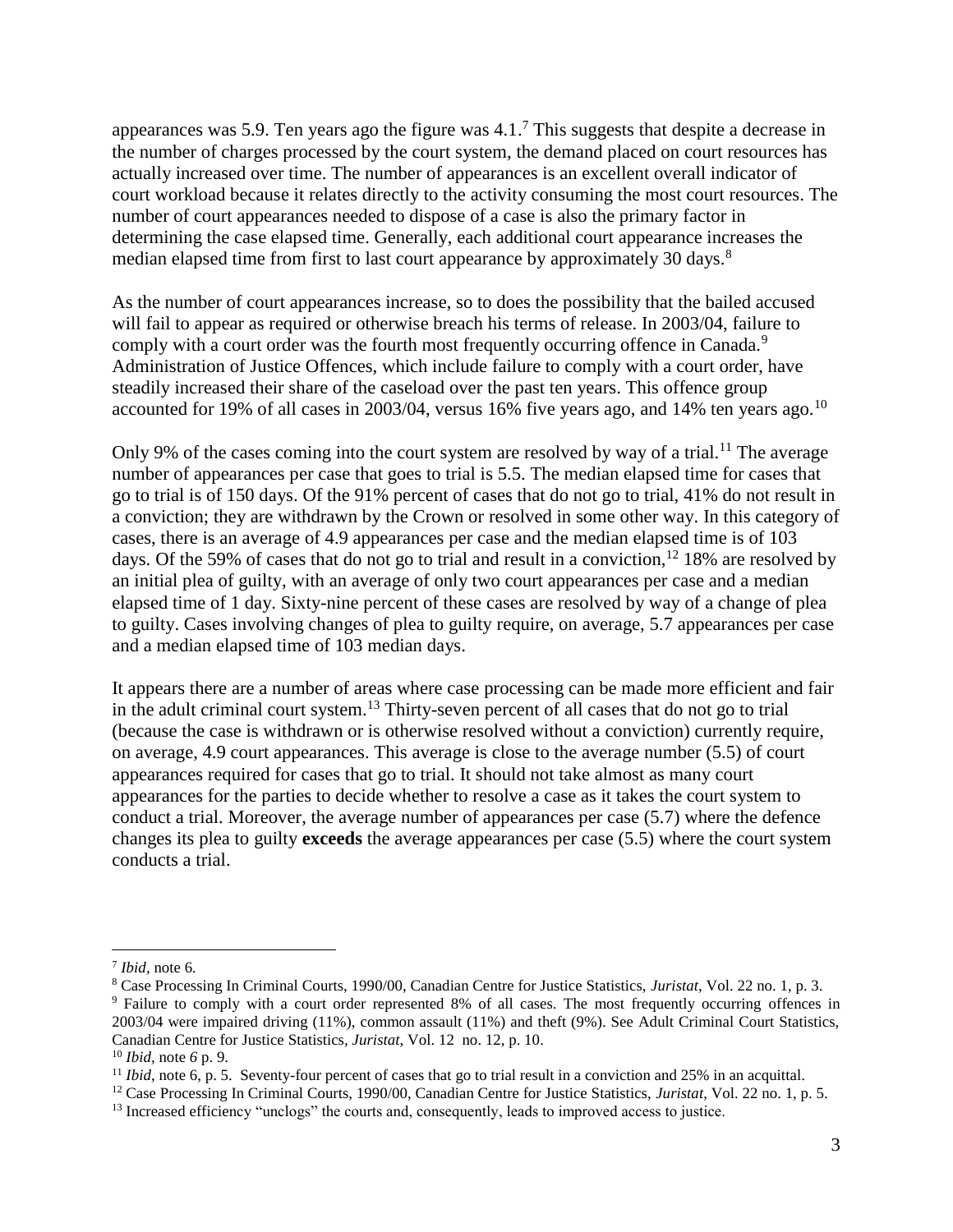## <span id="page-4-0"></span>**2. CRIMINAL CASE FLOW MANAGEMENT**

Experience in Canada and elsewhere suggests that effective delay reduction can only be achieved by supervision or management of the time and events involved in the movement of a case through the court system from the point of initiation to disposition. There is a broad consensus that the following measures contribute to effective case flow management.<sup>14</sup>

- Rapid preparation and transmission to the prosecutor of necessary police and forensic documentation.
- Rapid retrieval of prior criminal record information.
- Effective early case screening and vetting by prosecutors.
- Realistic prosecution policies.
- Early appointment of defence counsel for eligible accused and, for other cases, court procedures that ensure prompt participation by counsel for the accused.
- Early disclosure by the prosecutor, if possible in advance of the first court appearance of the accused.<sup>15</sup>
- Case differentiation, with separate tracks used for the processing of cases depending upon their complexity.
- Case scheduling practices that facilitate expeditious disposition of simple cases.
- Rapid identification of cases likely to require more counsel time and judicial attention so that good use can be made of limited courtroom capacity and counsel preparation time.
- Case timetables set by the judge in consultation with counsel and geared to the complexity of the case.
- Meaningful court events, designed to resolve cases or narrow issues.
- The development of a "legal culture" that does not tolerate delay.

## <span id="page-4-1"></span>**3. CHANGING LEGAL CULTURE**

 $\overline{a}$ 

In the early 1970s the United States Congress and several state legislatures enacted laws requiring that criminal cases be resolved quickly. These "speedy trial" acts typically set deadlines for the completion of each stage of the proceedings. If a deadline was not met, the case was dismissed. Despite the clear, unambiguous mandates in these laws, few shortened disposition time.<sup>16</sup> In the jurisdictions where time limits actually reduced delays, one or more judges were committed to reducing delays. By contrast, in court systems where speedy trial acts failed, they were often enacted over the strong objections of judges, lawyers and other justice system actors. This has led those who closely watched the American experience to conclude that

<sup>&</sup>lt;sup>14</sup> "Improving Your Jurisdiction's Felony Caseflow Process: A Primer on Conducting an Assessment and Developing an Action Plan" prepared by the Justice Management Institute for the Bureau of Justice Assistance, Criminal Courts Technical Assistance Project, American University (April 2000).

<sup>&</sup>lt;sup>15</sup> Early **exchange** of disclosure is recognized as an important aspect of effective case flow management in the United States. In *Williams v. Florida*, 399 U.S. 78 (1970) the constitutionality of an alibi-notice provision was upheld under a rationale that extended to a much broader range of prosecution discovery of the defence case. In *U.S. v. Nobles*, 422 U.S. 225 (1975), the Supreme Court held that compelled disclosure by the defence does not violate the defendant's privilege against self-incrimination unless it requires testimonial disclosure.

<sup>&</sup>lt;sup>16</sup> "Reducing Court Delays: Five Lessons From the United States" World Bank (Dec. 1999).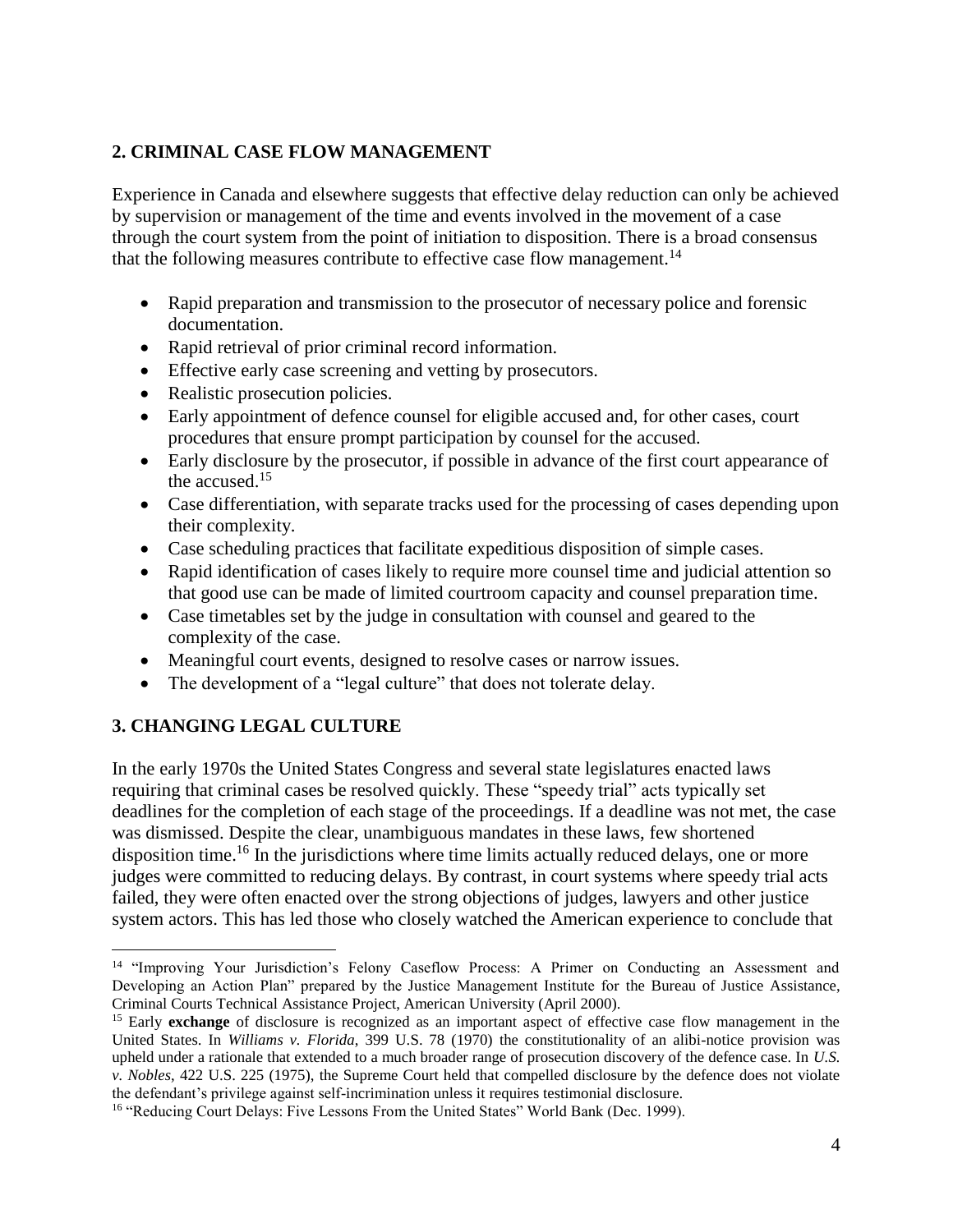no program can succeed without the active participation of officials directly involved in administering justice. Courts are governed by a complex set of formal rules and informal practices. Judges, lawyers, and others who work in the court system know these norms far better than any outsider and can use this information advantage to defeat reforms with which they disagree.

As it became clear that structural reforms were having little effect on disposition times, reformers began to re-examine the assumption that judges, lawyers and other court staff were inert actors who performed whatever tasks they were assigned. Empirical studies revealed that delays varied enormously across courts with almost identical structures, caseloads and personnel levels. These studies established that delay was not an external phenomenon thrust on unwilling participants but a consequence of behavior of judges, counsel, accused, police and other participants in the justice system.

The American case flow management literature indicates a correlation between timeliness in case processing times and effective advocacy. Research demonstrates that meaningful and effective advocacy, itself an integral component of quality case processing, is more likely to occur in court systems where case resolution is most timely.<sup>17</sup> Since the relative pace of litigation depends largely on the local legal culture and attitudes of judges, prosecutors and defence counsel, in the more expeditious courts, personnel have more efficient work orientations, including clear case processing goals.<sup>18</sup>

In studies of corporate innovation and excellence, as well as of courts and criminal justice agencies that succeed in attaining significant delay reduction goals, leadership emerges as a critically important goal. When practitioners in successful courts were asked about reasons for the court's effectiveness, one of the most frequent responses was a reference to the leadership qualities of the chief judge. The specific leadership qualities mentioned in this context varied, but generally included references to the chief judge's vision, persistence, personality and political skills.<sup>19</sup> Lasting success, however, requires more than one judicial leader. All participants in the criminal justice system have a stake in ensuring that the system responds to change and is effective in dealing with those that come before or into the system. The judiciary particularly stands in a unique position to bring various participants and parties together to explore more effective ways of handling criminal matters.

Meaningful goals from inception to disposition and for specific stages of process are also integral to effective case flow management systems. Especially important are time standards that shape expectations with respect to the maximum length of time appropriate for particular types of cases in particular court locations. In the absence of clear goals, practitioners have no way of measuring their own (or their organizations) effectiveness in managing their caseload.<sup>20</sup> These

 $\overline{a}$ 

<sup>17</sup> "Efficiency, Timeliness, and Quality: A New Perspective From Nine State Criminal Trial Courts" *National Institute of Justice* (June, 2000).

<sup>&</sup>lt;sup>18</sup> Counsel in these courts also had more positive views about resources, management policies, and the skill and tactics of their opposition than did their counterparts in less expeditious courts.

<sup>19</sup> Mahoney, B. *Changing Times in Trial Courts,* (National Centre for State Courts, 1988).

<sup>&</sup>lt;sup>20</sup> Other attributes of effective case flow management are timely and accurate information, good communications and broad consultation, education and training, and mechanisms for accountability.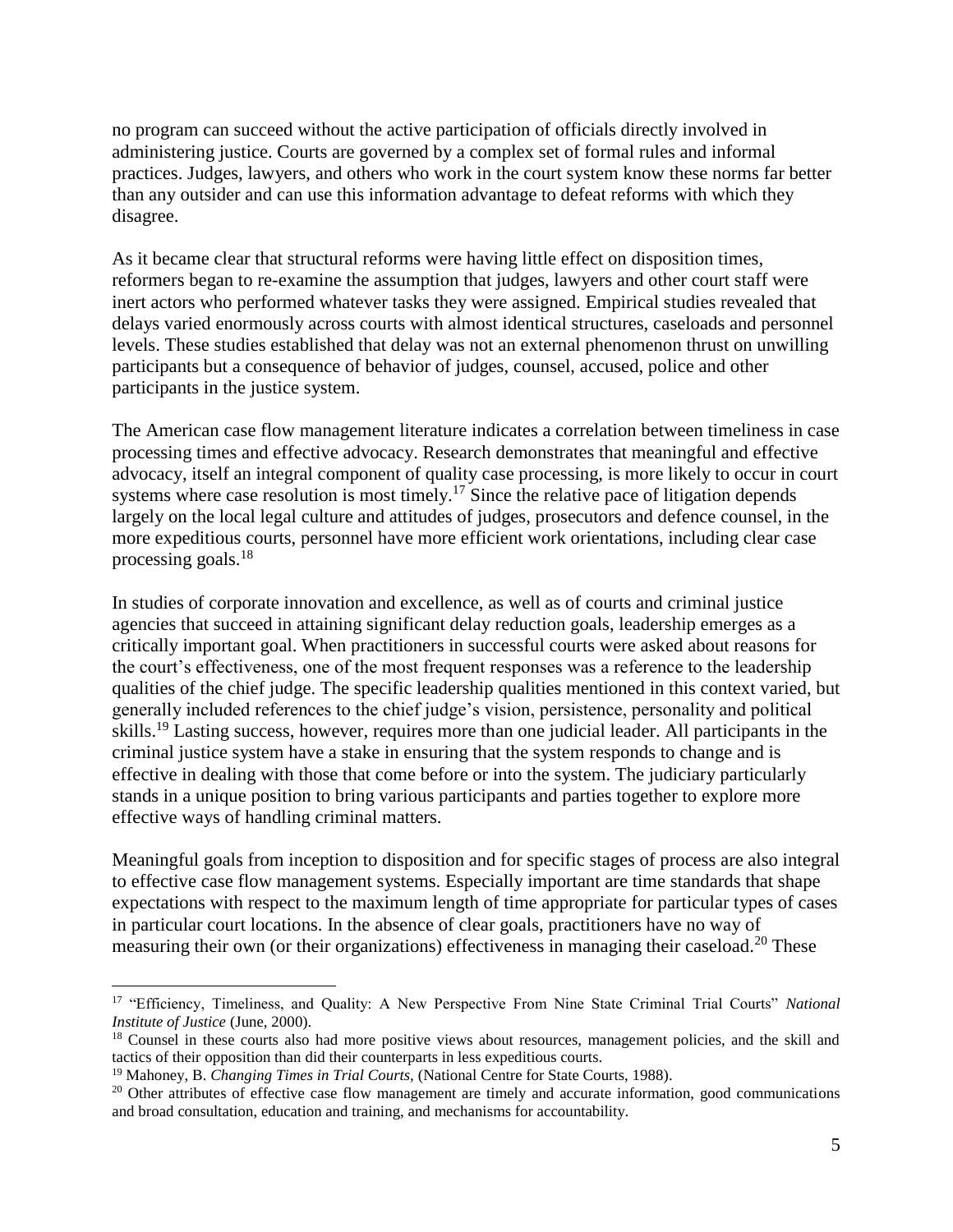goals must be developed taking into consideration local factors. One size does not necessarily fit all. Each court location, region, and jurisdiction must consider what procedures and protocols will work best to effectively and efficiently streamline the front end of the criminal justice systems.

In summary, to bring about meaningful change and defeat systemic delay at the early stages of the trial process, all participants in the criminal justice system must closely examine and, if necessary, modify the way they go about their work. Police and prosecutors must adopt more focused charging practices and be in a position to provide defence disclosure at the earliest stages of the process. Prosecution and defence counsel must reject a culture of last-minute decisions that sees cases warehoused between hearings and be more receptive to reasonable pretrial resolutions. Finally, judges must be willing to play a greater leadership role by becoming engaged earlier in the life of a file and assuming more "ownership" of its progress through the system.

#### <span id="page-6-0"></span>**4. THE MANDATE OF THE EARLY CASE CONSIDERATION SUBCOMMITTEE**

It is against this backdrop that the Justice Efficiencies and Access to Justice Steering Committee<sup>21</sup> mandated the Early Case Consideration Subcommittee, to identify ways to improve processes and relationships in the justice system with the goal of decreasing the number of court appearances necessary to resolve a case. This must be done in a way that respects roles and advances the tenets of justice. The Subcommittee commenced its work by conducting a literature review.<sup>22</sup> This review suggested the work of the Subcommittee should focus on the following six areas.

- Police and prosecution linkages
- Police release from custody
- Bail and remand
- Early resolution mechanisms
- Diversion and restorative justice
- Case flow management

- Building on rather than repeating work already being done to address specific justice efficiency issues, and
- Engaging, at the most appropriate time, other justice system stakeholders whose participation will be necessary to affect change.

 $\overline{a}$ 

<sup>&</sup>lt;sup>21</sup> The Steering Committee on Justice Efficiencies and Access to Justice was created to recommend solutions to problems relating to the efficient and effective operation of the criminal court system, without compromising its fairness. The Steering Committee is composed of six representatives of the judiciary, six Deputy Ministers of Justice from the federal and provincial levels and three members of the private bar. The key objectives of the Steering Committee include:

<sup>-</sup> Identifying practical and effective solutions that can be implemented in a timely manner;

It is important to note that the Final Report on Early Case Consideration of the Steering Committee on Justice Efficiencies and Access to the Justice System does not necessarily reflect the official views of the organizations represented on the Steering Committee.

<sup>22</sup> See Appendix A.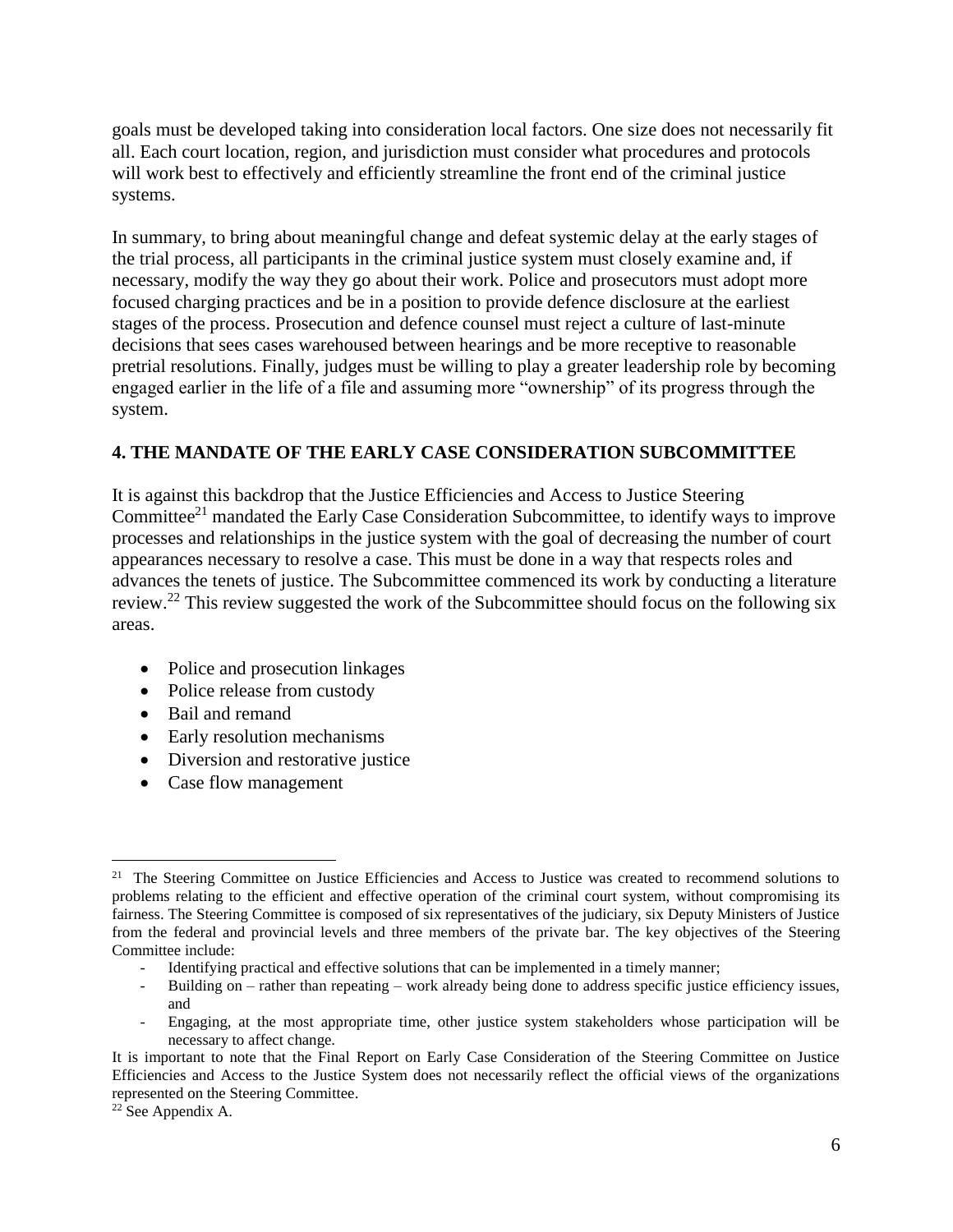## <span id="page-7-0"></span>**5. RECOMMENDATIONS**

The Subcommittee prepared a set of draft recommendations relating to each of these areas. It then conducted an informal consultation process involving judges, Crown counsel, defence counsel, legal aid and court officials and police officers from across the country. Once the consultation process was completed, the following recommendations were refined and presented to the Steering Committee.

#### <span id="page-7-1"></span>**5.1 Early Police/Prosecution Linkages**

There is a broad consensus in the police community that the enactment of the *Charter of Rights and Freedoms* has had the greatest effect on police investigative practice in the history of Canadian policing.<sup>23</sup> A series of Supreme Court of Canada decisions increasing *Charter* safeguards for suspects and accused has had a direct and dramatic impact on police operations, workload and costs.<sup>24</sup> These decisions have steadily increased the number of different steps the police must take from discovery of a crime to presenting the case to Crown counsel for prosecution.<sup>25</sup> To maximize the effectiveness and efficiency of this increased work, it is crucial that police have timely access to competent and practical prosecutorial advice.

#### **RECOMMENDATION 1: INVOLVEMENT OF CROWN**

**The Steering Committee recommends expanded involvement of Crown counsel during the pre-charge stage of police investigations.**

- **Crown counsel shall assist the work of the police by providing pre-charge legal advice on such issues as complex or special search warrants, charging decisions, Crown brief preparation, etc.**
- **Crown counsel should also be involved in providing educational opportunities and training to police officers on relevant pre-charge issues, including search and DNA warrants and the essential elements and proof requirements of offences.**

It is now generally recognized across Canada that the early involvement of Crown counsel in complex investigations is essential. A number of commentators suggested that expanding the pre-charge involvement of Crown counsel in a broader range of cases would make the system more efficient by removing weak or overburdened cases earlier in the criminal process. New Brunswick, Quebec and British Columbia require a prosecutor to approve charges before they can be laid by a police officer. A number of jurisdictions have provided the police with the

 $\overline{a}$ <sup>23</sup> A 30 Year Analysis of Police Service Delivery and Costing: "E" Division, Research Summary, School of Criminology and Criminal Justice University College of the Fraser Valley and the Institute for Canadian Urban Research Studies, August 2005, p. 9.

<sup>24</sup> See, for example, *Hunter v. Southam Inc*., [1984] 2 S.C.R. 145, *R. v. Therens*, [1985] 1 S.C.R. 613, *R. v. Collins*, [1987] 1 S.C.R. 265, *R. v. Brydges*, [1990] 1 S.C.R. 190, *R. v. Hebert*, [1990] 2 S.C.R. 151, *R. v. Duarte*, [1990] 1 S.C.R. 30, *R. v. Garofoli*, [1990] 2 S.C.R. 1421, *R. v. Stinchcombe*, [1991] 3 S.C.R. 326, *R. B. (K.G.),* [1993] 1 S.C.R. 740, *R. v. Feeney*, [1997] 2 S.C.R. 13 and *R. v. Campbell and Shirose*, [1999] 1 S.C.R. 565.

<sup>&</sup>lt;sup>25</sup> *Supra*, note 25 at p. 14, indicates that the number of steps needed to handle a drinking and driving case has increased by 42% over the last 30 years, the number of steps need to handle a domestic assault case has increased by 61% over the same time period, and the complexity of drug trafficking cases has increased by 72% over the last 30 years.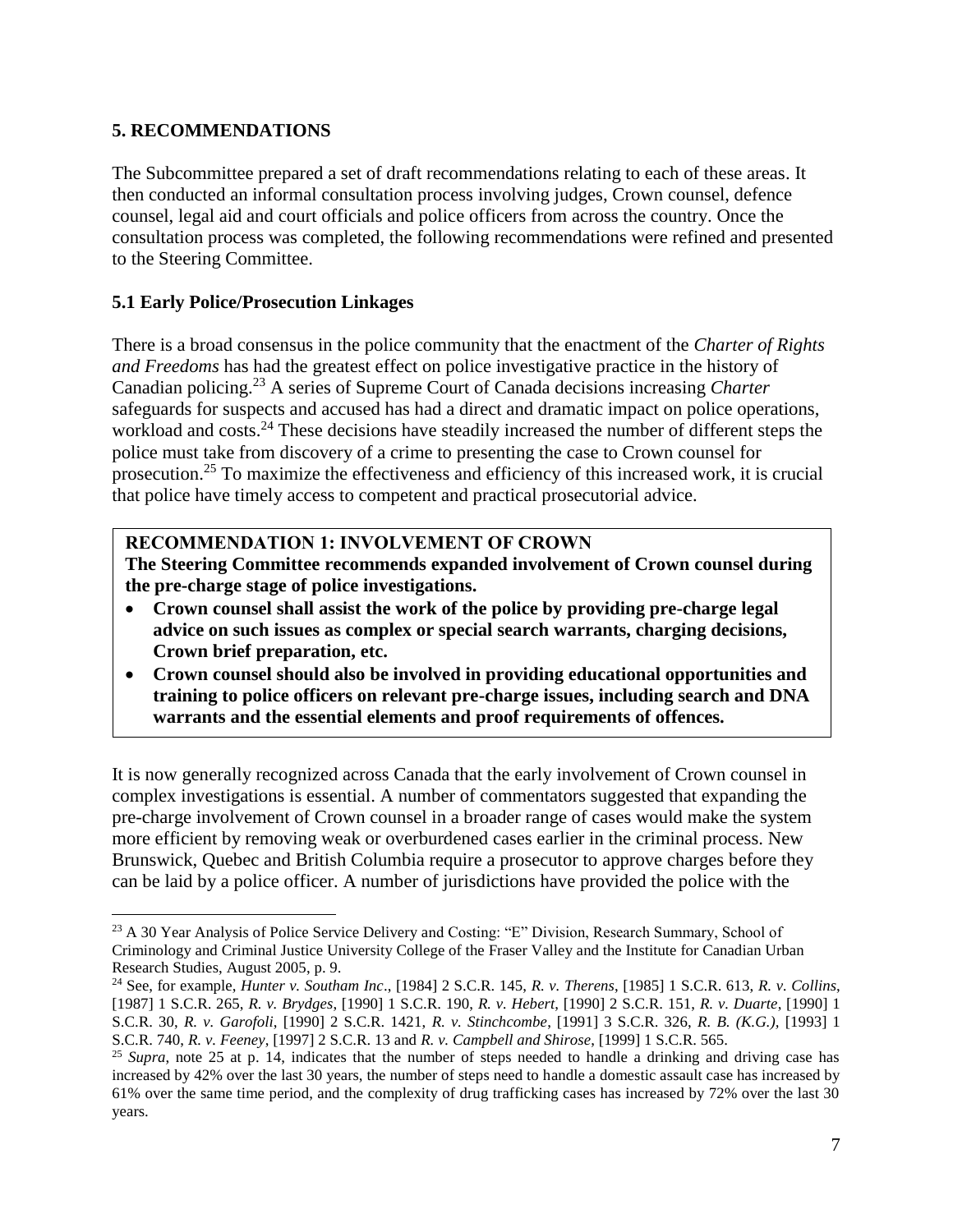ability to access Crown counsel outside of business hours or from a remote location by means of a 1-800 number. The Canadian Association of Chiefs of Police supports the involvement of Crown counsel during the early stages of the investigative process but stresses the need to respect the different roles of investigators and prosecutors delineated by the Supreme Court of Canada in *R. v. Regan*. 26

## **RECOMMENDATION 2: STANDARD CHECKLIST**

**The Steering Committee recommends that police and prosecution services in each jurisdiction jointly develop and implement a standard checklist for Crown brief and disclosure packages.**

- **A standard provincial checklist should be jointly developed and implemented by police and prosecution services to outline the proper contents of a Crown brief and disclosure package.**
- **Police services should develop training programs to ensure high quality Crown brief and disclosure packages.**
- **Police services should implement quality control mechanisms to ensure their officers are fully aware of and comply with requirements relating to Crown brief and disclosure packages.**

The format and contents of Crown briefs vary widely across the country and even within jurisdictions. These inconsistencies can lead to confusion and inefficiencies. The Federal/Provincial/Territorial (FPT) Heads of Prosecutions Committee is in the process of working with the police community to develop a standardized checklist for Crown brief and disclosure packages. This is important work that should be given a high priority. Police services experience high turnover rates. Providing new officers with standardized checklists assists them in improving the quality of their work. Moreover, electronic Crown briefs are the way of the future and work done now to standardize content requirements will ease the transition to electronic format. Developing and implementing electronic disclosure systems requires significant initial investment but in the long term they are cheaper, faster and better than current hard copy systems.

## <span id="page-8-0"></span>**5.2 Police Release from Custody**

## **RECOMMENDATION 3: STATUTORY FORMS OF RELEASE**

**The Steering Committee recommends that police make better use of the available statutory forms of release (ss. 498 and 499 of the Criminal Code), including release with appropriate conditions on a recognizance without surety or with an undertaking as required. The Steering Committee further recommends that police education be supplemented in this regard. It recognizes that increased police training is an essential element of any plan to reduce unnecessary bail appearances.**

The FPT Heads of Prosecutions Committee is of the view that increased use of police discretion to release arrested accused will result in a reduction in pre-trial remands. It appears that in some

 $\overline{a}$  $26$  [2002] 1 S.C.R. 297.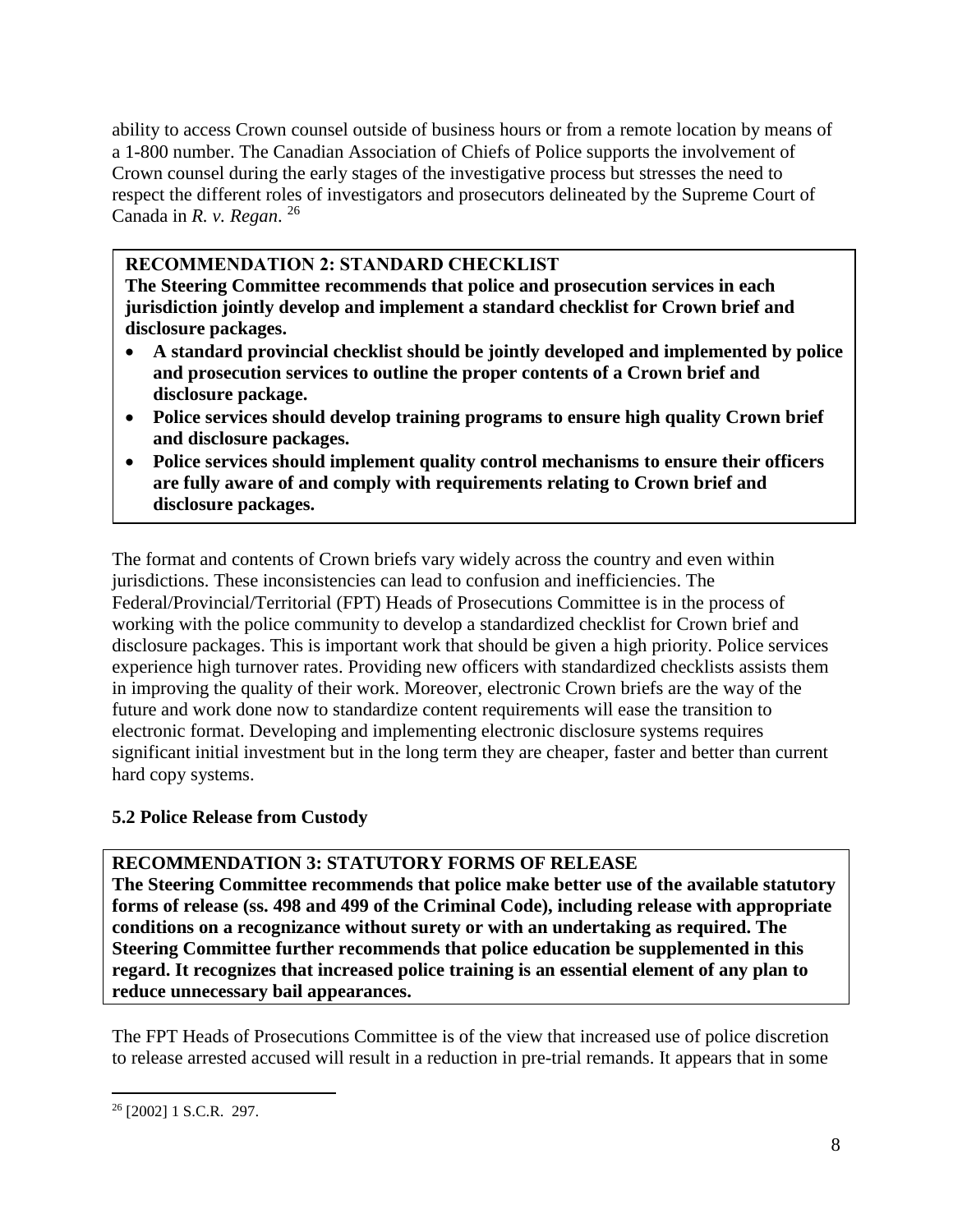jurisdictions the police make limited use of their release powers. A number of commentators suggested that the violation of a release undertaking to the police should be included in s. 515(6) of the *Criminal Code*, thereby reversing the onus and requiring the accused to show cause why a further release order should be made. In Quebec, police officers wishing to detain an arrested person in pre-trial custody must contact a senior prosecutor. They are able to do so by telephone, 24 hours a day, and 7 days a week.

#### **RECOMMENDATION 4: POLICE POWERS**

**The Steering Committee recommends that consideration be given to amending s. 498 (1)(c) of the Criminal Code to broaden police powers of release without sureties in an amount not exceeding \$5,000, and without deposit of money or other valuable security.**

- **The Steering Committee has identified inconsistency and under-utilization of police powers to release persons arrested by way of a release on a recognizance. This frequently results in overcrowding in bail courts with many persons subsequently being released on consent by Crown counsel.**
- **While a person arrested without warrant may be released on a recognizance without surety or deposit, the Steering Committee notes that persons arrested by warrant may also be required to sign an undertaking in Form 11.1, setting out various conditions analogous to those typically set out in Court.**
- **The Steering Committee recognizes the necessity and importance of police education concerning these procedures.**

A number of commentators suggested that many of the bail provisions of the *Criminal Code* should be reviewed and modernized. There is currently a FPT working group conducting a comprehensive review of the bail system. Members of the defence bar consulted on this recommendation expressed the view that an increase in police releases would reduce the number of "lower end" bail proceedings taking up court time. Police officers expressed concern that the recommendation fails to reflect the realities of front-line policing. It assumes that because a person is a suitable candidate for bail at a bail hearing or first appearance, the police should have released following the arrest of the accused. As the first responders of the justice system, police confront situations at their most volatile and dangerous. The circumstances can look remarkably different even 12 hours later.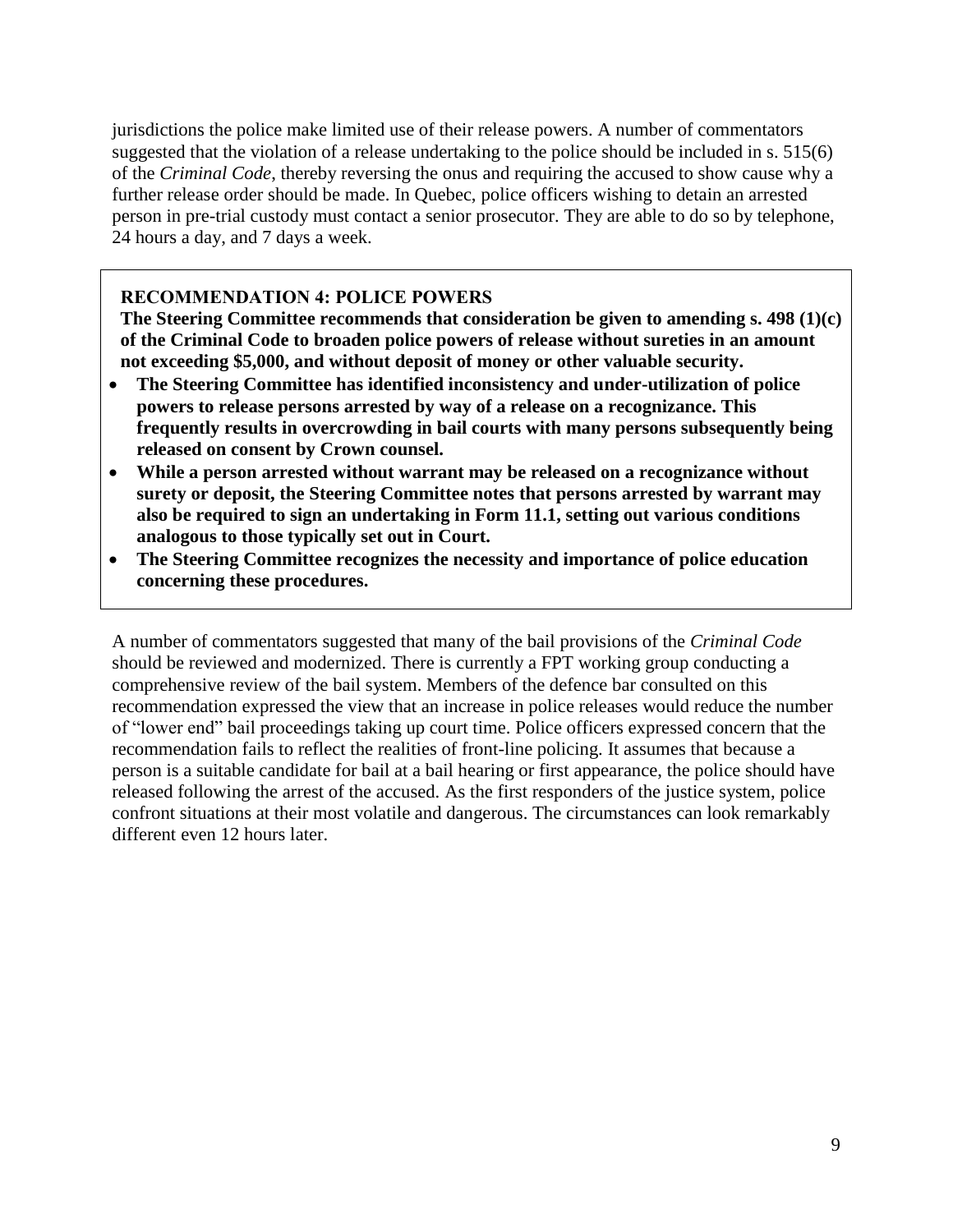## **RECOMMENDATION 5: APPEARANCE NOTICE**

**The Steering Committee recommends that that the police service provide to the accused a Legal Aid & Court Information Sheet when an accused is released by the police and given an appearance notice.**

- **The information sheet should outline the availability of legal aid, provide general information about what typically happens at a first appearance and explain what expectations the court will have of the accused, including the fact that the accused should have, or be actively in the process of, retaining counsel.**
- **Information should also be provided about the availability of interpreters and provision for other particular needs that an accused may have.**
- **In order to ensure that the information sheet is accessible and useful, its language should be plain and it should clearly state that it is an important document that should be consulted.**
- **Jurisdictions may wish to consult with their local police services about the possibility of having the information sheet incorporated in documents currently provided to an accused and/or for an officer to review the salient points of the information sheet with the accused.**

<span id="page-10-0"></span>A consensus emerged during consultations that this recommendation warrants further consideration. Members of the police and prosecution communities expressed concern about the procedural, evidentiary and *Charter* implications of the recommendation. They also indicated reluctance to see another informational function imposed on front line officers. Other commentators were enthusiastic about the recommendation and felt it would encourage accused to contact legal aid in advance of the first court appearance. Ensuring that accused who are released by police clearly understand the next step in the process may also reduce the number of fail to appear charges. In support of this recommendation, one commentator stated: "It seems to me that this may be one of the least costly and yet perhaps most effective of the recommendations in terms of early case resolution."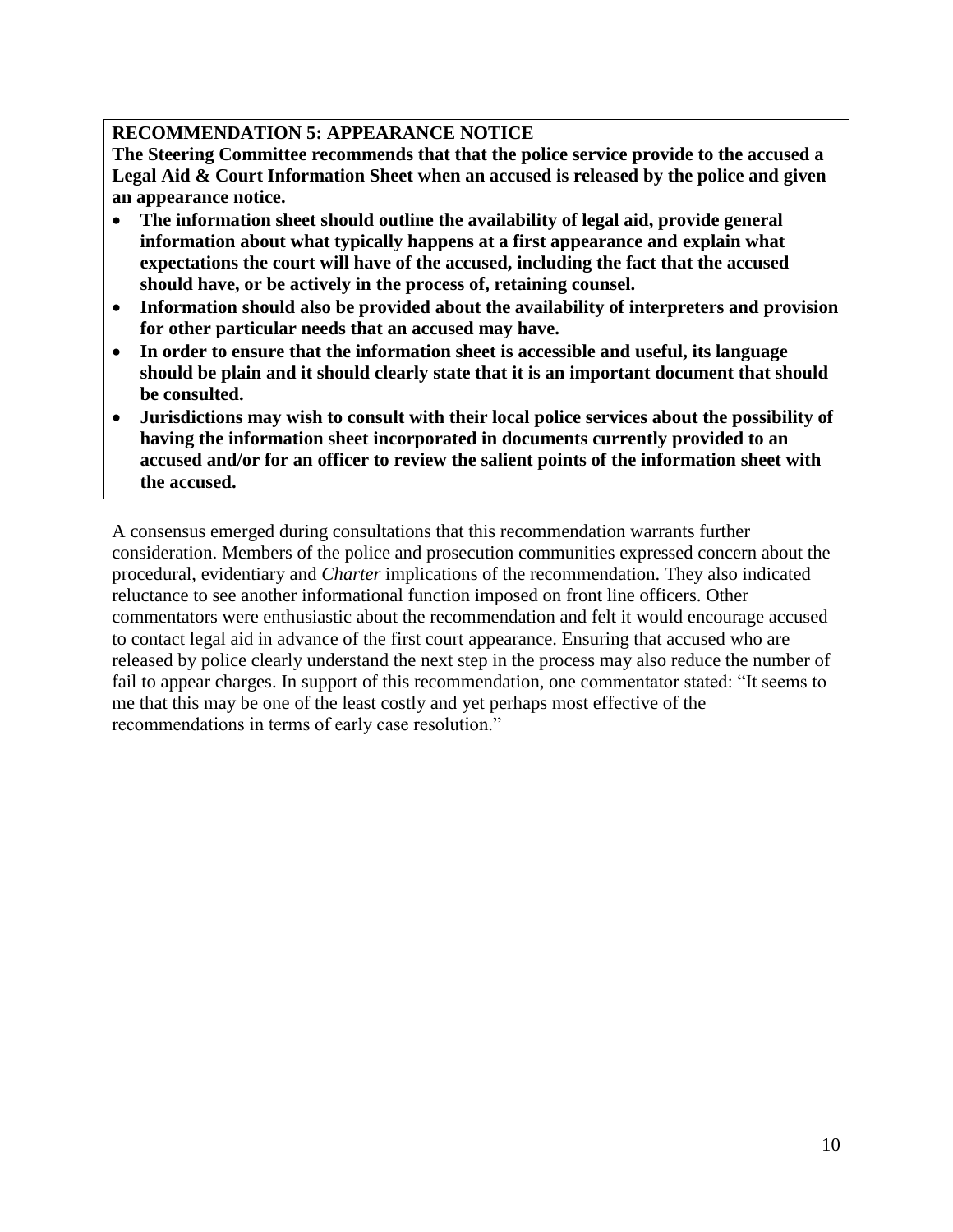## **5.3 Bail/Remand**

## **RECOMMENDATION 6: BAIL APPLICATION**

**The Steering Committee recommends that the appropriate legal aid body consider the use of bail application officers to assist duty counsel and to reduce delays in commencing bail hearings.** 

- **Duty counsel have a dual role, interviewing persons arrested and contacting sureties, while simultaneously being counsel in court assisting with remands and hearings. This can cause considerable inefficiency, especially when accused are not transported to court in a timely fashion.**
- **Bail application officers, acting as paralegals, would assist duty counsel with the out of court bail hearing preparation. This can include the contacting of potential sureties, assisting in the development of proposed plans of release and explaining the responsibilities of a surety to prospective candidates.**
- **The Steering Committee sees allocation of sufficient resources, facilities and access to accused as necessary to a proper assessment of bail application officers' effectiveness.**

The FPT Legal Aid Working Group supports this recommendation in principle. To maximize the full potential of bail application officers, the working group indicates that police need to be persuaded to put additional resources into the early provision of case and accused related information to Crown counsel. Adequate training of bail application officers is also essential. Where there are a high percentage of aboriginal accused, aboriginal courts workers can be used as bail application officers. The working group is also of the view that similar consideration should be given to nongovernmental organizations (e.g. the John Howard Society) where they are successfully operating bail verification and supervision programs. A number of jurisdictions questioned where the resources to fund a bail application officer programs would come from and indicated any available additional money would be better spent on existing legal aid programming.

## **RECOMMENDATION 7: WEEKEND AND STATUTORY HOLIDAY COURTS**

**The Steering Committee identified inefficiency in the current operation of weekend and statutory holiday ("WASH") courts. Promoting these courts as regular bail courts and not remand courts may be desirable in high volume jurisdictions.**

- **The appropriate use or establishment of WASH courts has the potential to significantly reduce inefficiencies in the use of bail court time.**
- **It also has the potential to reduce the cost of prisoner transportation and the strain on police and correctional resources.**
- **Where contested matters are not regularly commenced in WASH courts, extra weekday bail courts may become necessary to assist with overflow.**
- **The presence of both Crown Counsel and duty counsel is a best practice for any WASH court intended to function as a regular bail court.**
- **Such courts need to be properly resourced in order to ensure their effectiveness.**
- **The Steering Committee recognizes that flexibility in structure and delivery is required to ensure that such Courts meet the needs of individual jurisdictions.**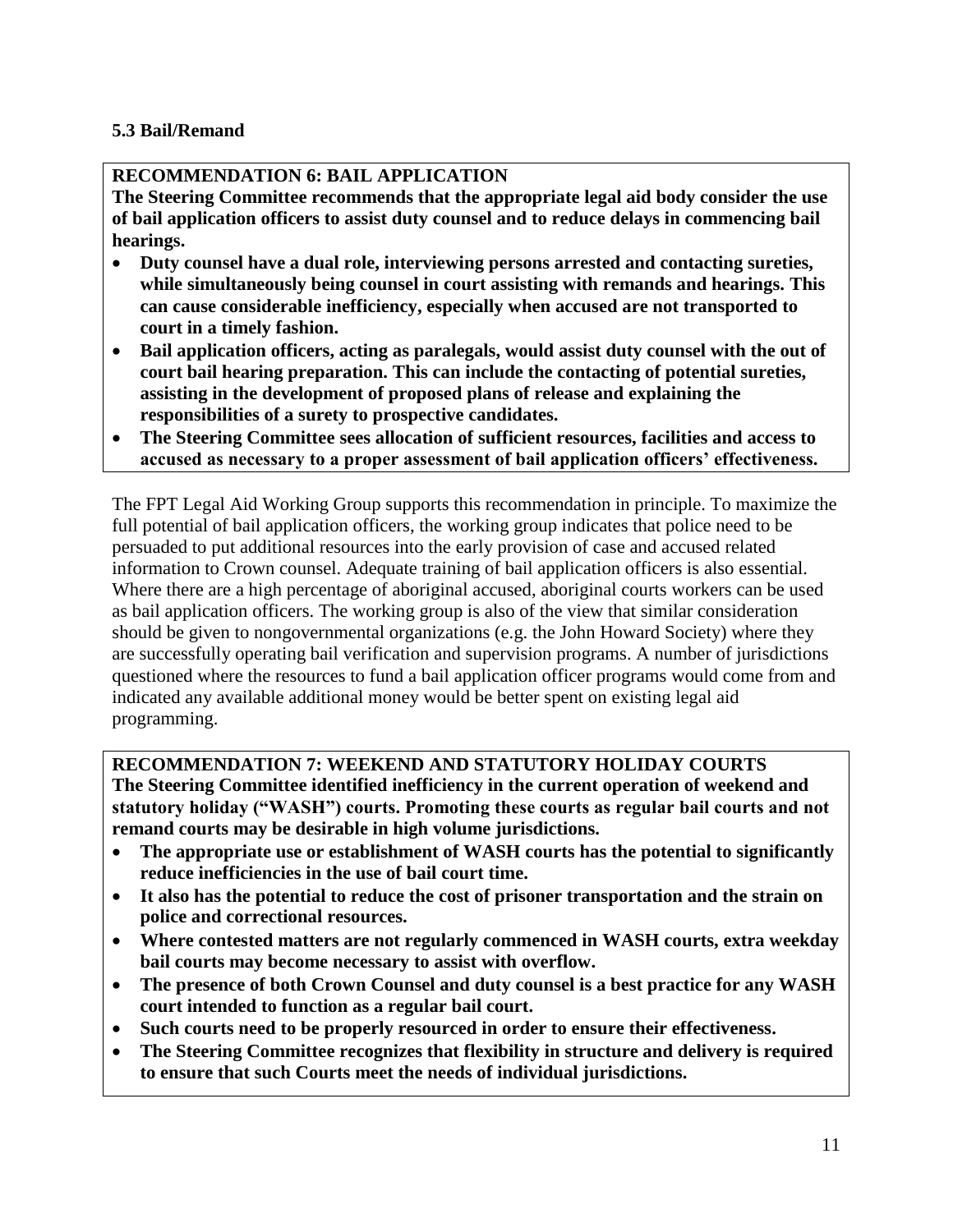Bail proceedings are conducted in a number of different ways across the country. In a majority of jurisdictions, provincial court judges preside at bail hearings. In other jurisdictions, justices of the peace preside. In some provinces, judicial officers will make themselves available at any time to conduct a bail hearing; in other jurisdictions, bail hearings are held in courts that sit regular court hours. The calling of witnesses and sureties is a common occurrence in some jurisdictions; testimony is seldom heard at a bail hearing in other jurisdictions. A number of commentators noted that telephone and video conferencing technology now provides the means to conduct bail proceedings from remote locations at reduced cost and increased security.

## **RECOMMENDATION 8: BAIL SUPERVISION PROGRAM**

**The Steering Committee recommends the use of bail supervision programs. It is recommended that these bail supervision programs provide monitoring, referrals and supervision beyond simply verifying an accused person's reporting conditions.**

- **Numerous reports have commented on the effectiveness and utility of bail supervision programmes.**
- **Bail supervision programmes are community - based services that assist individuals who, because of their financial circumstances or lack of social ties, are at risk of being denied bail on the primary ground - risk of non- appearance. In exchange for the accused's pre-trial release, bail programmes staff undertakes to supervise the accused and to promote his or her compliance with bail conditions and attendance at subsequent court dates.**
- **Ideally, programmes should also offer referrals and materials to accused to meet their needs (e.g. counseling, treatment opportunities etc.).**

There has been steady erosion across Canada in the availability of community support programs for accused with special needs that could be managed in the community. In the absence of such programs and because of the real or perceived increased public safety risk presented by these accused, pretrial custody becomes the only option. This contributes to the strain on correctional resources. Bail supervision and verification programs have been operating in Ontario since 1979 and are highly regarded by the police, the judiciary, and counsel. In 2003/04:

- 81% of bail supervision program clients attended all their court appearances, thereby increasing court efficiency by avoiding failures to appear;
- 37% of bail supervision program clients were found not guilty or had all their charges withdrawn and would have been detained unnecessarily were it not for the program; and
- 19% of bail supervision program clients were released to either a surety or on their own recognizance, demonstrating the value of the "verification" process and avoiding the costs of programme supervision or custody.<sup>27</sup>
- Bail supervision and verification programs cost approximately \$3 a day per client, while custody costs \$135 a day per inmate.

 $\overline{a}$ 

<sup>&</sup>lt;sup>27</sup> In 2004/05, two new performance measures were added<sup>:</sup> percentage of program clients released to the program as a result of consent releases, thereby demonstrating the value of the "verification" process, avoiding the need for a formal bail hearing and contributing to the efficiency of the court process; and the average number of adjournments prior to the decision to release to the programme, thereby contributing to the efficiency of the court process.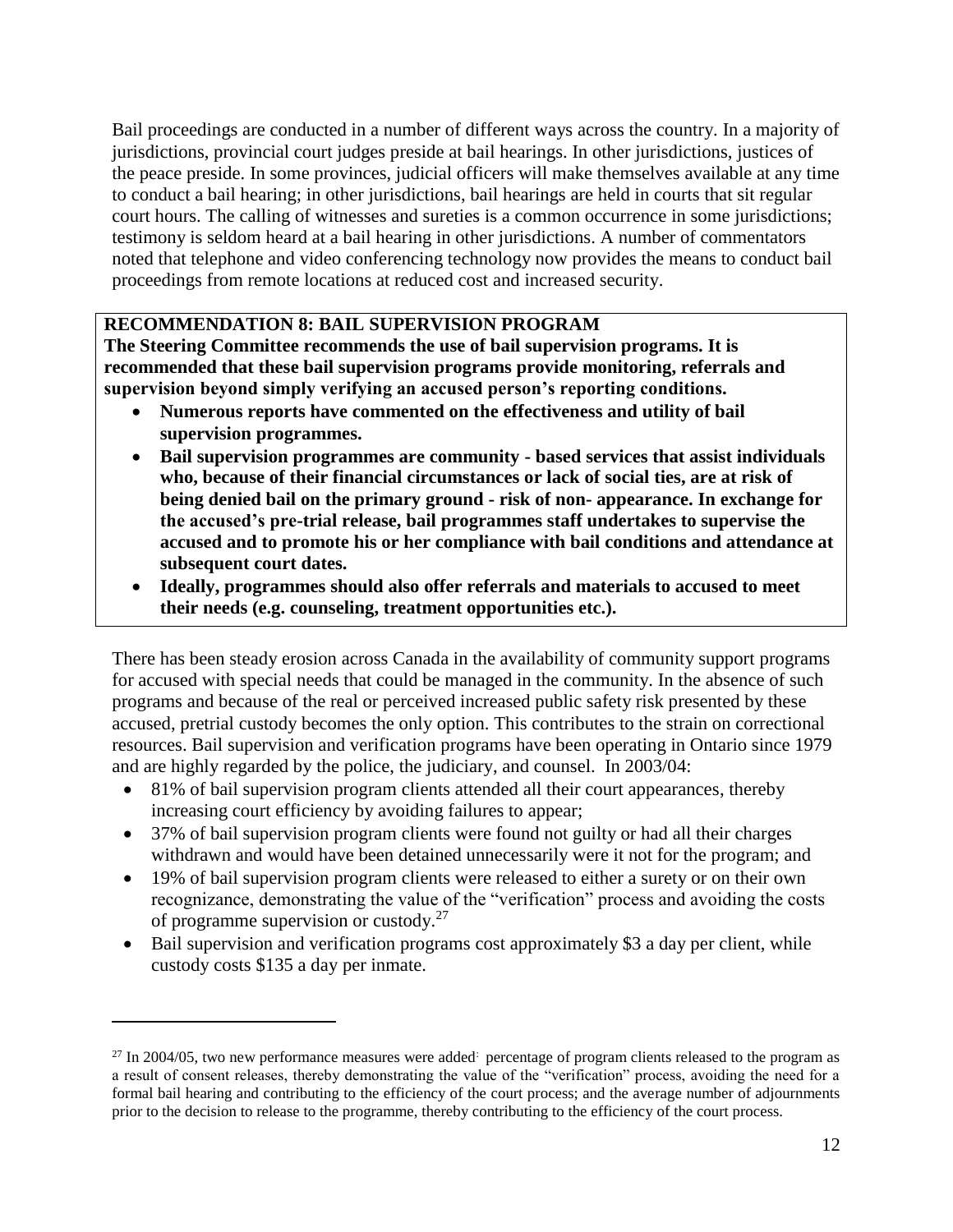Philosophical as well as pragmatic considerations support the existence of bail supervision programs. All accused should have the right to be presumed innocent. Pre-trial detention can only be justified when detention is necessary in order to ensure the accused's attendance at trial, to protect the public, or to prevent the administration of justice from falling into disrepute. The Steering Committee believes that considerations of fairness and the public interest in reducing custodial costs justify government support for bail supervision programs that promote the attendance of accused persons in court without requiring pre-trial incarceration.

#### **RECOMMENDATION 9: ROLE OF CROWN COUNSEL**

**The Steering Committee sees the role of Crown counsel in the bail court as central to its proper functioning and encourages continued emphasis on Crown training in efficient bail court procedures and the proper ambit of Crown discretion.** 

- **The Steering Committee equally encourages continued efforts within the prosecution service to communicate a sense of support to Crown counsel in bail court, particularly in the exercise of discretion in difficult cases.**
- **Continuity of Crown counsel in bail courts is seen as a best practice. Such continuity allows for streamlined procedures, uniform approach and a sense of ownership of the cases and the process.**
- **Assigning experienced Crown counsel prepared to exercise their discretion should be encouraged.**

A number of commentators indicated that the "best Crowns" should be regularly appearing in bail court. Those responsible for the management of prosecution services pointed out, however, that senior Crowns are in high demand throughout the system. In response to the recommendation that bail court be assigned to senior Crown counsel, one commentator noted: "There appears to be a variance of comfort of Crown prosecutors in the exercise of discretion which is not directly related to the seniority of the individual. Judgment, which carries with it an intelligent exercise of discretion, is not something that necessarily comes with age or seniority". Another commentator emphasized the need for risk assessment tools to be developed. "Without such tools, Crown counsel are basing their decisions on "gut feelings" and consultation with the arresting officer – relying on experience alone to justify decisions which may have life or death implications seems remarkable in this day and age." Police commentators stressed the importance of continuing to involve investigating officers in bail decision-making.

**RECOMMENDATION 10: PARAGRAPH 515(6)(C) OF THE CRIMINAL CODE The Steering Committee recommends that consideration be given by the FPT bail reform working group to the repeal of paragraph 515(6)(c) of the Criminal Code, so that a justice presiding in bail court will no longer be required to order that an accused charged with an offence contrary to the administration of justice be detained in custody unless the accused shows cause why detention in custody is not justified.**

Where an accused is charged with: 1) failing to attend court in accordance with an undertaking or recognizance or a court order, 2) failing to comply with a condition of an undertaking or recognizance or a court direction, 3) failing to comply with a summons, or 4) failing to comply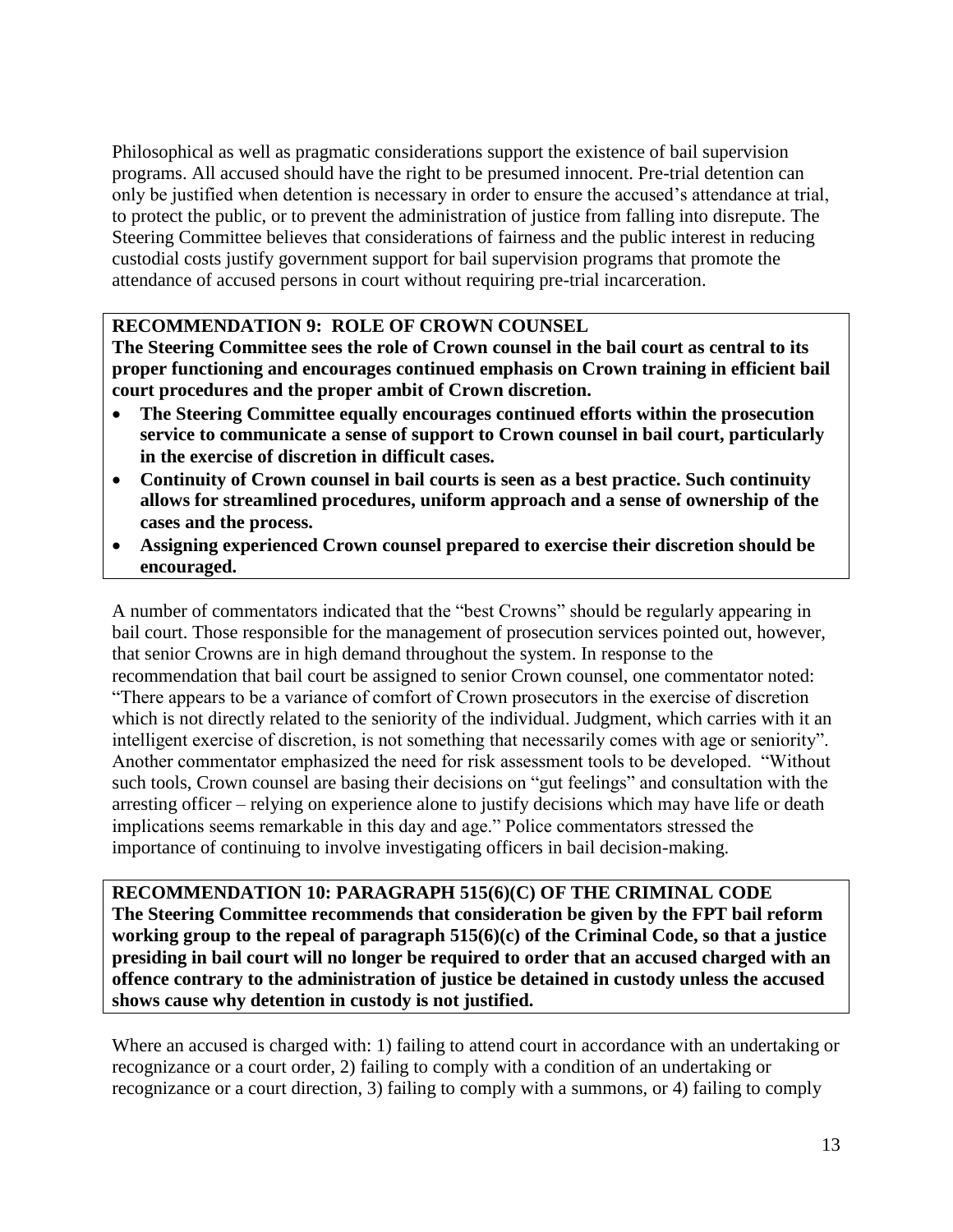with an appearance notice or promise to appear, the justice shall order that the accused be detained in custody until he is dealt with according to law, unless the accused, being given a reasonable opportunity to do so, shows cause why his detention is not justified.<sup>28</sup> As a consequence of this "reverse onus" provision, an accused charged with a relatively minor offence who was originally released by the police or granted judicial interim release and who breaches even a minor term of the release, shall be detained in custody unless the accused can show why detention is not justified. If the accused is unable to satisfy the onus imposed by  $515(6)(c)$ , the accused will be remanded in custody and may spend longer in pretrial custody than would be the appropriate sentence following conviction for the original offence and the subsequent failure to comply. The Steering Committee questions whether two consecutive minor offences should so significantly increase the likelihood of pretrial custody.

As previously noted, mean elapsed time from first to last court appearance is continuing a longterm trend toward increased duration. The elapsed time in the average case increased from 137 days ten years ago to 226 days in 2003/04. The mean processing time for the least complex cases, those with a single charge, increased from 121 to 215 days during the same period, while the processing time for multiple charge cases increased from 157 days to 236 days. Consequently, accused are on bail for longer periods of time. Moreover, the longer an accused is on bail the more times he has to attend court and as the number of court appearances increase, so does the possibility the accused will fail to appear as required or otherwise breach the terms of release. In 2003/04, failure to comply with a court order was the fourth most frequently occurring offence in Canada.<sup>29</sup> Offences against the administration of justice have steadily increased their share of the caseload over the past ten years. This offence group accounted for 19% of all cases in 2003/04,<sup>30</sup> versus 16% five years ago, and 14% ten years ago.<sup>31</sup> The number of s. 515(6)(c) "reverse onus" bail proceedings and, presumably, the number of detained accused increase as the number of these offences increase.

 $\overline{a}$ 

<sup>28</sup> Paragraphs 515(6)(a) and (d) of the *Code* have withstood *Charter* challenge in the Supreme Court of Canada (see *R. v. Morales* (1992), 77 C.C.C. (3d) 91 and *R. v. Pearson* (1992), 77 C.C.C. (3d) 124).

<sup>&</sup>lt;sup>29</sup> Failure to comply with a court order represented 8% of all cases. The most frequently occurring offences in 2003/04 were impaired driving (11%), common assault (11%) and theft (9%). See Adult Criminal Court Statistics, Canadian Centre for Justice Statistics*, Juristat*, Vol. 12 no. 12, p. 10.

<sup>&</sup>lt;sup>30</sup> Preliminary work in Ontario indicates that 75% of the charges underlying these administration of justice charges are for non-violent offences.

<sup>31</sup> *Ibid,* p. 9.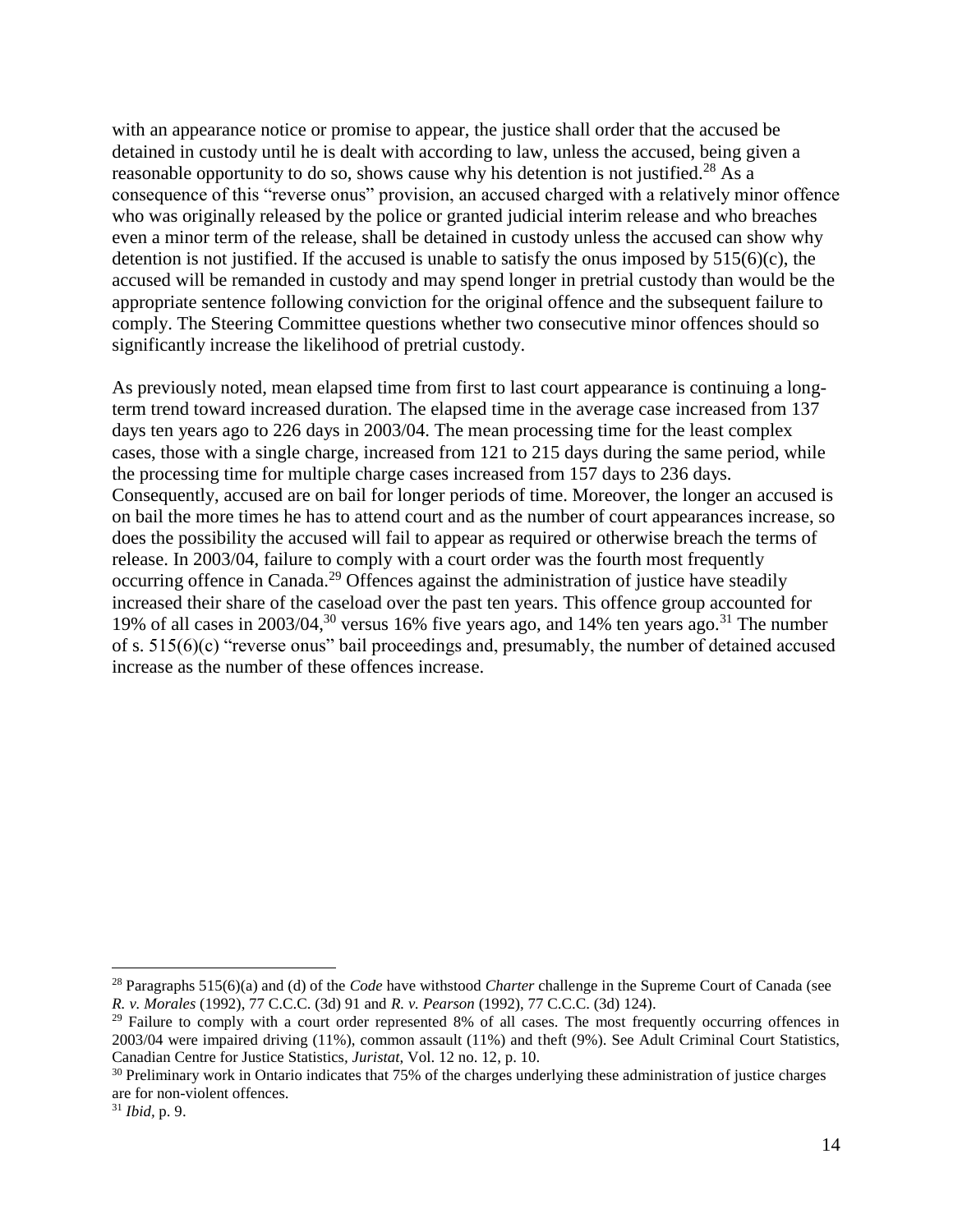## **RECOMMENDATION 11: VIVA VOCE EVIDENCE**

**In jurisdictions where surety testimony is routine, the Steering Committee recommends that alternatives to viva voce evidence should be encouraged, particularly where a release on consent is proposed.** 

- **In addition, standard affidavits and information packages for potential sureties should be prepared in advance by local duty counsel and provided to Crown counsel.**
- **Crown counsel should be encouraged to accept affidavits and receive continuing education on the efficient use of cross-examination in consent release cases.**
- **Extended Justice of the Peace availability for surety approval should be promoted to allow for surety attendance.**
- **Availability and sufficiency of full time duty counsel is a key factor in ensuring the success of alternative surety mechanisms**

It appears that in most jurisdictions prospective sureties are not required to testify and are seldom required to swear affidavits. In other jurisdictions, however, it is common for prospective sureties to testify. Some commentators from the prosecution community feel strongly that proposed sureties should testify so they understand and unequivocally accept the responsibilities they are undertaking. Evidence under oath or an affidavit also enhances the Crown's ability to seek estreatment in the event of a breach.

## **RECOMMENDATION 12: COURT AND DETENTION CENTRES**

**The Steering Committee recommends that each court location have a protocol for contact between the court and detention centres. This could assist the court with list management, provide a method for the detention centres to inform the courts of any developing transportation problems and allow the court to assist in identifying a priority list for transportation.**

One potential cause of delay in bail courts relates to the delayed arrival of prisoners from local police divisions and detention centres. With the advent of larger detention centres, each sending detainees to a large number of courts over varying distances, transportation efficiency will be challenging, and the concomitant impact on courts can be great.

The FPT Heads of Corrections Committee agrees that establishing formalized protocols with local courts will be of benefit in meeting these challenges. Commentators from Quebec suggest that hospitals should also be involved in the development of such protocols.

## **RECOMMENDATION 13: AUDIO AND VIDEO REMAND SYSTEMS**

**The Steering Committee recommends that audio and video remand systems be used, where possible, for individuals detained while awaiting a hearing. It is an essential component of such systems that defence counsel have secure and convenient access to their clients.**

- **Video remands should be used when counsel availability for a hearing date is unknown.**
- **Accused persons should only be transported to court when their actual attendance is required.**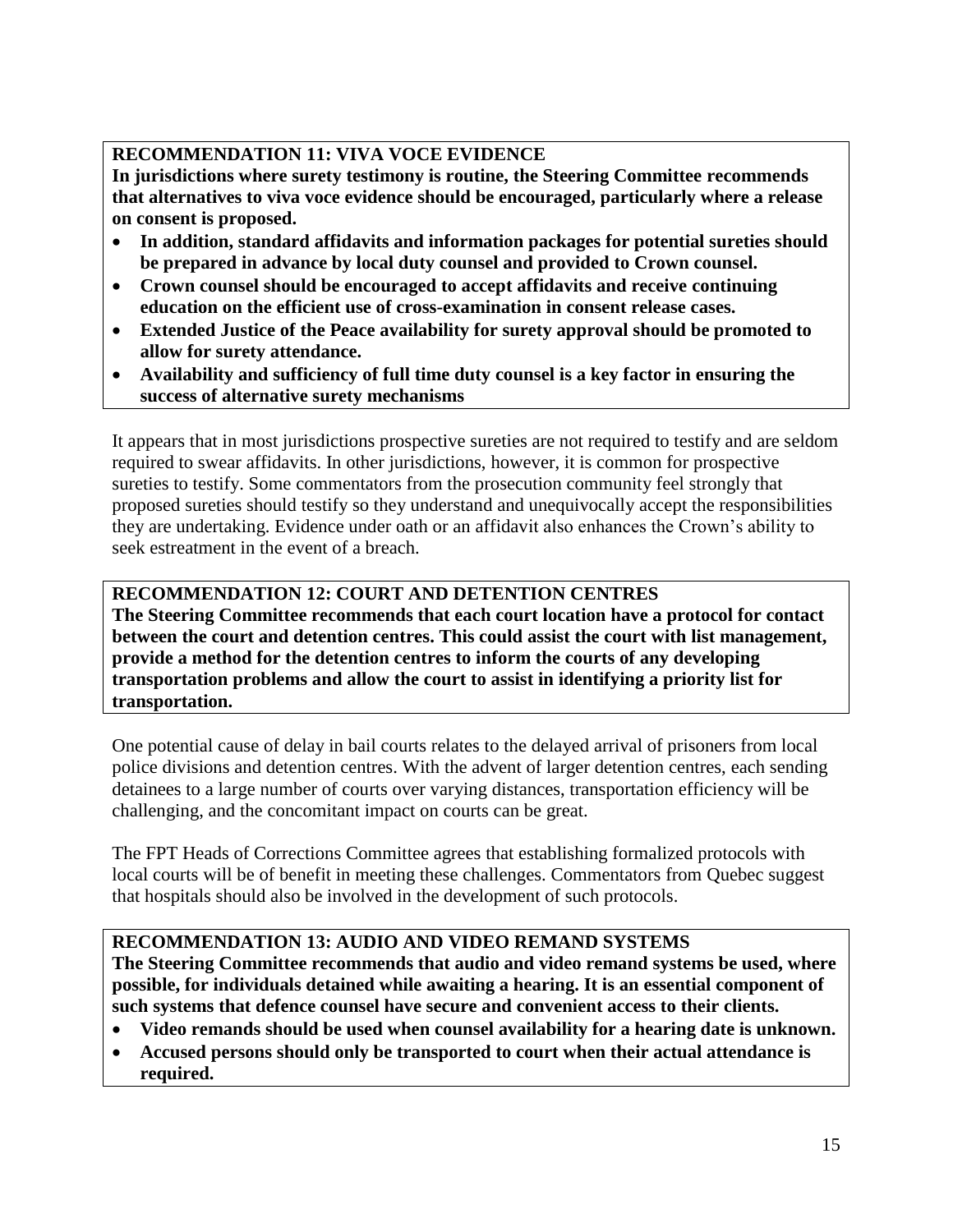There was strong support for this recommendation during the consultations. The FPT Heads of Corrections Committee noted that various provinces have implemented audio and video capabilities in their correctional facilities and courts. From their perspective, the challenge remains that audio and video appearances are not conducted by default and are subject to judicial support. The Canadian Association of Chiefs of Police strongly supports this recommendation because transporting accused to and from court for brief court appearances is expensive, disruptive to custodial institutions and dangerous.

#### **RECOMMENDATION 14: CROWN BRIEFS The Steering Committee recommends that police should ensure that Crown briefs for persons arrested overnight are available in a timely fashion to allow for Crown preparation and meeting with counsel prior to court.**

Practices vary across the country when it comes to how soon the police can provide Crown briefs for persons arrested overnight. The resources available for brief preparation play a major role. Police and prosecution capacity to prepare, transfer and receive the brief in electronic format facilitates the process. The length of the bail court list will also determine how much preparation time Crown counsel requires. In busy court locations, receipt of the Crown brief **at least an hour before court** starts is essential. However, police resource pressures result in this not occurring consistently. An abbreviated brief may be sufficient at this stage, but it must meet minimum requirements so that it is useful to both counsel. In Quebec, under its pre-charge screening system (systeme d'autorisation des plaintes), paper files must be received by the Crown prosecutor no later than 11 am, so they can be reviewed, a charge drafted if appropriate, and the prosecutor can determine whether a surety should be requested. The information is sworn at 2 p.m. on the day prior to the first court appearance of the accused.

The Canadian Association of Chiefs of Police supports the concept of consultation with Crown counsel prior to the bail hearing and suggests that issues of timing and delivery of the Crown brief be discussed in the context of the overall process. In some jurisdictions, the prosecution service utilizes administrative rather than legal staff to receive the file from the police and prepare the Crown brief under the supervision of Crown counsel.

#### **RECOMMENDATION 15: INFORMATION**

**The Steering Committee recommends that as much information as possible be provided to the Crown at the time of the bail hearing. This will put the Crown in a position to provide defence counsel with as much information as possible early in the life of the case.**

- **Before the bail hearing, the police should provide Crown counsel with, at a minimum, the following material.** 
	- o **The synopsis and record of arrest;**
	- o **the criminal record of the accused; and**
	- o **a synopsis of any videotaped statements where a transcript of the statement has not been prepared.**

There was general consensus during the consultations that the earlier disclosure can be provided to the defence, the better. The sooner counsel for the accused receives disclosure, the sooner he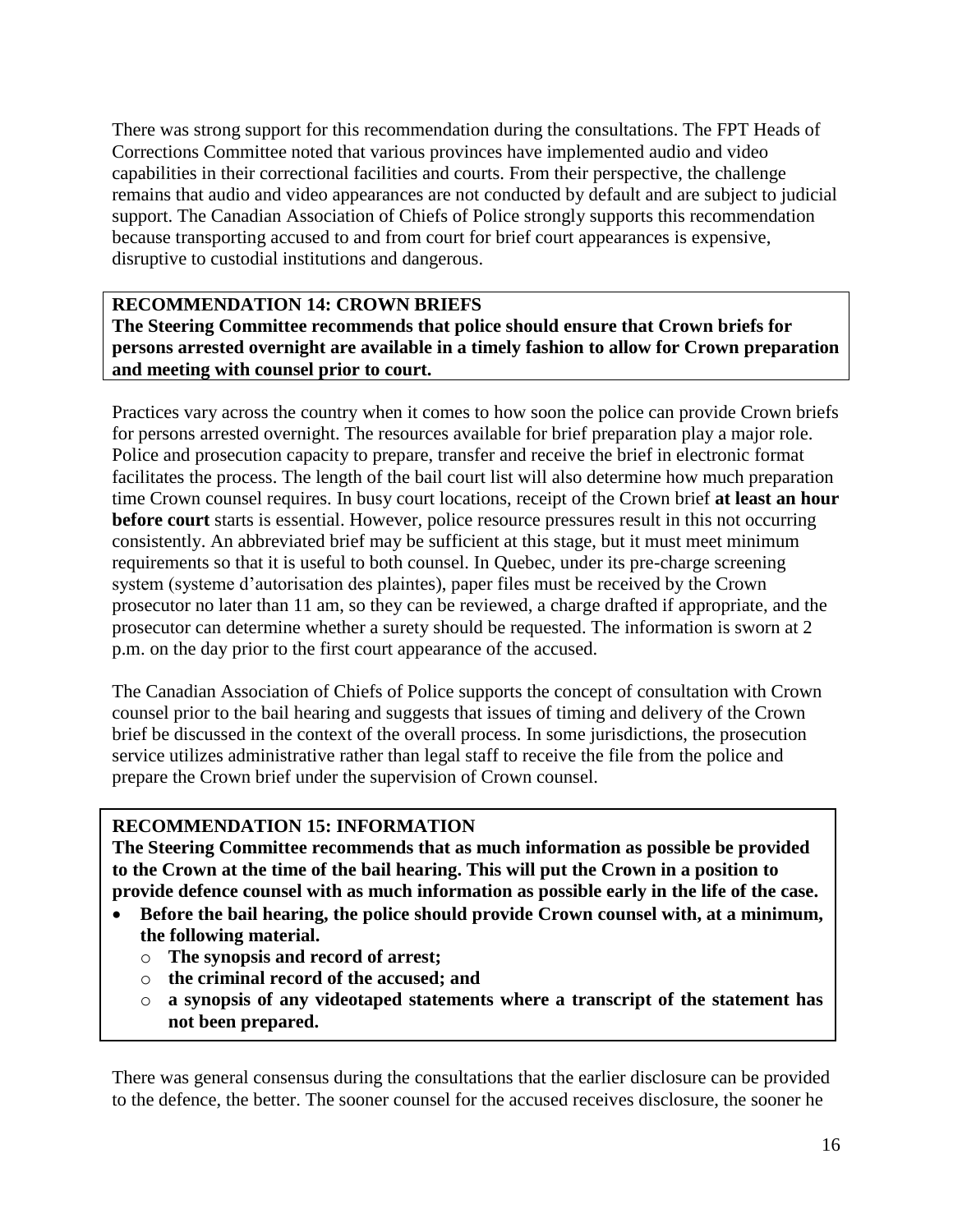or she can advise the accused of the strength of the prosecution case and outline the options open to the accused. This will reduce the number of court appearances required before the case is resolved. The less time the police and Crown counsel have between arrest and bail appearance, however, the less information that can be assimilated and produced. Some commentators felt that it is impossible for the police to put together the package contemplated by this recommendation before the bail hearing. The specific items recommended for inclusion in the package may not be achievable at such an early stage, except in simple cases or where there has been an extended investigation.

In a number of jurisdictions, discussion between the police and the Crown with respect to a wide variety of disclosure issues is ongoing (e.g. policy/practice, e-disclosure and costs). The Canadian Association of Chiefs of Police is of the view that the *Report of the Martin Committee to the Attorney General of Ontario* and the decision of the Supreme Court of Canada in *R. v. Stinchcombe<sup>32</sup>* make it clear that disclosure to the defence is a Crown responsibility. The C.A.C.P. feels it is fundamentally inappropriate for the police to be providing disclosure to the defence or participating directly in associated discussions and negotiations with defence counsel.

#### **RECOMMENDATION 16: PROVISION OF DISCLOSURE The Steering Committee recommends that when an accused is detained in custody, the provision of disclosure should be expedited.**

- **Absent exceptional circumstances, the Crown should provide disclosure as soon as possible before the bail hearing.**
- **Crown counsel should ensure that disclosure for in-custody cases is screened within two days of receiving the disclosure from the police service.**

While this recommendation was recognized as a "best practice" during the consultations, many commentators stated that current resources do not permit its implementation in their jurisdictions. Others indicated they already provide disclosure as fast as they possibly can and an admonition to "expedite" disclosure is not going to make it any faster. The general view expressed by prosecutors was that only in the least complex of cases could Crown screening take place within two days of receiving the Crown brief from the police.

 $\overline{a}$ 

<sup>32</sup> [1995] 1 S.C.R. 754.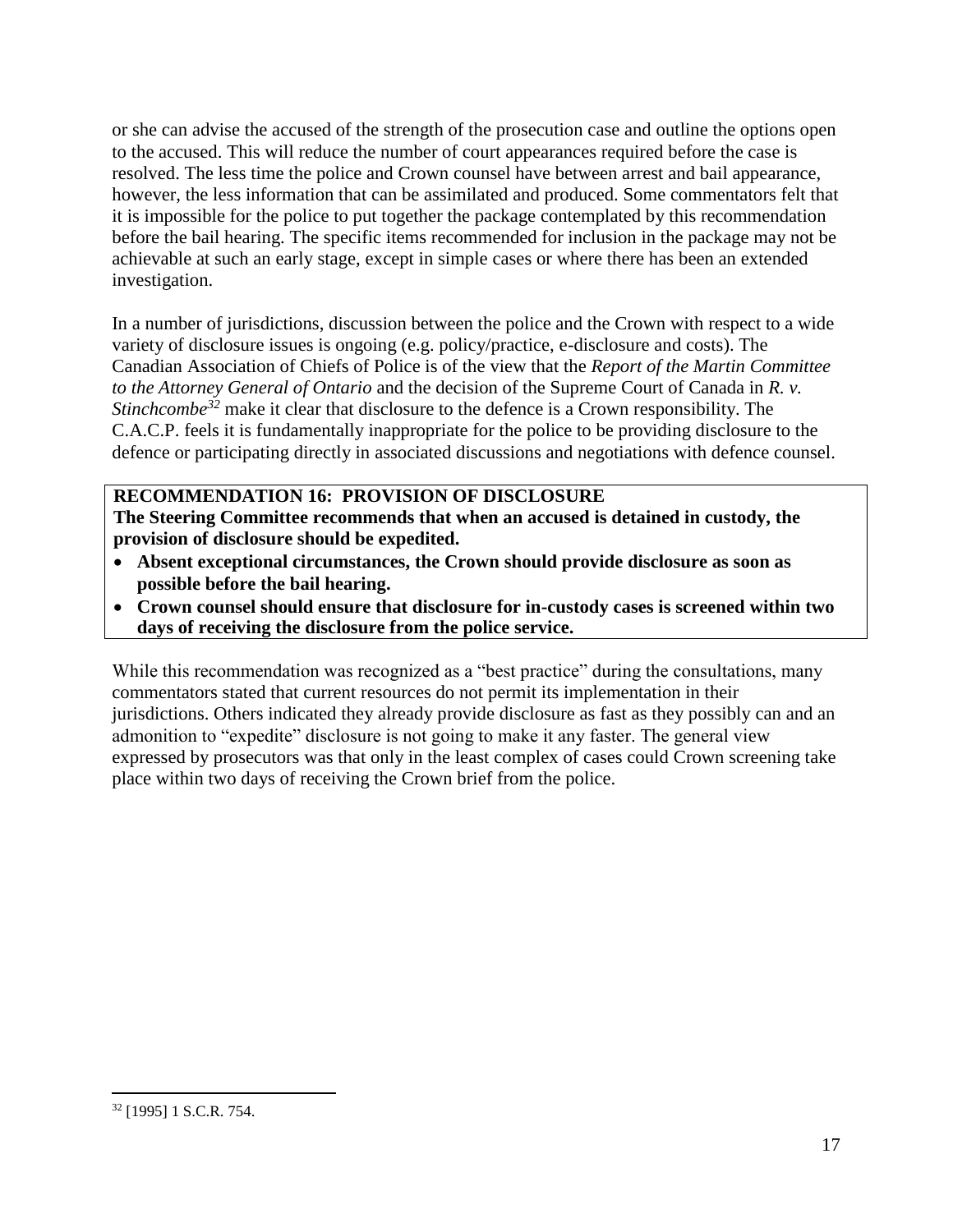#### <span id="page-18-0"></span>**5.4 Early Resolution Mechanisms**

## **RECOMMENDATION 17: CASE MANAGEMENT TEAMS**

**Where appropriate to the local jurisdiction, the Steering Committee recommends that dedicated case management teams be established within each Crown Attorney's office. Where dedicated teams are not feasible, it is recommended that vertical file management procedures be developed to promote Crown ownership and accountability over files.**

- **Early assignment of cases helps ensure both consistency and accountability in the handling of individual files.**
- **Not having each Crown counsel be held accountable for the individual criminal files that he or she handles often results in an inefficient use of Crown counsel's time when another Crown counsel has to repeat the identical exercise of becoming familiar with the file before being able to take the necessary action.**
- **Each case management team should be designed to ensure that a minimum number of Crown counsel review and make decisions on a particular file.**
- **Each case management team will perform the following functions:**
	- o **Bail court (some jurisdictions may not include bail court in the case management team's duties);**
	- o **Screening (including making decisions regarding elections, the appropriateness of charges for diversion or withdrawal);**
	- o **First appearance court;**
	- o **Crown and judicial pre-trials (including early case resolution);**
	- o **Further disclosure requests;**
	- o **Set date court;**
	- o **Respond to applications returnable in set date court (e.g. disclosure and adjournment applications);**
	- o **Plea court**
	- o **Confirmation hearings (where counsel and accused appear four or six weeks before the trial and confirm that they are ready to proceed);**
	- o **Ensure that effective communications are maintained with the investigating police officer; and**
	- o **Police and case management coordinator training.**
- **Where case management teams are not appropriate or necessary for a particular jurisdiction, the Steering Committee recommends adopting alternative procedures or best practices that will realize the goal of ensuring consistency and accountability in the handling of cases.**
- **The Steering Committee recognizes that consistency and accountability with respect to the management of each file is a joint responsibility of defence counsel, Crown counsel and the judiciary.**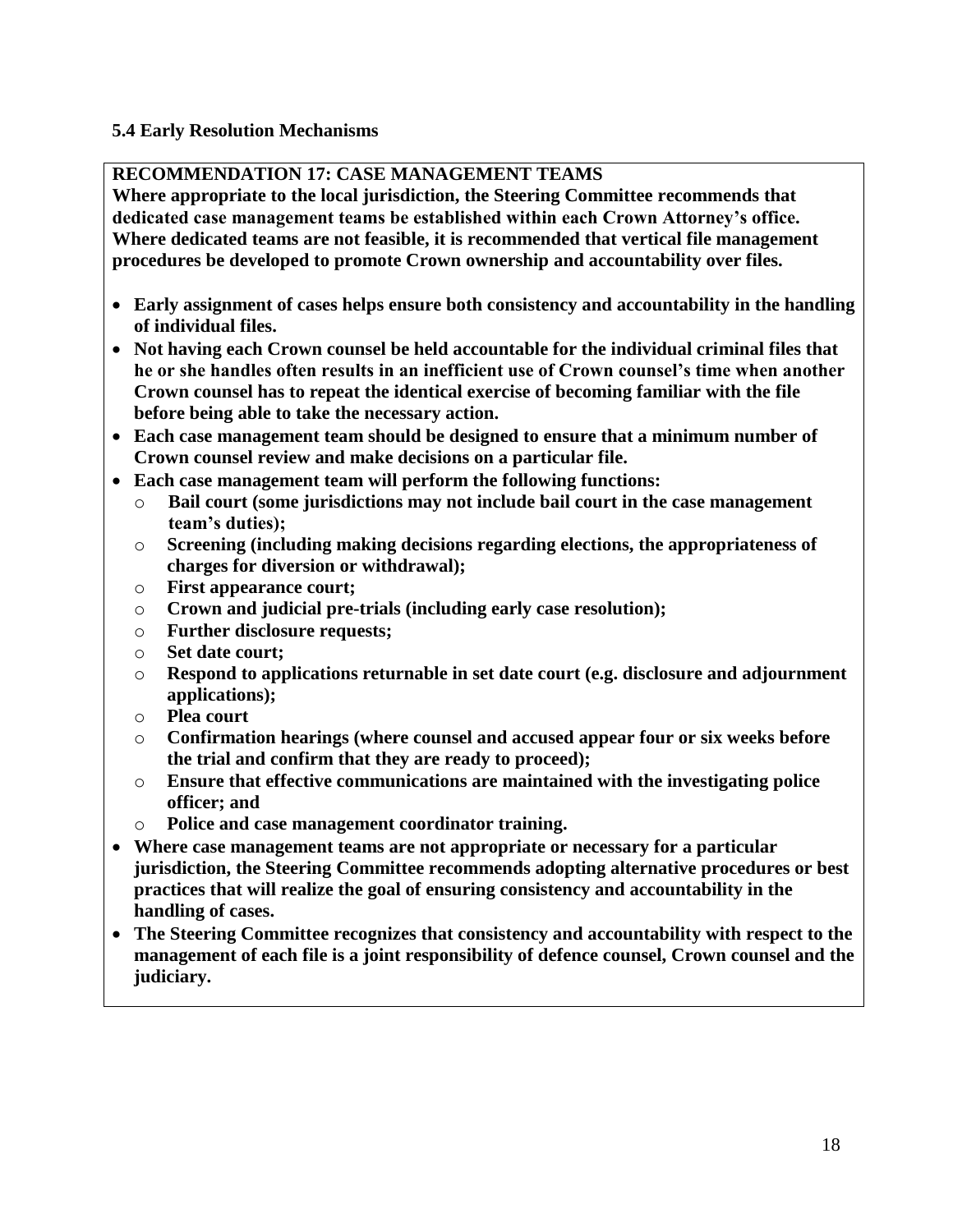Some of the prosecutors consulted on this recommendation found it to be too general, imprecise and unworkable in large intake courts at current resource levels. On the other hand, Quebec prosecutors noted most of their offices (but not Montreal) use the "poursuite verticale [vertical prosecution] system" which, in principle, assigns the same prosecutor to every stage in the life of a charge, from authorizing the charge to the appeal. This approach has yielded significant efficiency improvements. Those jurisdictions that have implemented vertical prosecution systems noted that judicial and court services collaboration is critical for the successful continuity of files.

#### **RECOMMENDATION 18: DEDICATED CROWN CASE MANAGEMENT TEAMS**

**The Steering Committee recommends that dedicated Crown case management teams, or their alternatives, screen files in a meaningful way and in accordance with any relevant Ministry policies. It is also recommended that the Crown case management teams, or their alternatives, should ensure the following tasks are completed prior to first appearance court:**

- **Bail court (some jurisdictions may not include bail court in the case management team's duties);**
- **Ensure vetted defence copy of disclosure is available;**
- **Note a specific sentence recommendation for an early guilty plea to be conveyed to the accused at first appearance (subject to change based upon information conveyed by defence, police or victims, or in the event that a plea is not entered at an early stage);**
- **Determine necessary witnesses to prove the case for the Crown;**
- **Determine files that should be pre-assigned;**
- **Determine the proper charges on which to proceed;**
- **Determine eligibility for diversion programs; and**
- **Determine the Crown's election.**

It is acknowledged that in complex cases more time will be required in order to complete each of these responsibilities. The recommendation enjoyed broad based support during the consultation process. A number of commentators were of the view that cases are frequently "dragged out" by disclosure issues and the failure of Crown counsel to advance a clear position on sentence in the event of a guilty plea. A member of the defence bar suggested that over-charging by the police also slows the progress of a case with time and effort being required to negotiate a reduced charge with the Crown.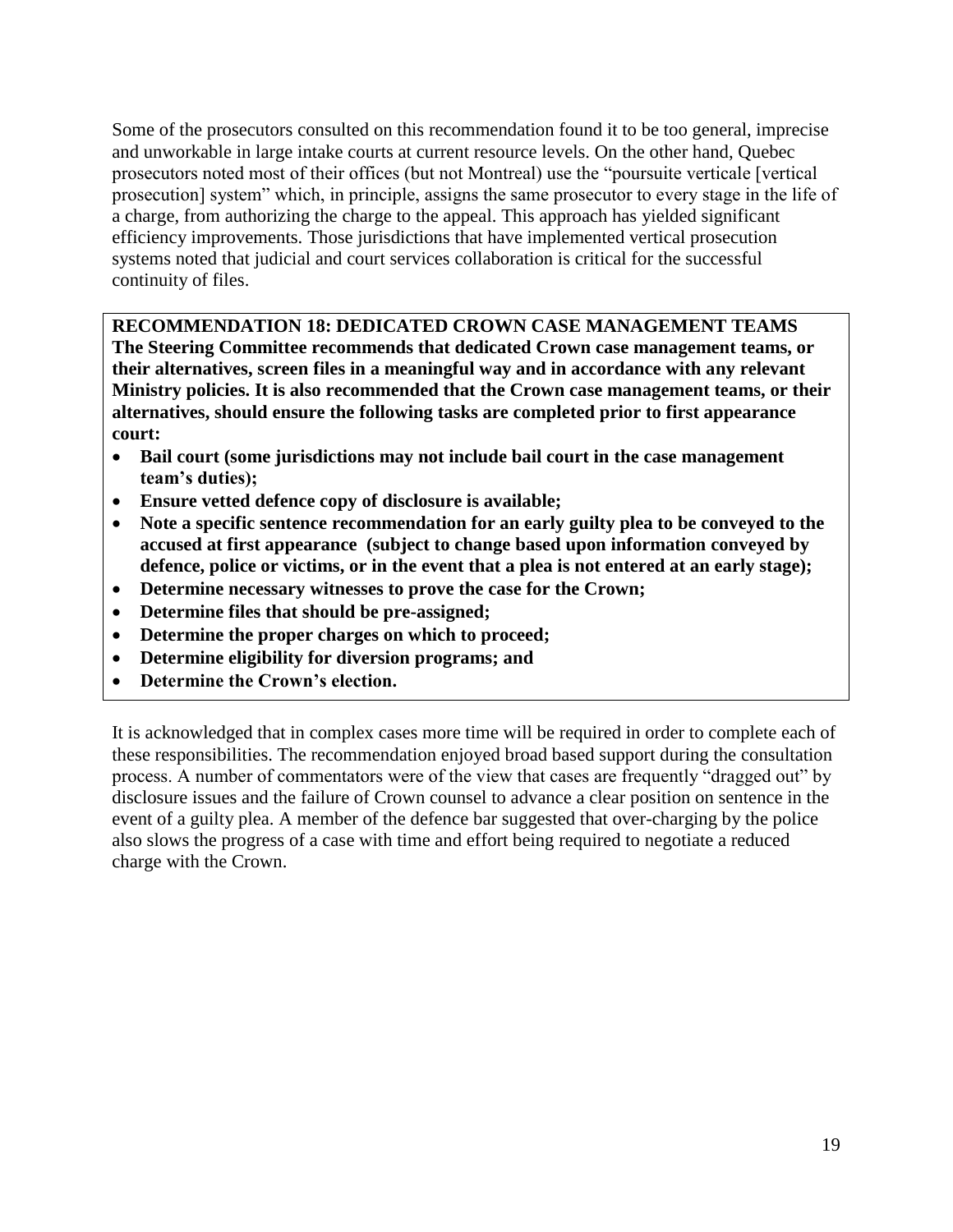## **RECOMMENDATION 19: CASE CONFERENCES**

**The Steering Committee recommends that case conferences between counsel for the Crown and defence take place to see if the case can be resolved, the issues narrowed or defined or the need for a judicial pre-trial hearing eliminated.**

- **A thorough and meaningful Crown-defence case conference should be held before any judicial pre-trials are scheduled. The Crown and defence counsel involved in these meetings should be well aware of the contents of the file and be in a position to make decisions on the file.**
- **At these case conferences, counsel should strive to resolve the case, narrow or define the issues for trial and determine whether a judicial pre-trial would be of benefit.**
- **If both Crown and defence counsel are satisfied that a judicial pre-trial will not assist in moving the case forward, the judicial officer may waive the requirement of a judicial pre-trial. 33**

Early and meaningful consultation between Crown and defence counsel prior to setting a matter down for trial or preliminary hearing can play an important role in ensuring that the parties determine what can be agreed upon and what can be settled as early in the process as possible.

## **RECOMMENDATION 20: PRE-TRIALS**

**Judicial pre-trials will be appropriate in the following circumstances:**

**Where mandated by the** *Criminal Code***;**

 $\overline{a}$ 

- **Where a judicial officer is of the view that a judicial pre-trial would be of assistance in resolving the case, shortening the length of time required for trial, or otherwise moving the case forward;<sup>34</sup>**
- **Regardless of the length of time required for trial, judicial pre-trials are recommended after a meaningful Crown-defence case conference where both parties agree that a judicial pre-trial would assist in moving the case forward; and**
- **When necessary in the context of preliminary hearings to assist the parties in determining the witnesses required and issues to be dealt at the preliminary inquiry.**

Judicial pre-trials take different forms across the country. In some jurisdictions, they only address procedural matters while in other jurisdictions both procedural and substantive issues are addressed at the judicial pre-trial. They should be scheduled at a time convenient to both the defence and to the case management Crown with carriage of the case where feasible. To obtain maximum benefit from a judicial pre-trial, the judge who conducts the pre-trial should not be the trial judge. In order for judicial pre-trials to be meaningful, sufficient time should be allocated for each individual pre-trial to canvass relevant issues and accommodate guilty pleas in special circumstances. It is also important that the pre-trial be confidential. Pre-trial meetings, with or without a judge present, are only effective if both counsel attend with specific goals and objectives. Meeting for the sake of meeting is counterproductive. Counsel must attend with a

<sup>&</sup>lt;sup>33</sup> In any case to be tried with a jury, the holding of a judicial pre-trial is required and cannot be waived, pursuant to subsection 625.1(2) of the *Criminal Code*.

<sup>&</sup>lt;sup>34</sup> In Quebec, the consent of the parties is required for the judicial pre-trial hearing to address issues that go beyond subsection 625.1 of the *Criminal Code*.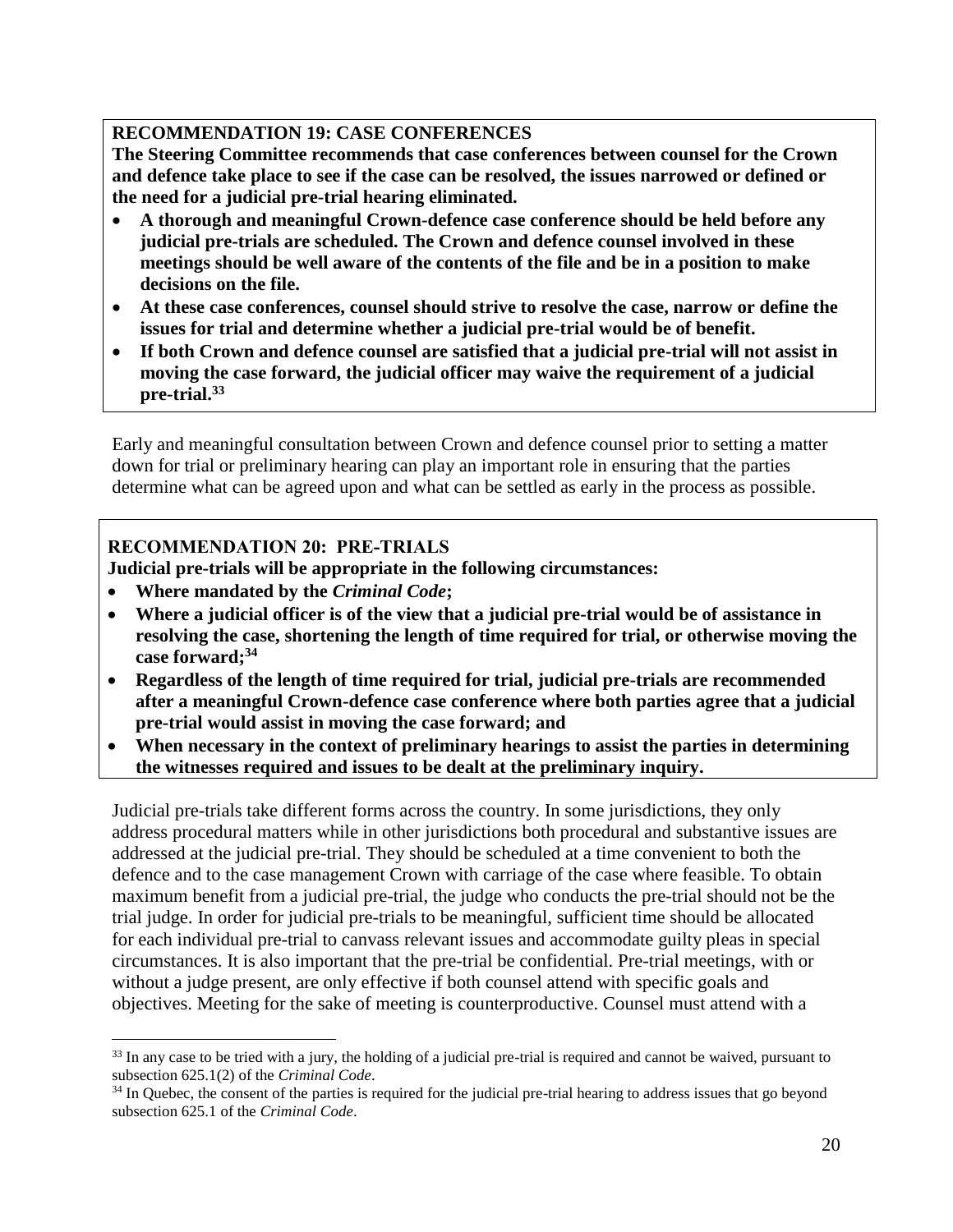view to resolve the case, narrow and define the issues, or otherwise move the case forward. The meeting must have a **concrete purpose**.

A number of commentators expressed concern about the lack of any mention of judicial responsibility for case management in the recommendation and, in particular, the need for judges to hold counsel to existing rules of court or practice directions imposing deadlines. The absence of any reference to the obligation on counsel to give timely notice of *Charter* and other motions was seen as particularly problematic. However, one commentator objected to being "forced" to meet with a judge and found the tenor of the recommendation incompatible with the adversarial nature of our criminal justice system. There was general agreement that a judicial pre-trial system will only be effective if the parties voluntarily enter into resolutions and agreements. The pre-trial judge has an obligation to see if he or she can "get the parties together" but not to impose a resolution or agreement by coercion.

#### **RECOMMENDATION 21: SKILLS**

**The skills that make an effective trial judge are not necessarily the same skills that make an effective pre-trial resolution judge. Judges interested in broadening their early resolution skills should be encouraged to do so.** 

- **While the Steering Committee recognizes that the judiciary in Canada is highly qualified and able, not every judge may be suited to or interested in conducting pretrial conferences.**
- <span id="page-21-0"></span> **The National Judicial Institute offers excellent courses for judges interested in broadening their skills in this area.**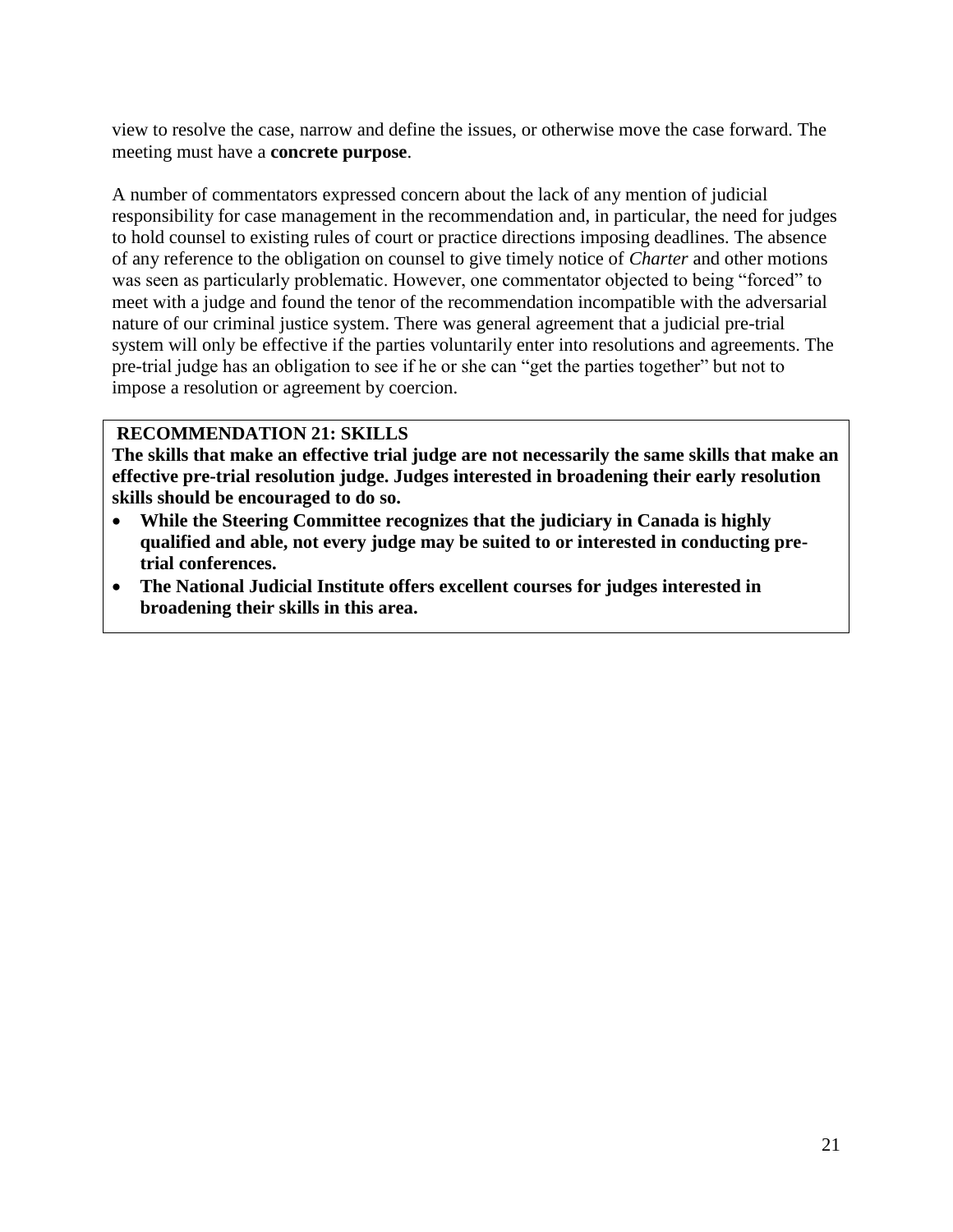#### **5.5 Case Flow Management**

#### **RECOMMENDATION 22: NON-BAIL**

**The Steering Committee recommends that the first non-bail related court appearance of the accused take place no later than four weeks from the date of arrest.**

- **For specialized cases such as domestic violence cases, cases involving young persons, or child abuse, the first appearance date should be earlier than four weeks from the arrest (provided that disclosure can be prepared to accommodate a shortened time frame).**
- **If reasonably possible, the following events ought to occur at an the first non-bail related appearance of the accused in court:**
	- o **Full disclosure and the Crown screening form made available;**
	- o **Accused advised of the Crown's position on early resolution;**
	- o **Accused provided opportunity to speak to duty counsel regarding the Crown's position on early resolution;**
	- o **Legal aid available on site to receive applications from eligible accused who have yet to apply for legal aid;**
	- o **Legal aid application completed (where an accused wishes legal aid and has not yet applied);**
	- o **Accused advised in court by the presiding judge of the steps that the court expects the accused to have completed prior to the next court appearance as well as other steps required before a trial date or preliminary hearing date can be set; and**
	- o **Unless there are special circumstances dictating otherwise, any applicable Crown election should be made.**

A number of commentators observed that four weeks is a difficult deadline to meet given the work that needs to be done. A concern was also expressed that many accused do not have the cognitive capacity to assimilate all the information contemplated by the recommendation and respond in an appropriate fashion**.** The recommended earlier deadline for specialized cases was the subject of some adverse comment because of a fear that "scarce justice system resources will be diverted to domestic violence cases to the detriment of other cases of equal societal interest". One commentator also expressed concern about "dancing on the line – endangering an accused's *Charter* right to a fair and full trial by finding efficiencies for the state at a significant cost to my clients"

In Quebec City and Montreal, the first court appearance of the accused usually occurs 12 weeks after arrest and release. This timeframe is inherent in the charge approval system, which requires a review of the case, any supplementary review and the preparation of disclosure. The 12-week timeframe suits all parties and provides for a thorough investigation and analysis before proceeding with a court appearance.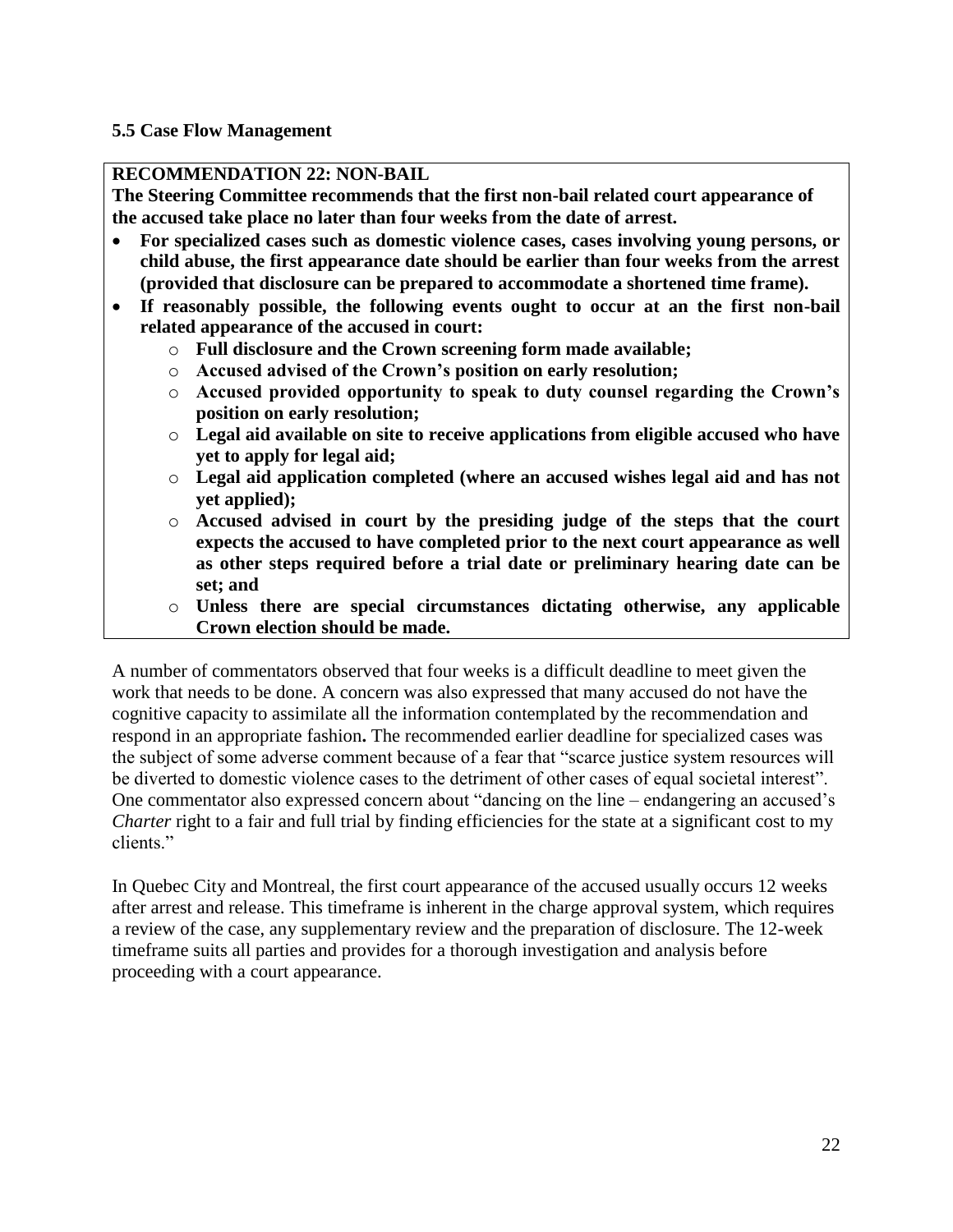## **RECOMMENDATION 23: FULL DISCLOSURE**

**The Steering Committee recommends that, in the absence of exceptional circumstances, full disclosure should be provided routinely to the accused in person, or to counsel appearing with the accused, on the first appearance, in the case of those accused out of custody, and within 7 – 14 days of arrest, for those accused persons in custody.**

- **No formal request by an accused or by his or her counsel should be a prerequisite for initial disclosure to be given.**
- **The Crown brief should be finalized by the police no later than three weeks from the date of arrest and provided to the Crown one week prior to the first appearance (to allow for Crown screening).**
- **To protect the privacy or safety interests of victims, witnesses, or confidential informants, the defence copy of disclosure should be "vetted" by removing any personal identifiers of victims, witnesses or confidential informants**.

In the words of one commentator, "this recommendation speaks to the single, largest, impediment to the timely resolution of cases". While many commentators agreed with the sentiment behind this comment, a number of important issues remain to be settled in this area. Who does what when it comes to disclosure? When are things to be done? Who pays for what as between the police and the prosecution service? Other problems identified during the consultation process include: the difficulties associated with late arrest; complex files; heavy volume locations; and the severe strain that constitutionally mandated disclosure requirements are placing on already thin resources. The police community is of the view that all affected parties should study the various issues surrounding disclosure so principled and practical solutions can be fashioned. Disclosure is a critical part of effective case flow management. Resolving outstanding disclosure issues requires comprehensive consultation because it affects so many justice system participants. However, it is of crucial importance that this consultation takes place immediately so necessary solutions can be developed and implemented expeditiously.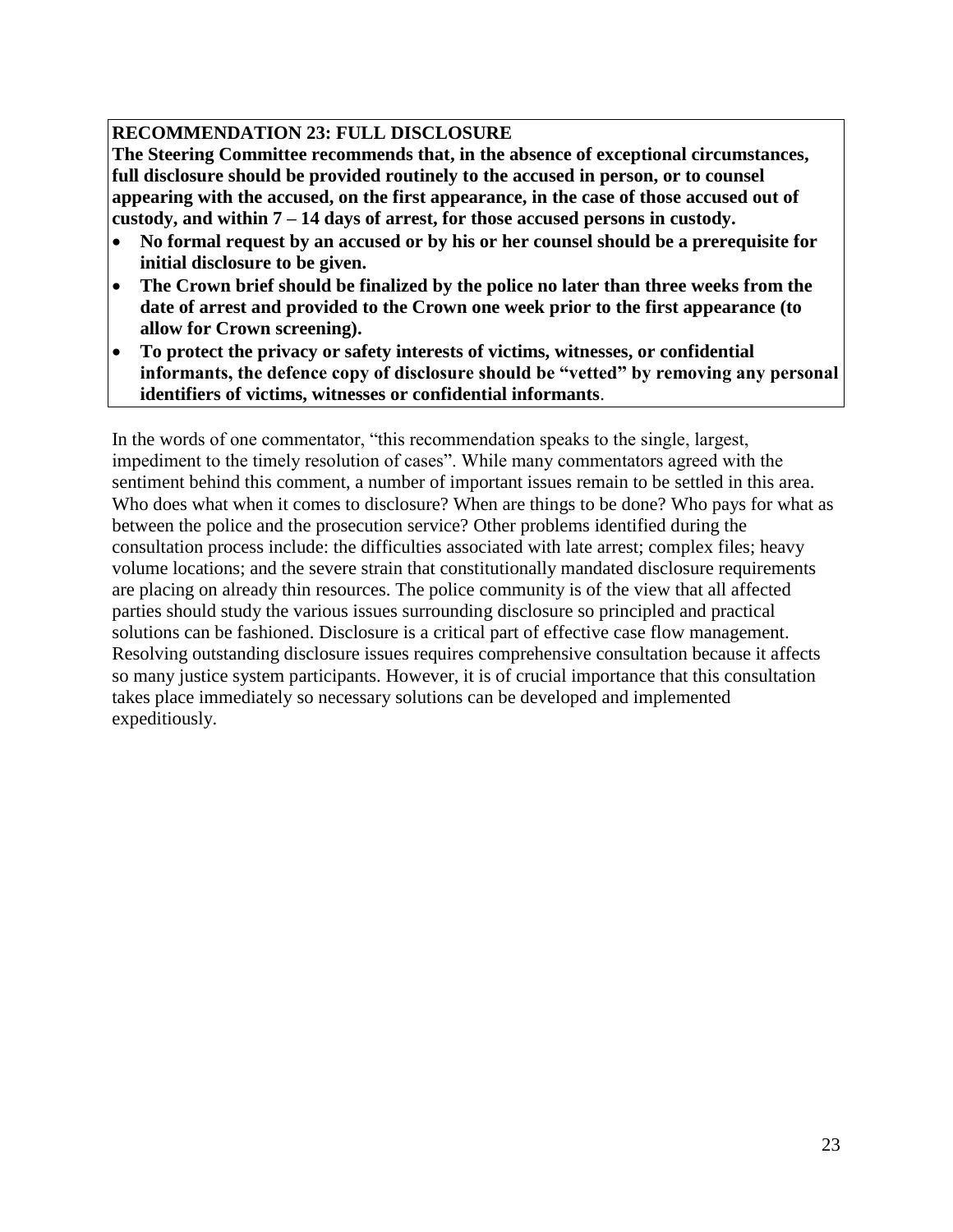## **RECOMMENDATION 24: SECOND AND THIRD APPEARANCES**

**The Steering Committee recommends the following guidelines with respect to the second and third appearances of the accused:**

- **It is expected that counsel will have been retained by the second appearance;**
- **A further adjournment of the case may be necessary to allow for a Crown-defence case conference, and to resolve any further disclosure issues;**
- **The reason for any adjournment should be clearly noted on the record or on the information, and any s.11 (b)** *Charter* **issues arising from the adjournment should be canvassed prior to fixing a return date;**
- **On the third court appearance an accused should be prepared to set a trial or preliminary hearing date, or to set a date for a judicial pre-trial (provided full disclosure has been given);**
- **At the third appearance of an accused it is expected that a Crown-defence case conference will have been conducted, and any further disclosure issues fully canvassed, although it may be that the actual provision of the further disclosure has not occurred where a report and the results of any scientific testing are not yet available; and**
- **In cases where the accused has an election and the option of requesting a preliminary hearing, the accused should be put to his or her election. This will allow the court to be in a position to ascertain whether a preliminary hearing will be necessary. Dates for the filing of any statements or agreements that are required in respect of the preliminary hearing, pursuant to sections 536.3 or 536.5 of the** *Criminal Code***, should be fixed by the Court on this appearance, except where a further judicial pre-trial is necessary.**

While there was broad agreement during the consultations that cases should be advanced along these timelines, consensus broke down on the question of whether it is feasible to enforce this recommendation because of the number of variable that come into play, including the increase in the number unrepresented accused coming before the courts. One commentator observed that the issue of access to justice is squarely implicated by this recommendation. Another suggested that what occurs on second or third appearance will in all probability be dictated by the nature of the case. Judicial discretion will determine how the matter will proceed and there is little to be gained by attempting to set out the practice and procedure after the first appearance.

## <span id="page-24-0"></span>**5.6 Diversion and Restorative Justice**

## **RECOMMENDATION 25: ADULT DIVERSION PROGRAMS**

**The Steering Committee recommends that a range of adult diversion programs, with clear operating principles/eligibility criteria of community use, be made available and that Crown counsel be encouraged to consider and promote the use of diversion programmes in all appropriate circumstances.**

There was broad consensus during the consultations that resort to diversion and restorative options in appropriate circumstances are highly desirable. However, resourcing/funding issues are important factors in determining the number of programs and options available. A number of jurisdictions reported an unfortunate lack of resources for adult diversion. The FPT Heads of Corrections Committee also noted that diversion from custody into community supervision could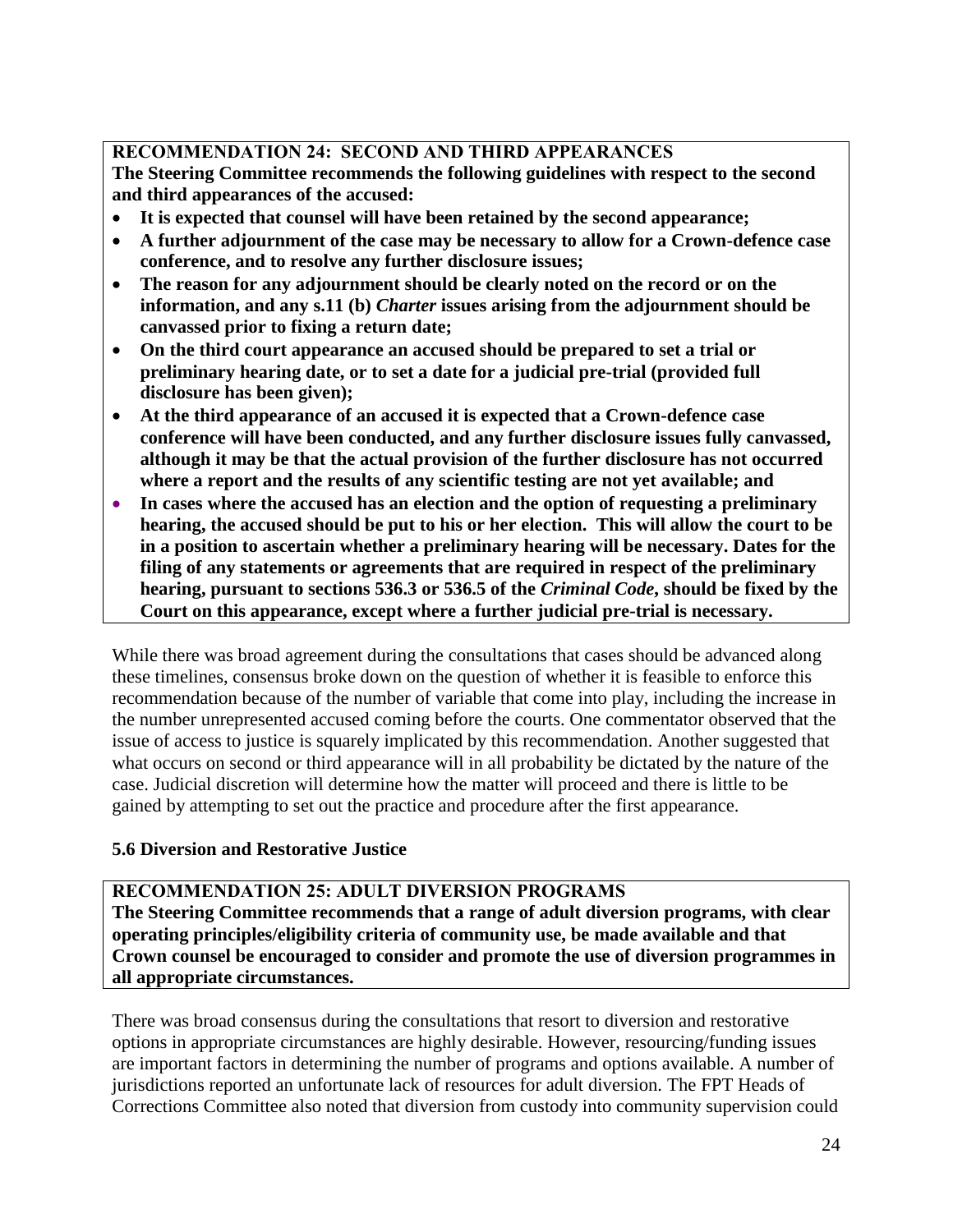impact on the workload of probation and parole officers depending on who is required to provide supervision.

### **RECOMMENDATION 26: ALTERNATIVE RESPONSES**

**The Steering Committee recommends that each jurisdiction give consideration to a range of various alternative responses to certain types of criminal charges (e.g. mediation, sentencing circles, etc.).**

 **Cases that can be diverted from the criminal justice system at an early stage through complementary responses should be met with approaches that encourage restorative justice**

A number of commentators noted that the public interest must be taken into consideration when considering complementary or alternative forms of justice. Care should also be taken so that reforms are not, or are not seen to be, "privatized" justice (the downloading of criminal justice to the community or the private sector). Criminal justice is a state responsibility and there are risks associated with devolving it to restorative justice alternatives that are less costly but also less visible and accountable to the public. If victim participation is required in these initiatives, it must be informed and truly voluntary.

## **RECOMMENDATION 27: SPECIAL-NEEDS ACCUSED**

**The Steering Committee recommends that each jurisdiction ensure that there are equal justice initiatives for special-needs accused (e.g. accused persons with mental health issues, drug and/or alcohol addictions, fetal alcohol spectrum disorder, etc.) which may include pre-charge diversion programs. The Steering Committee recommends that strategies to alleviate the over-representation of mentally ill individuals in the criminal justice be given particular attention.**

- **The Steering Committee recognizes that strategies to alleviate the over-representation of special needs accused requires adequate resourcing and recommends that this be seen by government as a priority.**
- **The Steering Committee recommends that courts and governments continue to explore the benefits of problem solving courts and processes.**

The incarceration of mentally ill offenders has a major impact on adult correctional institutions. Various provinces are currently engaged in partnerships to create programs for the diversion of the mentally ill from the justice system. The biggest deterrent to the diversion of such individuals is the lack of resources to support the necessary programs. It was consistently acknowledged during the consultation process that whatever is attempted by way of reform in this area, public safety and, therefore, public confidence in the justice system, must be an important factor.

A number of jurisdictions are also exploring the benefits of specialized or "problem solving" courts and processes. These courts develop treatment options for offenders that repeatedly commit minor offences because of drug addiction or mental health disorders. The court monitors and attempts to assist the offender's progress. While the process is resource intensive, it can bear long-term dividends if the offender is rehabilitated. Similarly, the domestic abuse court process seeks to break cycles of violence that repeatedly brings offenders before the courts.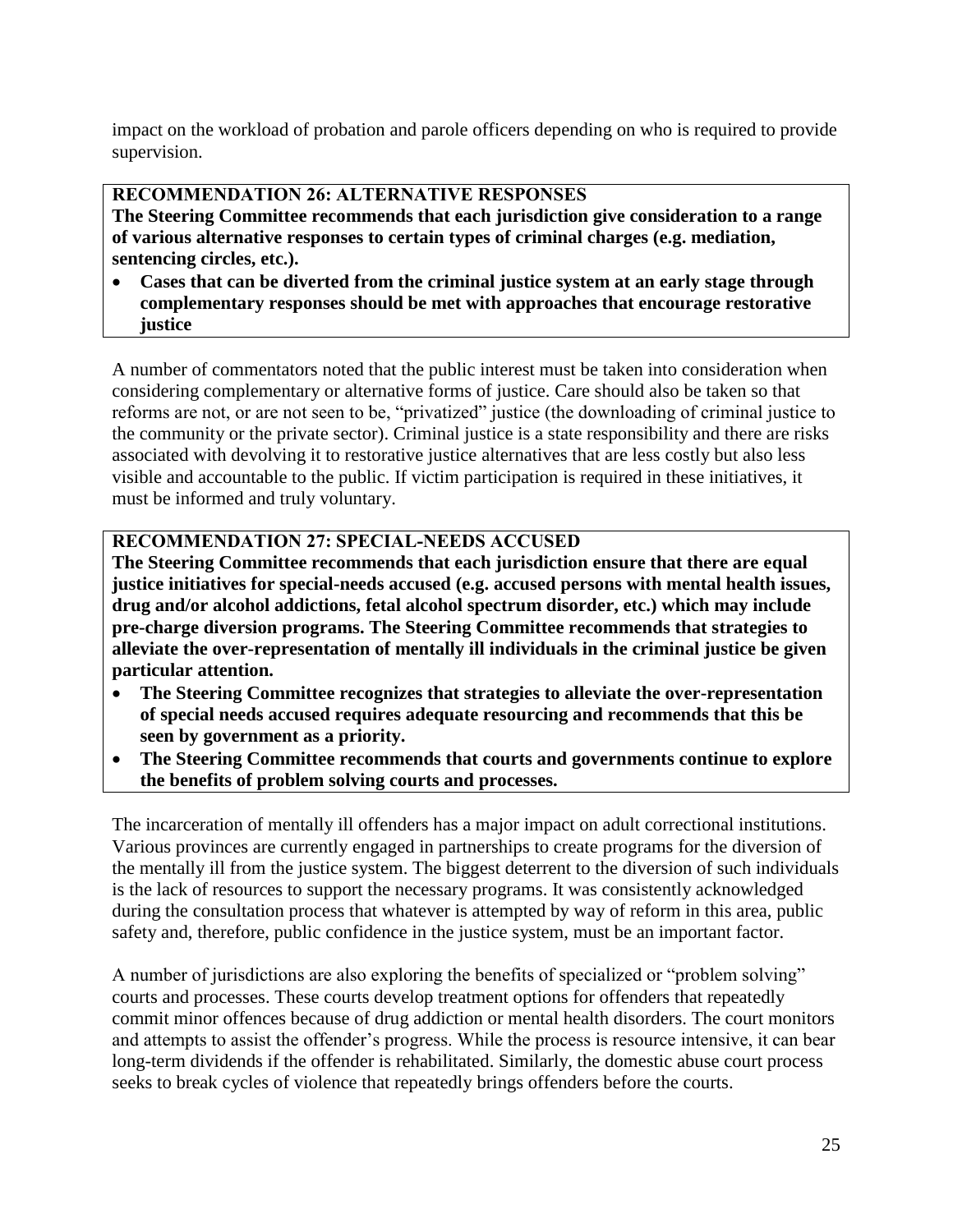The Vancouver Intensive Supervision Unit (VISU) was identified during the consultation process as an innovative multi-disciplinary approach to individuals that "cross-cut" social, health and justice services. B.C. Corrections Branch, the Vancouver Coastal Health Authority and Forensic Psychiatric Services jointly operate the unit. Probation officers and mental health workers staff it. They provide service to a caseload of 40 offenders with multiple psychiatric diagnoses for the duration of court ordered community supervision. Staff assists clients in obtaining basic living essentials, such as housing, financial management, access to health care services and access to mental health treatment providers. The goal is to reduce offending and admissions to hospital and psychiatric institutions.

**RECOMMENDATION 28: CONTINUING EDUCATION AND INFORMATION The Steering Committee recommends that each jurisdiction ensure that continuing education and information sessions for all justice sector participants (including judges, justices of the peace, Crowns, defense and legal aid counsel, police, probation Officers, etc.) are organized and implemented to ensure that everyone is aware of the availability of diversion, restorative and alternative justice programs.**

## <span id="page-26-0"></span>**6. CONCLUSION AND NEXT STEP**

A point made repeatedly during the consultation process is that the Steering Committee's recommendations will only be effective if the criminal justice system is allocated adequate resources. Unrepresented accused tend to delay the resolution of cases. Adequate resources for legal aid are, therefore, clearly necessary. Adequate funding of the courts, prosecution services and police are equally important. Many of the delay reducing steps recommended by the Steering Committee are dependent on the availability of a reasonable number of judges, justices of the peace, prosecutors, legal aid counsel, court support workers and police officers. Moreover, the best system cannot work effectively if suitable court facilities are not available. Only if adequate resources are provided will the potential efficiencies identified in these recommendations be fully realized. Additional resources alone, however, will not bring about lasting change. Those in leadership positions in the criminal justice system must make change happen.

Before any of the Steering Committee's recommendations are implemented, a more comprehensive and inclusive consultation process should be conducted. In the time available to it, the Early Case Consideration Subcommittee did not have an opportunity to consult widely. However, it did receive extremely valuable input from the individuals and organizations consulted.<sup>35</sup> The Law Amendments Committee of the Canadian Association of Chiefs of Police, for example, made cogent submissions on the need for the court system to give greater consideration to the operational and financial consequences on the police of the additional legal, evidentiary and procedural requirements imposed by the enactment of the *Charter of Rights and Freedoms.* The committee pointed out that more selectivity by Crown counsel in tendering police evidence and greater use of police affidavit evidence would also free up officers for other duties and reduce overtime costs.

 $\overline{a}$ 

<sup>&</sup>lt;sup>35</sup> See Appendix B for a list of the individuals and organizations consulted.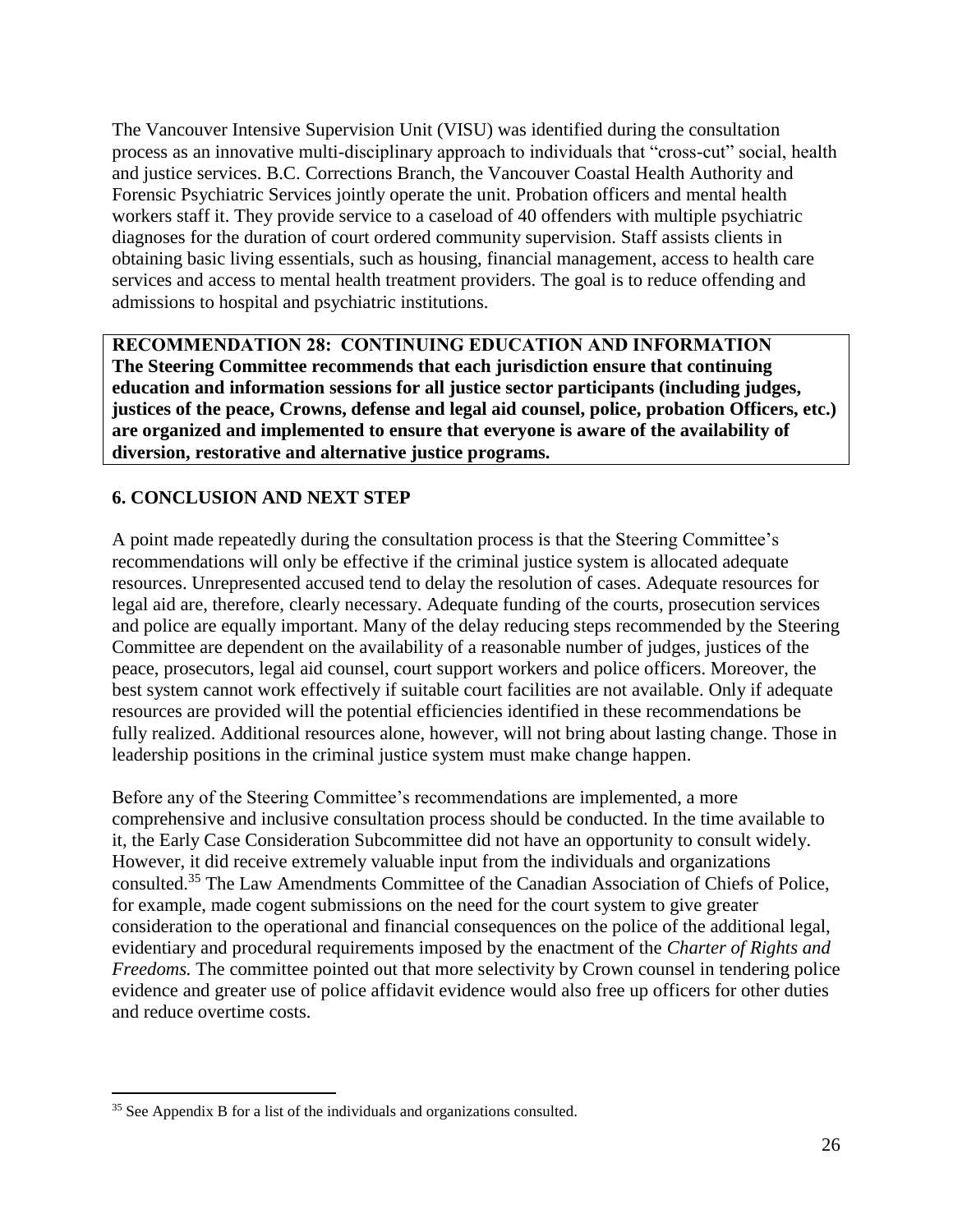This report ends where it began, by observing that cases are taking too long to process in the front end of the criminal justice system. Limiting the number of remands and appearances and establishing timelines and clearly articulating expectations will result in more effective and efficient case processing. Performance measures should be established to articulate expectations for the criminal justice system.

<span id="page-27-0"></span>The Steering Committee suggests that this report be referred to the FPT Deputy Ministers Responsible for Justice for their consideration.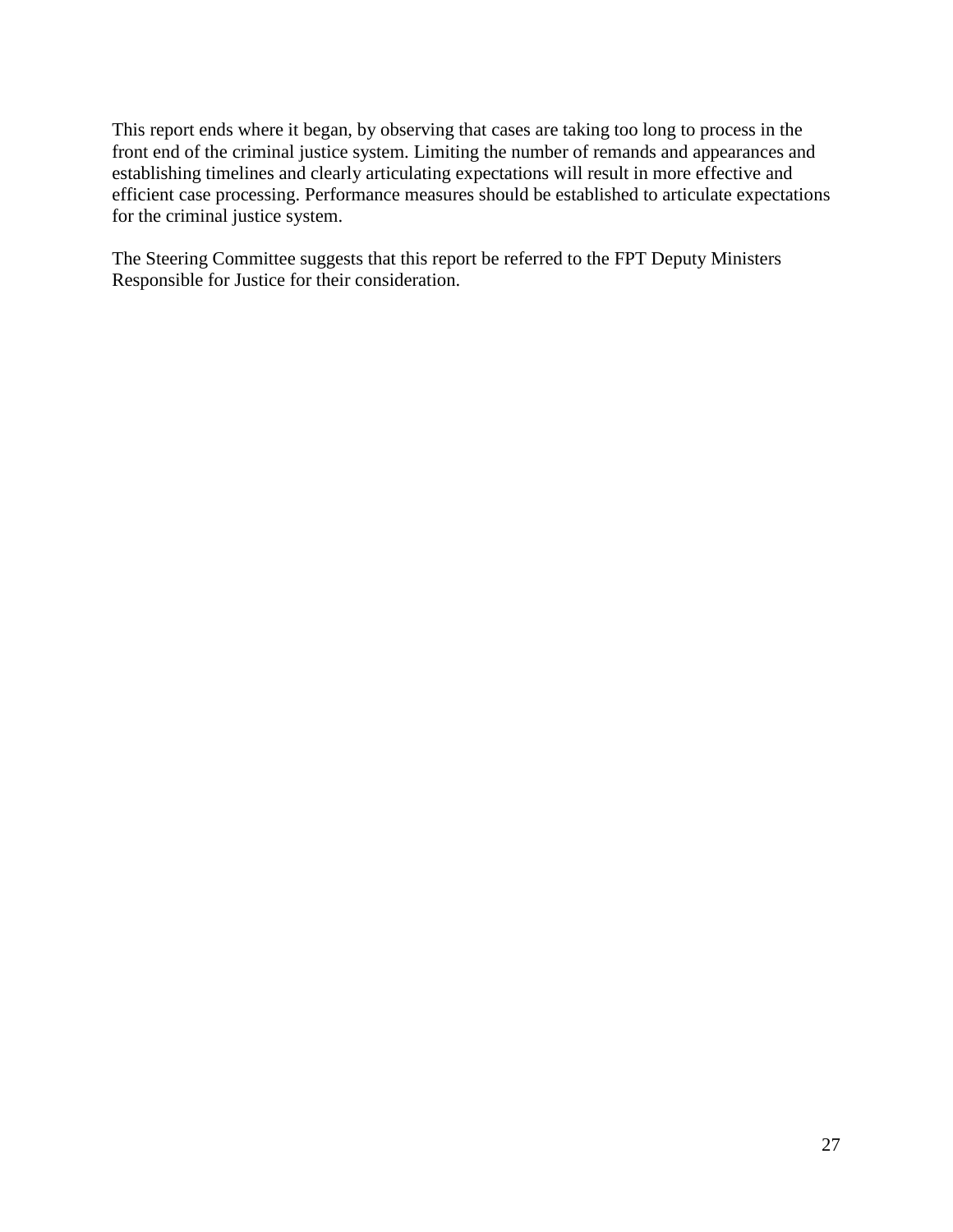#### **APPENDIX 1: LITERATURE REVIEWED**

Adult Criminal Court Statistics, Canadian Centre for Justice Statistics, *Juristat*, Vol. 12 no. 12, p. 10.

A 30 Year Analysis Of Police Service Delivery And Costing: "E" Division, Research Summary, School of Criminology and Criminal Justice University College of the Fraser Valley and the Institute for Canadian Urban Research Studies, August 2005.

Bail and Remand Working Group Report, Ontario Justice Summit, April 2003.

Case Processing In Criminal Courts, 1999/00, Canadian Centre for Justice Statistics, *Juristat*, Vol. 22 no. 1

Custody Remand In Canada, 1986/87 to 200/01, Canadian Centre for Justice Statistics, *Juristat*, Vol 23 no. 7.

Criminal Case Management Protocol, September 9, 2004, prepared by the Effective Scheduling Working Group of the Criminal Justice Steering Committee for presentation to the Ontario Justice Summit 2004.

Manitoba Pre-Trial Coordination Pilot Project Protocol, August 11, 2004.

Provincial Court of Alberta, Early Case Resolution Committee Report, May 2001

Everything in its Own Time: A Preliminary Examination of Case Processing Time in Canadian Criminal Courts, Cheryl Marie Webster and Anthony N. Doob, 22 April 2004.

Winnipeg Domestic Violence Front-End Project, Performance Indicators, October 4, 2004.

Brownlee, Ian D., The Statutory Charging Scheme in England and Wales: Towards a Unified Prosecution System? [2004] Crim. L. R. 896.

The Provincial Court of British Columbia Criminal Caseflow Management Rules and Best Practices Guidebook, October 1999.

The *Report of the Criminal Justice Review Committee* (February, 1999)

"Reducing Court Delays: Five Lessons From The United States" The World Bank (December 1999)

Efficient Criminal Procedure" in *Expeditious Justice: Papers of the Canadian Institute for the Administration of Justice* (Toronto: Carswell, 1979)

Mahoney, B. *Changing Times In Trial Courts* (National Center of State Courts, 1988)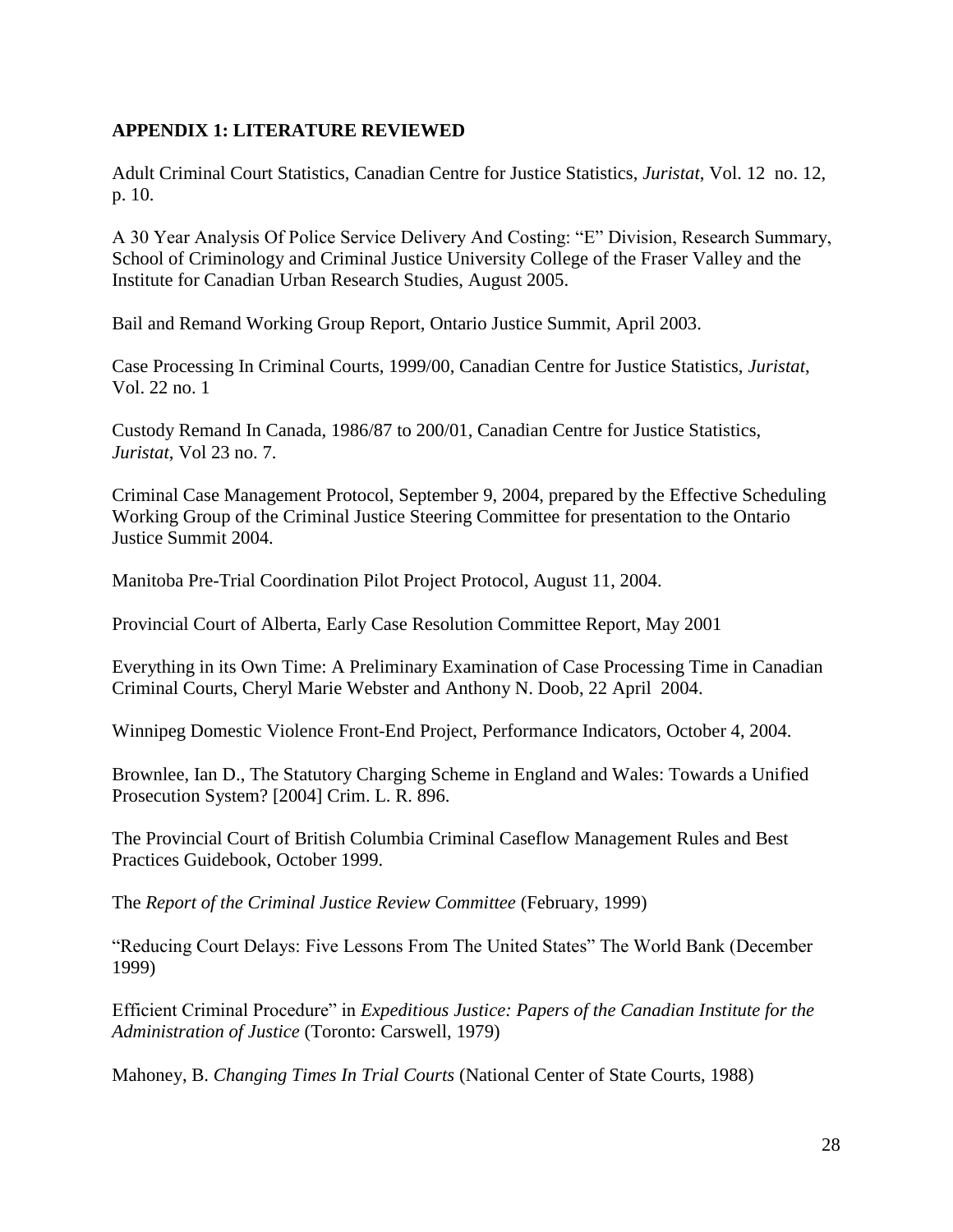Law Reform Commission of Canada, *Trial Within A Reasonable Time: A Working Paper*, (Ottawa, 1994)

The *Report Of The Criminal Justice Review Committee* (February, 1999)

*The Royal Commission On Criminal Procedure (the "Philips Report")*(1981)

*The Royal Commission on Criminal Justice (the "Runciman Report")* (1993)

*The Review of the Crown Prosecution Service (the "Glidewell Report")* (1998)

*A Review of the Criminal Courts of England and Wales (the "Auld Report")* (2001).

*Narey Review of Delay in the Criminal Justice System (1997)*

Feltes, T., Causes For Delays In The Criminal Justice System, *Report to the Ninth Criminological Colloquium on "Delays in the Criminal Justice System" Council of Europe*, Strasbourg, Nov. 28-30, 1989

Ipp, D.A. "Adversarial Justice In Transition" *Criminal Trial Reform Conference* (Melbourne, 2000)

"Efficiency, Timeliness, and Quality: A New Perspective From Nine State Criminal Trial Courts" *National Institute of Justice Research in Brief*, U.S. Department of Justice (June 2000)

A selective bibliography on caseflow management and delay reduction can be accessed at [http://www.ncsc.dni.us/clrhouse/cfbib99.htm.](http://www.ncsc.dni.us/clrhouse/cfbib99.htm)

"Improving Your Jurisdiction's Felony Caseflow Process: A Primer on Conducting an Assessment and Developing an Action Plan" prepared by the Justice Management Institute for the Bureau of Justice Assistance, Criminal Courts Technical Assistance Project, American University (April 2000).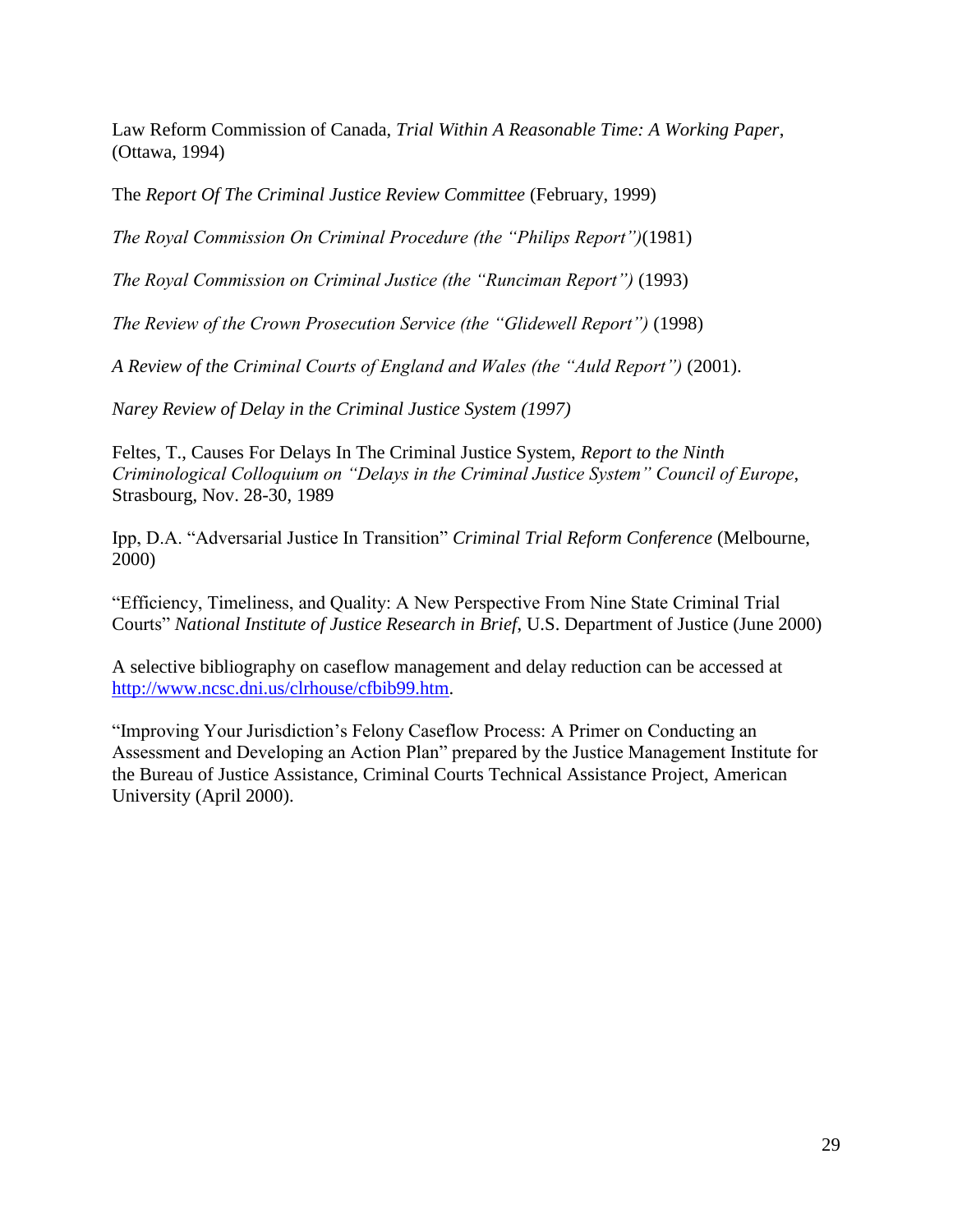#### <span id="page-30-0"></span>**APPENDIX 2: ORGANIZATIONS AND INDIVIDUALS CONSULTED**

National Organizations

Federal/Provincial/Territorial Heads of Prosecutions

Federal/Provincial/Territorial Heads of Corrections

Federal/Provincial/Territorial Legal Aid Working Group

Law Amendments Committee, Canadian Association of Chief of Police

Law Amendments Committee Focus Group

Mike McDonell Assistant Commissioner, Criminal Intelligence Directorate Royal Canadian Mounted Police

Sue O'Sullivan Deputy Chief Ottawa Police Service

Vince Westwick General Counsel Canadian Association of Chiefs of Police

Frank Ryder Detective Chief Superintendent Ontario Provincial Police

Manitoba Focus Group Participants

Janice Lemaistre Supervising Senior Crown Attorney Domestic Violence Unit Manitoba Justice

Tim Owens Crown Attorney Manitoba Justice

Gerry McNeilly Executive Director Legal Aid Manitoba

Irene Hamilton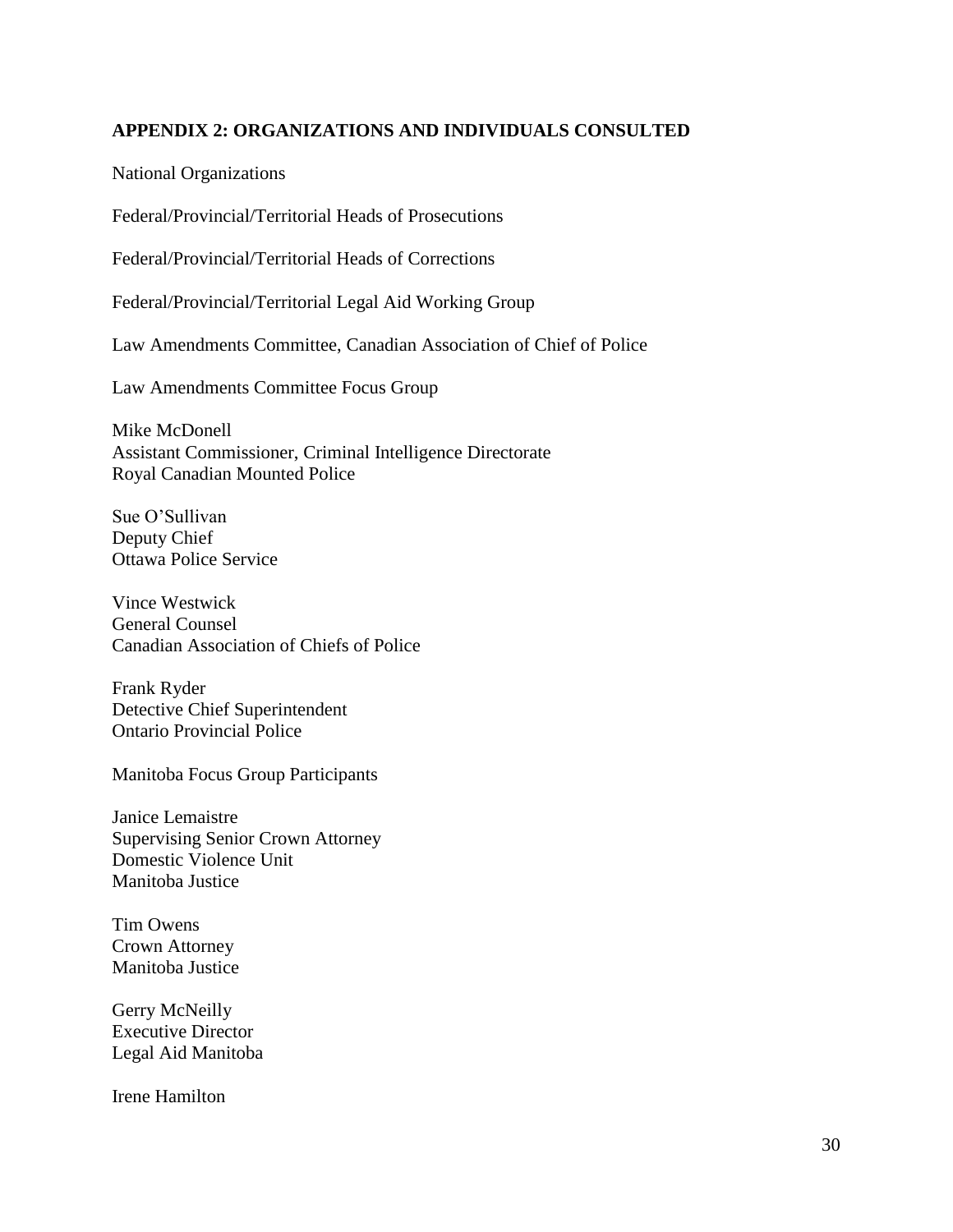(Former) Assistant Deputy Minister, Courts Division Manitoba Justice

Timothy Killleen Defence Counsel Winnipeg, Manitoba

Josh Weinstein Defence Counsel Winnipeg, Manitoba

Newfoundland Focus Group Participants

Michael A. Madden Counsel, Federal Prosecution Service

Thomas G. Mills Director of Public Prosecutions

Dennis C. MacKay, Q.C. Senior Staff Solicitor, Newfoundland Legal Aid Commission

Randolph J. Piercey Kelly, Piercey, Barristers and Solicitors

Robert E. Simmonds, Q.C. Simmonds Kennedy, Trial and Appellate Lawyers

Nova Scotia Focus Group Participants

Joseph Kennedy Chief Justice, Supreme Court of Nova Scotia

Frank Hoskins Nova Scotia Public Prosecution Service

Anne Derrick Nova Scotia Provincial Court

John Scott Nova Scotia Public Prosecution Service

Joel Pink Barrister and Solicitor

New Brunswick Focus Group Participants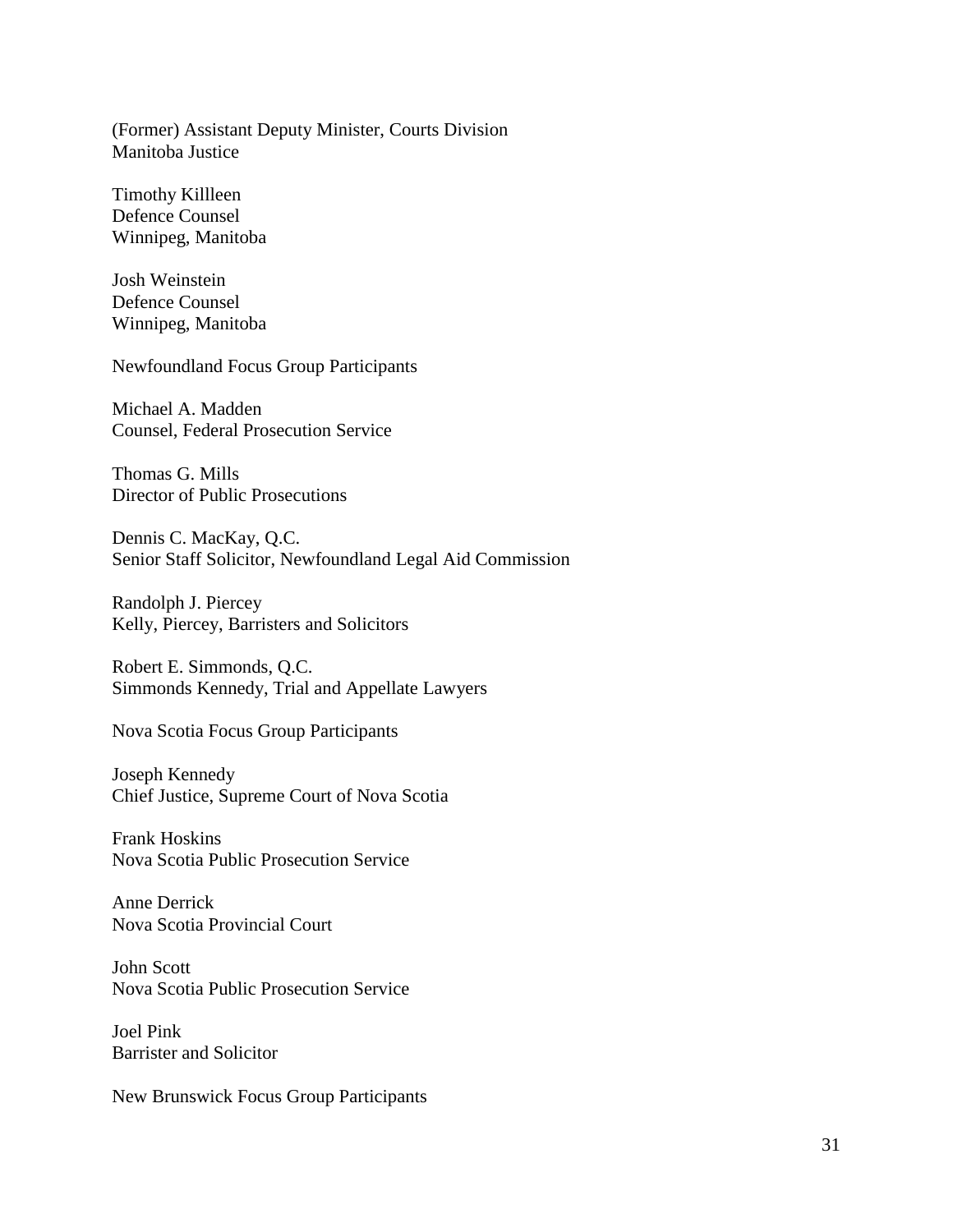David D. Smith Chief Justice, The Court of Queen's Bench of New Brunswick

A. Wilber MacLeod Barrister and Solicitor

W.J. Corby Crown counsel

Scott F. Fowler Barrister and Solicitor

Anthony Allman Crown counsel

Prince Edward Island Focus Group Participants

Jacqueline R. Matheson Chief Justice, Supreme Court of Prince Edward Island Trial Division

W. Kent Brown Director of Legal Aid

David P. O'Brien Senior Crown Counsel

Cyndria Wedge Director of Public Prosecutions

John K. Mitchell, Q.C. Barrister and Solicitor

Quebec Focus Group Participants

Maurice Galarneau Juge à la Cour du Québec

Claude Parent Juge à la Cour du Québec

Me Gilles Trudeau Directeur de bureau Affaires criminelles et pénales Centre communautaire juridique de Montréal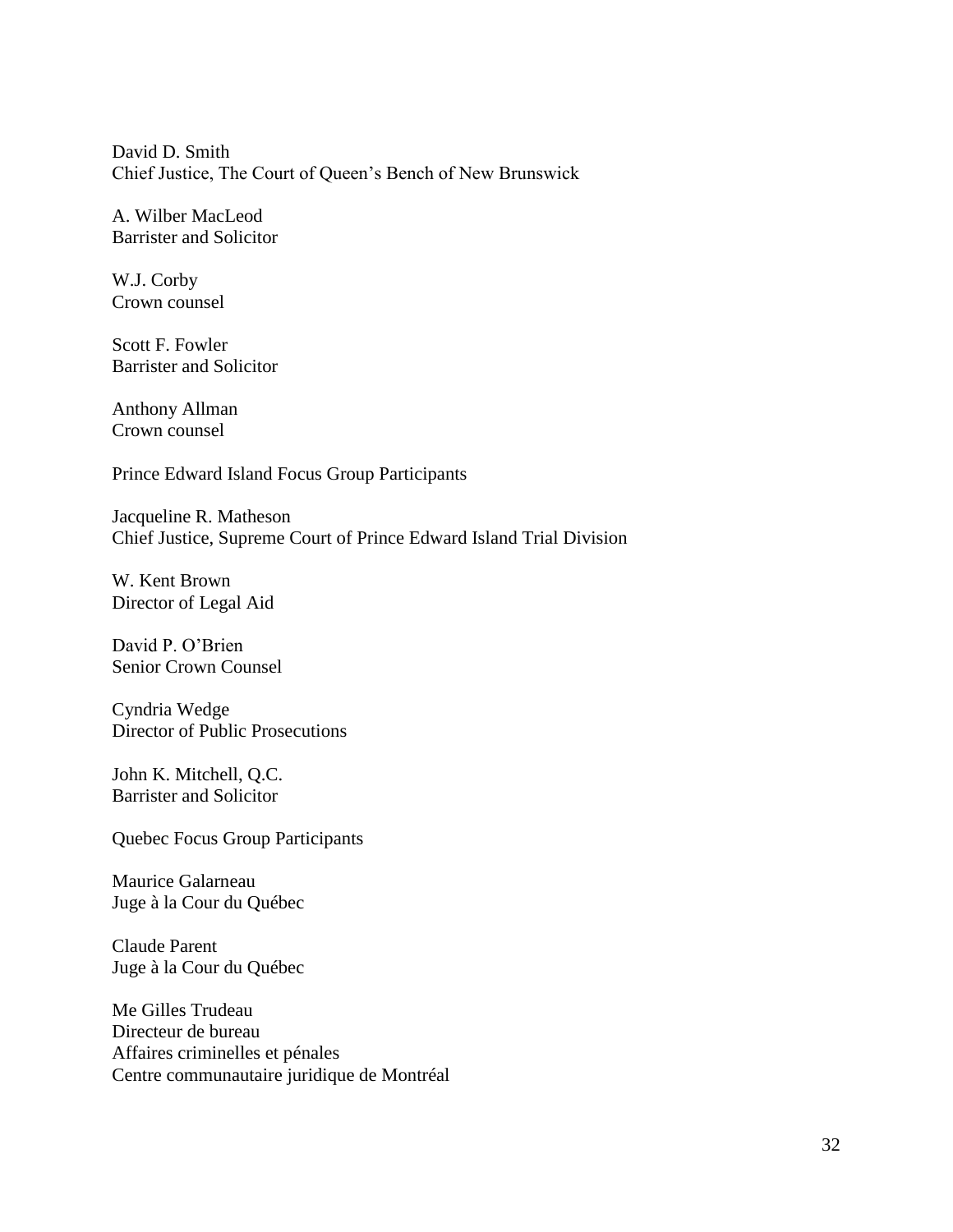Me Marie-Andrée Trudeau Substitut en chef du procureur général Direction générale des poursuites publiques

Me Josée Ferrari Membre du comité en droit criminel Barreau du Québec

Me Lucie Joncas Déléguée par l'exécutif de l'association des avocats de la défense de Montréal

Me Sabin Ouellet Substitut en chef du procureur général et directeur du bureau des affaires criminelles par interim

Me Annie-Claude Bergeron Substitut du procureur général

Ontario Focus Group Participants

Rob Buchanan Vice President, Client Legal Services, Legal Aid Ontario

Mike Cantlon Deputy Crown Attorney, Peel Region, Criminal Law Division, Ontario Ministry of the Attorney General

Angelo Longo President and CEO, Legal Aid Ontario

Deb Paulseth (Former) Assistant Deputy Attorney General, Courts Services Division Ontario Ministry of the Attorney General

John Pearson Director of Crown Operations, Central West Region Criminal Law Division, Ontario Ministry of the Attorney General

Murray Segal Deputy Attorney General

William (Bill) Trudell Canadian Council of Criminal Defence Lawyers

J. David Wake (Former) Associate Chief Justice,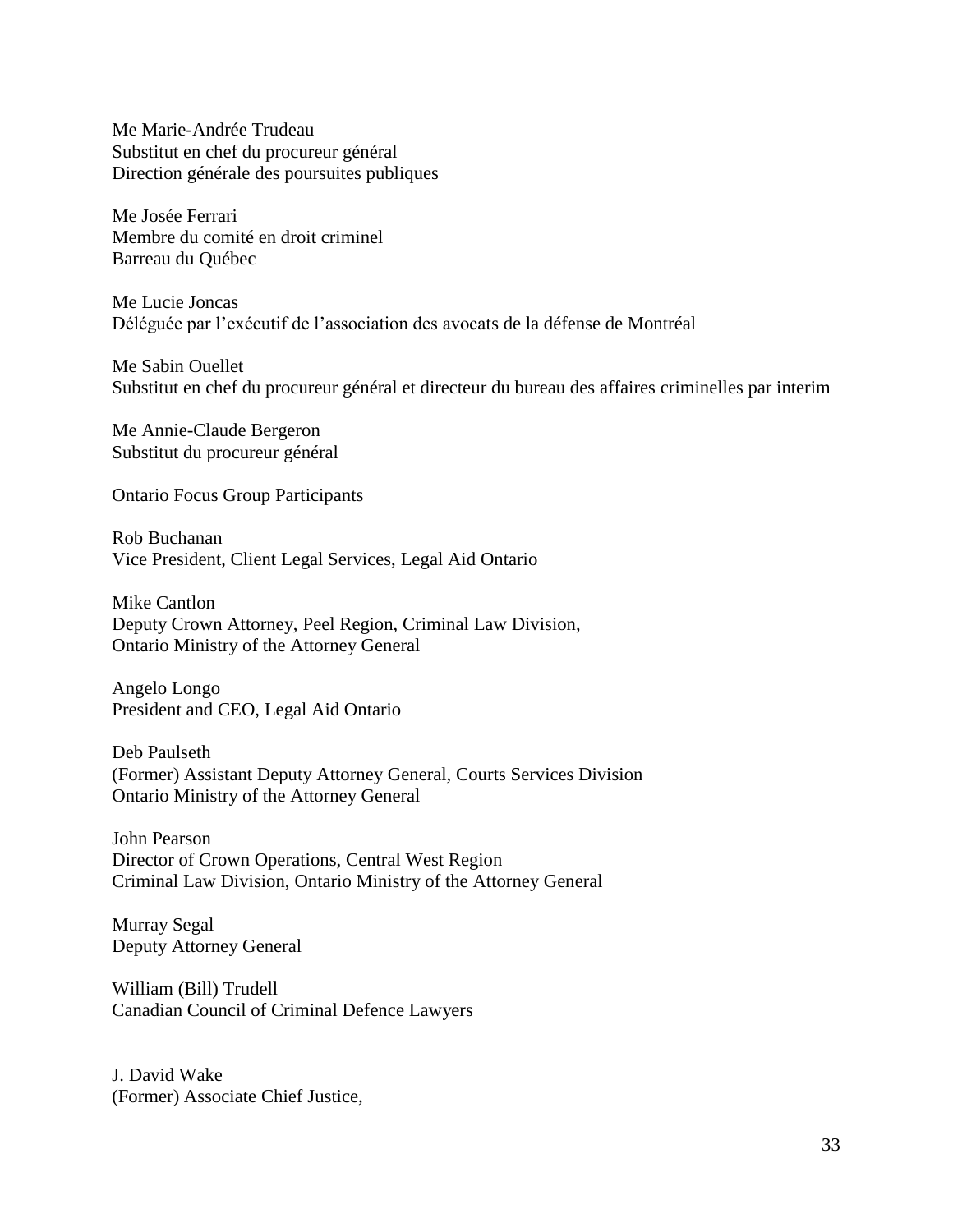Ontario Court of Justice

Lou Strazos Criminal Lawyers, Association

Saskatchewan Focus Group Participants

Associate Chief Judge Snell Provincial Court

Murray Brown, Q.C. Executive Director Public Prosecutions

Jane Lancaster, Q.C. Saskatchewan Legal Aid Commission

S/Sgt Ross Gervan Criminal Operations, F Division Royal Canadian Mounted Police

Bernie Pannell Deputy Chief Bureau of Support Services Saskatoon Police Service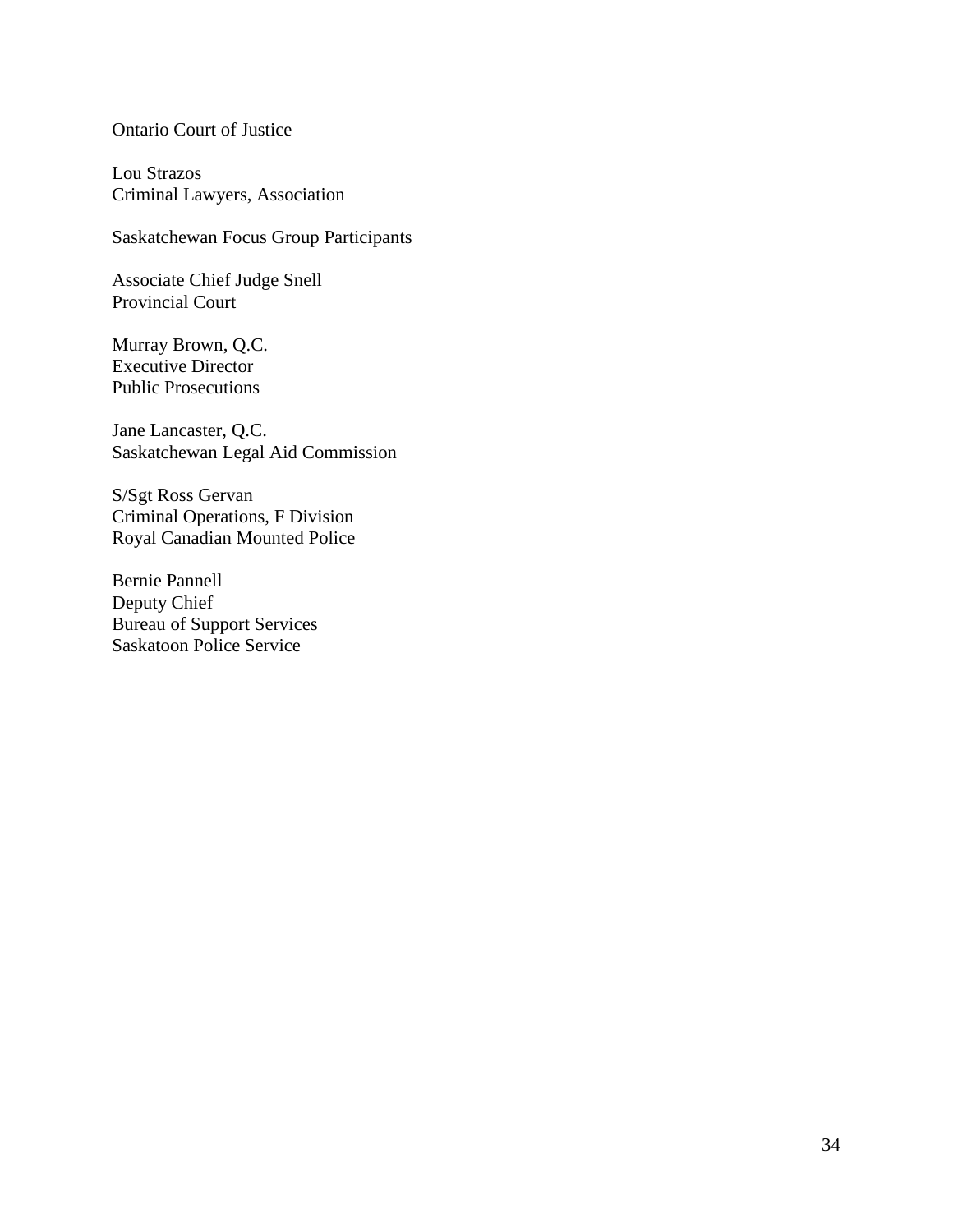## **APPENDIX 3 – SUMMARY OF RECOMMENDATIONS**

1. The Steering Committee recommends expanded involvement of Crown counsel during the pre-charge stage of police investigations.

- Crown counsel shall assist the work of the police by providing pre-charge legal advice on such issues as complex or special search warrants, charging decisions, Crown brief preparation, etc.
- Crown counsel should also be involved in providing educational opportunities and training to police officers on relevant pre-charge issues, including search and D.N.A. warrants and the essential elements and proof requirements of offences.

2. The Steering Committee recommends that police and prosecution services in each jurisdiction jointly develop and implement a standard checklist for Crown brief and disclosure packages.

- A standard provincial checklist should be jointly developed and implemented by police and prosecution services to outline the proper contents of a Crown brief and disclosure package.
- Police services should develop training programs to ensure high quality Crown brief and disclosure packages.
- Police services should implement quality control mechanisms to ensure their officers are fully aware of and comply with requirements relating to Crown brief and disclosure packages.

3. The Steering Committee recommends that police make better use of the available statutory forms of release (ss. 498 and 499 of the Criminal Code), including release with appropriate conditions on a recognizance without surety or with an undertaking as required. The Steering Committee further recommends that police education be supplemented in this regard. It recognizes that increased police training is an essential element of any plan to reduce unnecessary bail appearances.

4. The Steering Committee recommends that consideration be given to amending s. 498 (1)(c) of the Criminal Code to broaden police powers of release without sureties in an amount not exceeding \$5,000, and without deposit of money or other valuable security.

- The Steering Committee has identified inconsistency and under-utilization of police powers to release persons arrested by way of a release on a recognizance. This frequently results in overcrowding in bail courts with many persons subsequently being released on consent by Crown counsel.
- While a person arrested without warrant may be released on a recognizance without surety or deposit, the Steering Committee notes that persons arrested by warrant may also be required to sign an undertaking in Form 11.1, setting out various conditions analogous to those typically set out in Court.
- The Steering Committee recognizes the necessity and importance of police education concerning these procedures.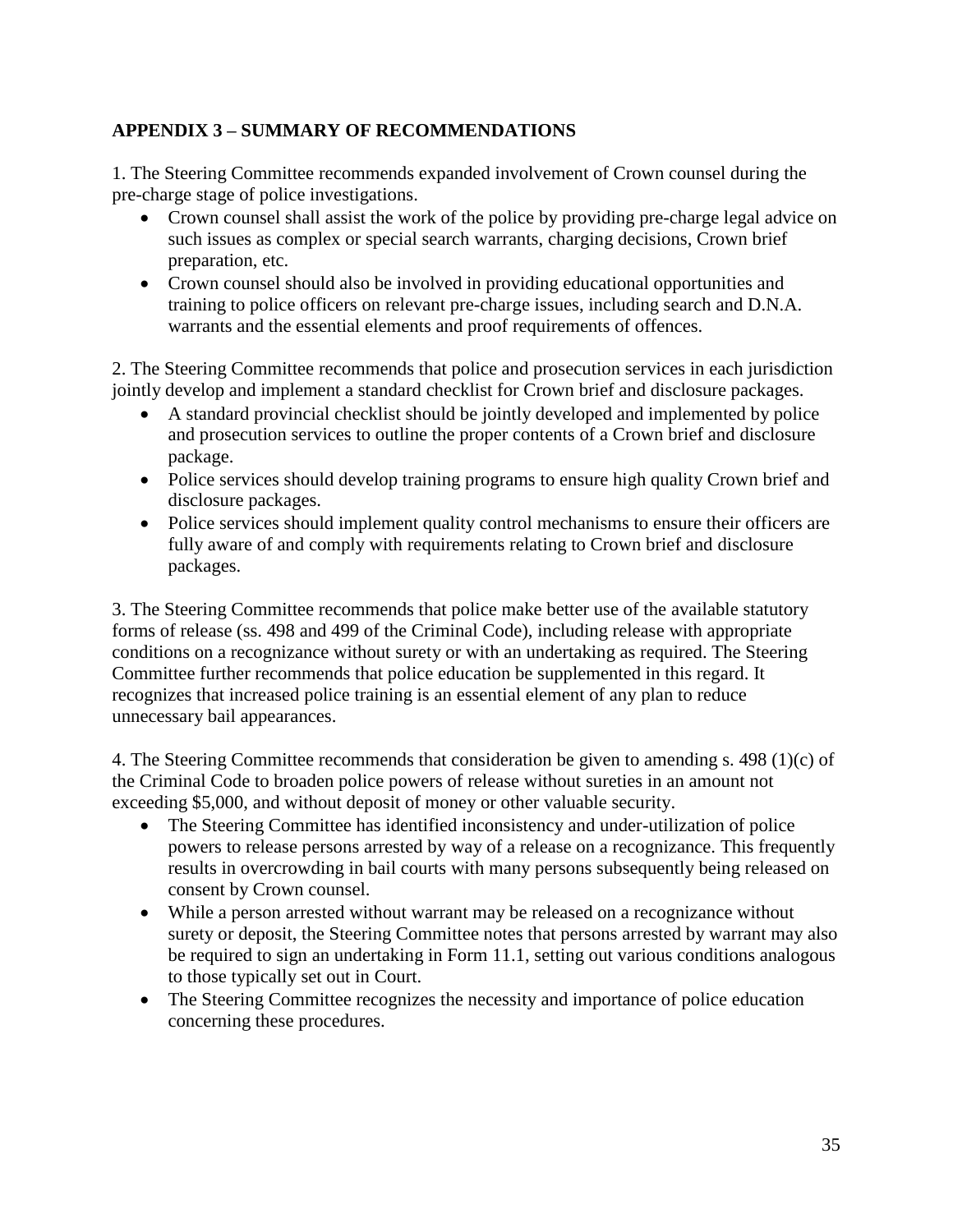5. The Steering Committee recommends that that the police service provide to the accused a Legal Aid & Court Information Sheet when an accused is released by the police and given an appearance notice.

- The information sheet should outline the availability of legal aid, provide general information about what typically happens at a first appearance and explain what expectations the court will have of the accused, including the fact that the accused should have, or be actively in the process of, retaining counsel.
- Information should also be provided about the availability of interpreters and provision for other particular needs that an accused may have.
- In order to ensure that the information sheet is accessible and useful, its language should be plain and it should clearly state that it is an important document that should be consulted.
- Jurisdictions may wish to consult with their local police services about the possibility of having the information sheet incorporated in documents currently provided to an accused and/or for an officer to review the salient points of the information sheet with the accused.

6. The Steering Committee recommends that the appropriate legal aid body consider the use of bail application officers to assist duty counsel and to reduce delays in commencing bail hearings.

- Duty counsel have a dual role, interviewing persons arrested and contacting sureties, while simultaneously being counsel in court assisting with remands and hearings. This can cause considerable inefficiency, especially when accused are not transported to court in a timely fashion.
- Bail application officers, acting as paralegals, would assist duty counsel with the out of court bail hearing preparation. This can include the contacting of potential sureties, assisting in the development of proposed plans of release and explaining the responsibilities of a surety to prospective candidates.
- The Steering Committee sees allocation of sufficient resources, facilities and access to accused as necessary to a proper assessment of bail application officers' effectiveness.

7. The Steering Committee identified inefficiency in the current operation of weekend and statutory holiday ("WASH") courts. Promoting these courts as regular bail courts and not remand courts may be desirable in high volume jurisdictions.

- The appropriate use or establishment of WASH courts has the potential to significantly reduce inefficiencies in the use of bail court time.
- It also has the potential to reduce the cost of prisoner transportation and the strain on police and correctional resources.
- Where contested matters are not regularly commenced in WASH courts, extra weekday bail courts may become necessary to assist with overflow.
- The presence of both Crown Counsel and duty counsel is a best practice for any WASH court intended to function as a regular bail court.
- Such courts need to be properly resourced in order to ensure their effectiveness
- The Steering Committee recognizes that flexibility in structure and delivery is required to ensure that such Courts meet the needs of individual jurisdictions.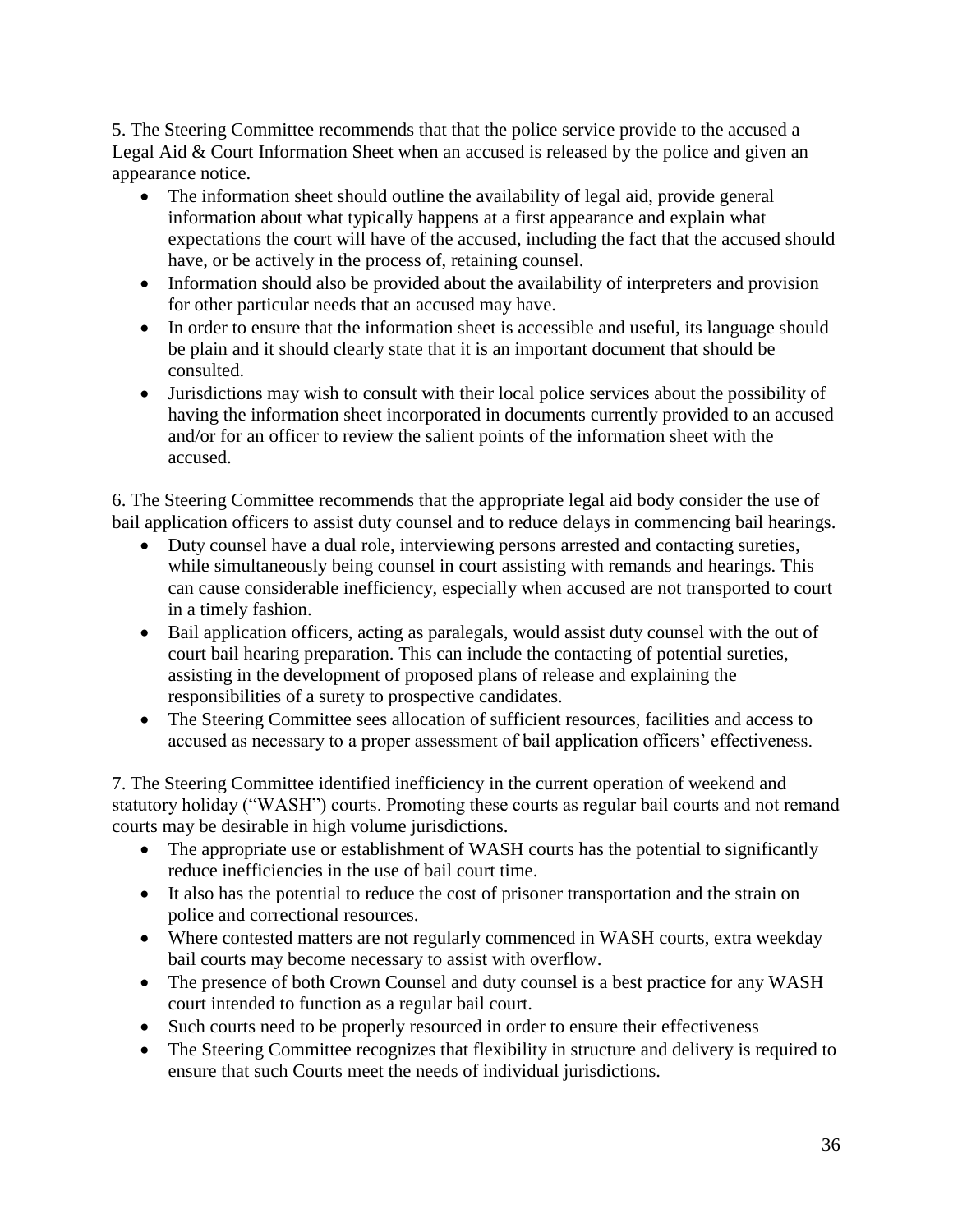8. The Steering Committee recommends the use of bail supervision programmes. It is recommended that these bail supervision programmes provide monitoring, referrals and supervision beyond simply verifying an accused person's reporting conditions.

- Numerous reports have commented on the effectiveness and utility of bail supervision programs.
- Bail supervision programs are community based services that assist individuals who, because of their financial circumstances or lack of social ties, are at risk of being denied bail on the primary ground - risk of non- appearance. In exchange for the accused's pretrial release, bail program staff undertakes to supervise the accused and to promote his or her compliance with bail conditions and attendance at subsequent court dates.
- Ideally, programs should also offer referrals and materials to accused to meet their needs (e.g. counseling, treatment opportunities etc.).

9. The Steering Committee sees the role of Crown counsel in the bail court as central to its proper functioning and encourages continued emphasis on Crown training in efficient bail court procedures and the proper ambit of Crown discretion.

- The Steering Committee equally encourages continued efforts within the prosecution service to communicate a sense of support to Crown counsel in bail court, particularly in the exercise of discretion in difficult cases.
- Continuity of Crown counsel in bail courts is seen as a best practice. Such continuity allows for streamlined procedures, uniform approach and a sense of ownership of the cases and the process.
- Assigning experienced Crown counsel prepared to exercise their discretion should be encouraged.

10. The Steering Committee recommends that consideration be given by the FPT bail reform working group to the repeal of paragraph  $515(6)(c)$  of the Criminal Code, so that a justice presiding in bail court will no longer be required to order that an accused charged with an offence contrary to the administration of justice be detained in custody unless the accused shows cause why detention in custody is not justified.

11. In jurisdictions where surety testimony is routine, the Steering Committee recommends that alternatives to viva voce evidence should be encouraged, particularly where a release on consent is proposed.

- In addition, standard affidavits and information packages for potential sureties should be prepared in advance by local duty counsel and provided to Crown counsel.
- Crown counsel should be encouraged to accept affidavits and receive continuing education on the efficient use of cross-examination in consent release cases.
- Extended Justice of the Peace availability for surety approval should be promoted to allow for surety attendance.
- Availability and sufficiency of full time duty counsel is a key factor in ensuring the success of alternative surety mechanisms.

12. The Steering Committee recommends that each court location have a protocol for contact between the court and detention centres. This could assist the court with list management,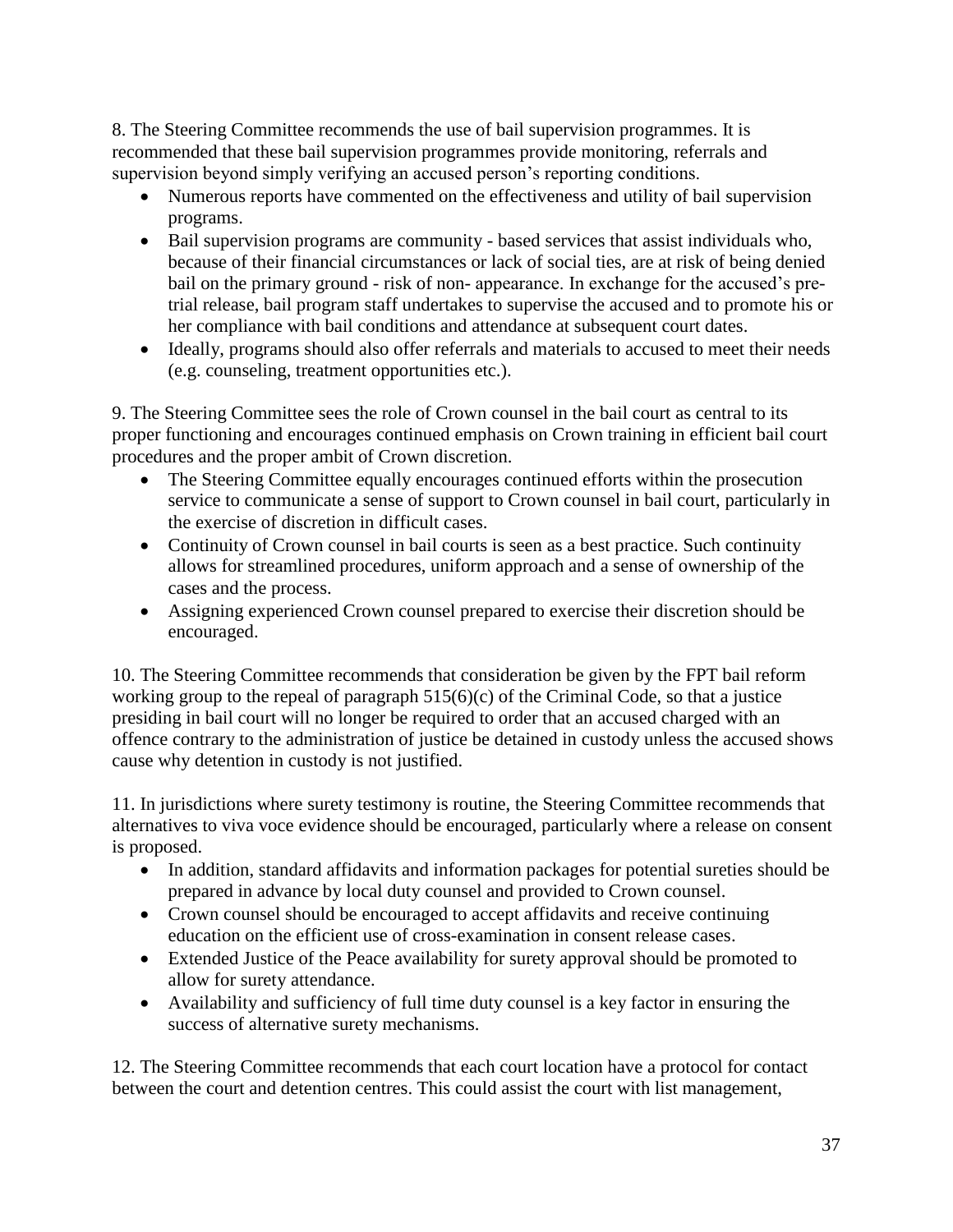provide a method for the detention centres to inform the courts of any developing transportation problems and allow the court to assist in identifying a priority list for transportation.

13. The Steering Committee recommends that audio and video remand systems be used, where possible, for individuals detained while awaiting a hearing. It is an essential component of such systems that defence counsel have secure and convenient access to their clients.

- Video remands should be used when counsel availability for a hearing date is unknown.
- Accused persons should only be transported to court when their actual attendance is required.

14. The Steering Committee recommends that police should ensure that Crown briefs for persons arrested overnight are available in a timely fashion to allow for Crown preparation and meeting with counsel prior to court.

15. The Steering Committee recommends that as much information as possible be provided to the Crown at the time of the bail hearing. This will put the Crown in a position to provide defence counsel with as much information as possible early in the life of the case.

- Before the bail hearing, the police should provide Crown counsel with, at a minimum, the following material.
	- o The synopsis and record of arrest;
	- o the criminal record of the accused; and
	- o a synopsis of any videotaped statements where a transcript of the statement has not been prepared.

16. The Steering Committee recommends that when an accused is detained in custody, the provision of disclosure should be expedited.

- Absent exceptional circumstances, the accused should be provided with disclosure as soon as possible before the bail hearing.
- Crown counsel should ensure that disclosure for in-custody cases is screened within two days of receiving the disclosure from the police service.

Where appropriate to the local jurisdiction, the Steering Committee recommends that dedicated case management teams be established within each Crown Attorney's office.

17. Where dedicated teams are not feasible, it is recommended that vertical file management procedures be developed to promote Crown ownership and accountability over files.

- Early assignment of cases helps ensure both consistency and accountability in the handling of individual files.
- Not having each Crown counsel be held accountable for the individual criminal files that he or she handles often results in an inefficient use of Crown counsel's time when another Crown counsel has to repeat the identical exercise of becoming familiar with the file before being able to take the necessary action.
- Each case management team should be designed to ensure that a minimum number of Crown counsel review and make decisions on a particular file.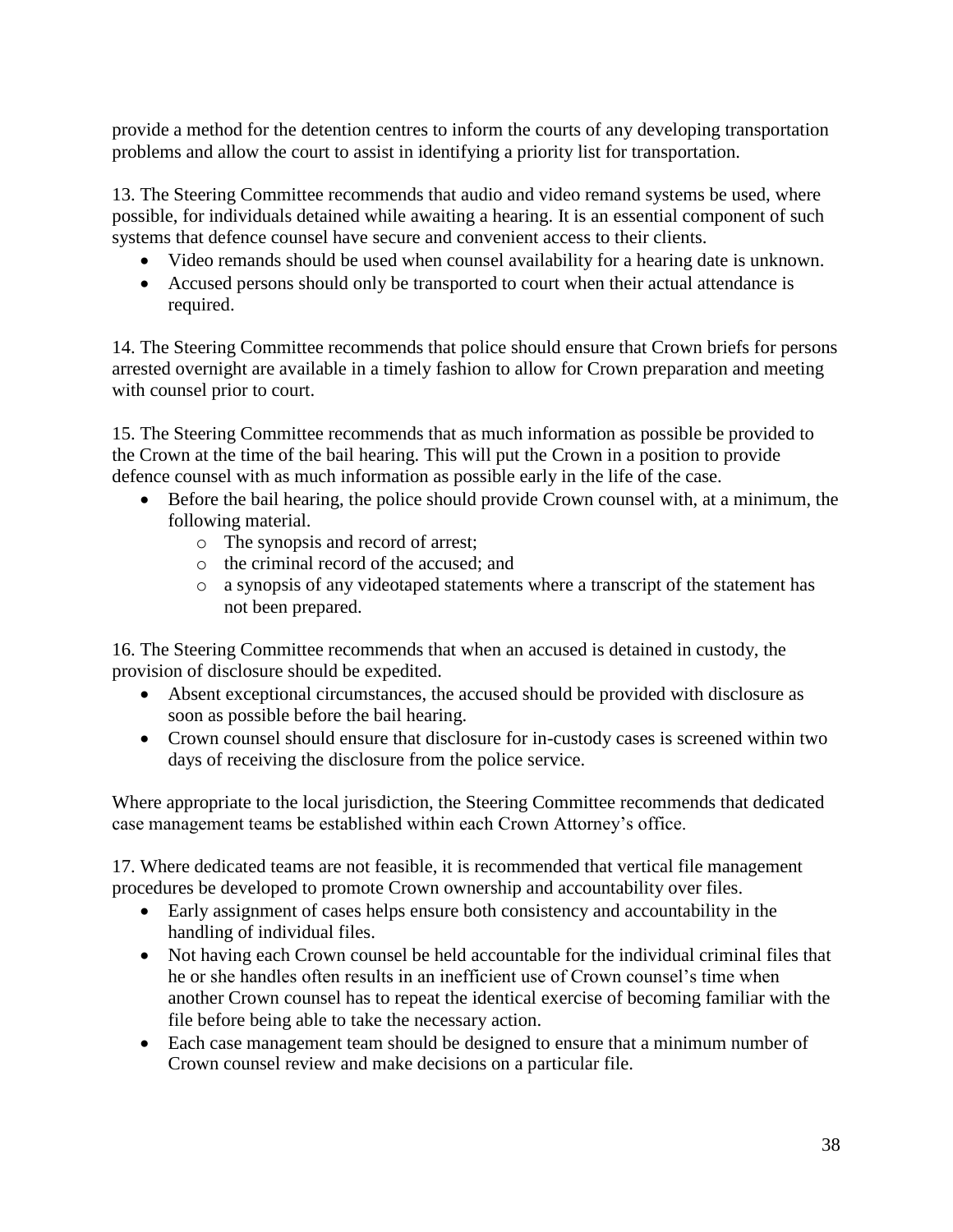- Each case management team will perform the following functions:
	- o Bail court (some jurisdictions may not include bail court in the case management team's duties);
	- o Screening (including making decisions regarding elections, the appropriateness of the charges for diversion or withdrawal);
	- o First appearance court;
	- o Crown and judicial pre-trials (including early case resolution);
	- o Further disclosure requests;
	- o Set date court;
	- o Respond to applications returnable in set date court (e.g. disclosure and adjournment applications);
	- o Plea court
	- o Confirmation hearings (where counsel and accused appear four or six weeks before the trial and confirm that they are ready to proceed);
	- o Ensure that effective communications are maintained with the investigating police officer; and
	- o Police and case management coordinator training.
	- Where case management teams are not appropriate or necessary for a particular jurisdiction, the Steering Committee recommends adopting alternative procedures or best practices that will realize the goal of ensuring consistency and accountability in the handling of cases.
	- The Steering Committee recognizes that consistency and accountability with respect to the management of each file is a joint responsibility of defence counsel, Crown counsel and the judiciary.

18. The Steering Committee recommends that dedicated Crown case management teams, or their alternatives, screen files in a meaningful way and in accordance with any relevant Ministry policies. It is also recommended that the Crown case management teams, or their alternatives, should ensure the following tasks are completed prior to first appearance court:

- Bail court (some jurisdictions may not include bail court in the case management team's duties);
- Ensure vetted defence copy of disclosure is available;
- Note a specific sentence recommendation for an early guilty plea to be conveyed to the accused at first appearance (subject to change based upon information conveyed by defence, police or victims, or in the event that a plea is not entered at an early stage);
- Determine necessary witnesses to prove the case for the Crown;
- Determine files that should be pre-assigned;
- Determine the proper charges on which to proceed;
- Determine eligibility for diversion programs; and
- Determine the Crown's election.

19. The Steering Committee recommends that case conferences between counsel for the Crown and defence take place to see if the case can be resolved, the issues narrowed or defined or the need for a judicial pre-trial hearing eliminated.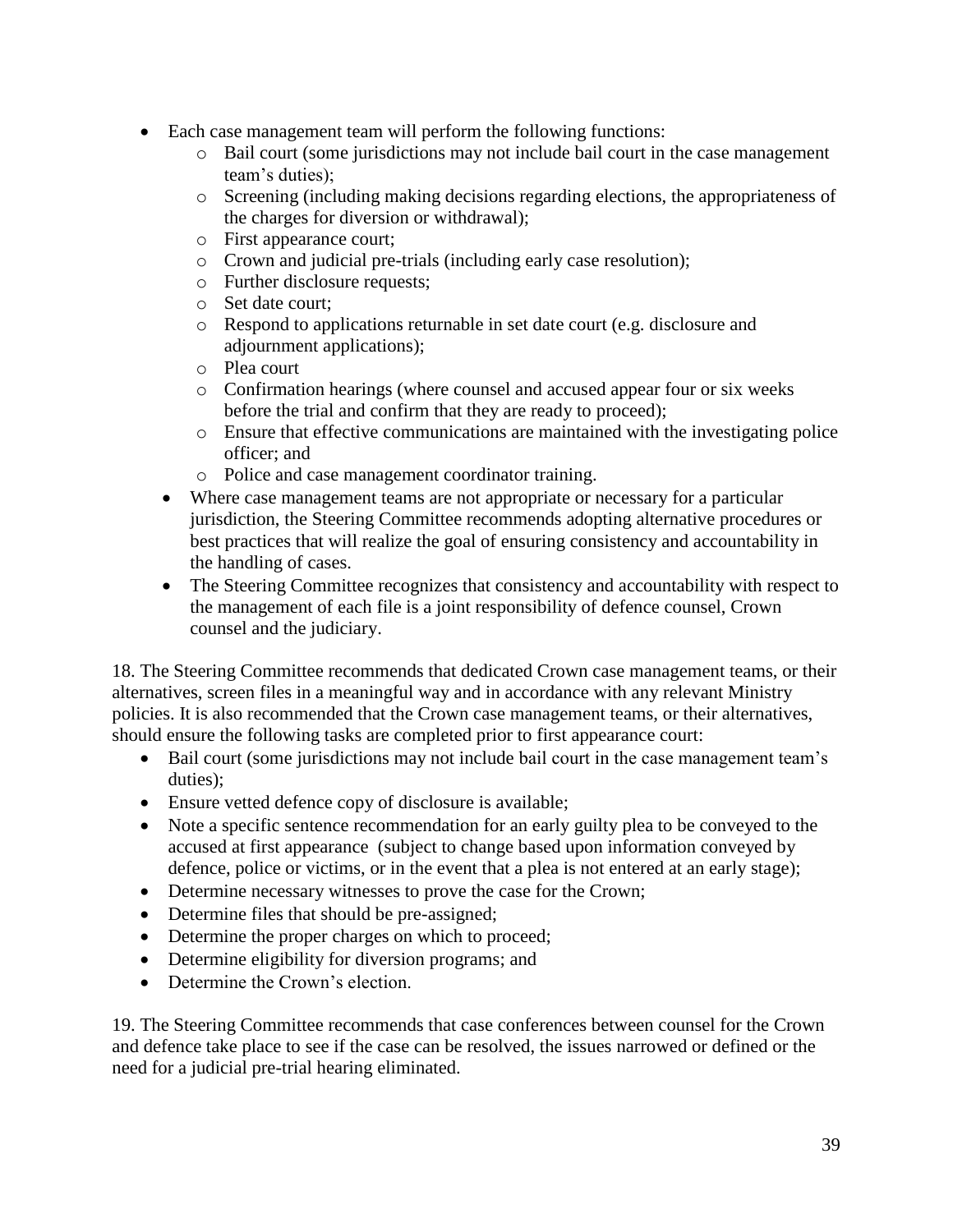- A thorough and meaningful Crown-defence case conference should be held before any judicial pre-trials are scheduled. The Crown and defence counsel involved in these meetings should be well aware of the contents of the file and be in a position to make decisions on the file.
- At these case conferences, counsel should strive to resolve the case, narrow or define the issues for trial and determine whether a judicial pre-trial would be of benefit.
- If both Crown and defence counsel are satisfied that a judicial pre-trial will not assist in moving the case forward, the judicial officer may waive the requirement of a judicial pretrial $36$

20. Judicial pre-trials will be appropriate in the following circumstances:

• Where mandated by the Criminal Code;

 $\overline{a}$ 

- Where a judicial officer is of the view that a judicial pre-trial would be of assistance in resolving the case, shortening the length of time required for trial, or otherwise moving the case forward<sup>37</sup>;
- Regardless of the length of time required for trial, judicial pre-trials are recommended after a meaningful Crown-defence case conference where both parties agree that a judicial pre-trial would assist in moving the case forward; and
- When necessary in the context of preliminary hearings to assist the parties in determining the witnesses required and issues to be dealt at the preliminary inquiry.

21. The skills that make an effective trial judge are not necessarily the same skills that make an effective pre-trial resolution judge. Judges interested in broadening their early resolution skills should be encouraged to do so.

- While the Steering Committee recognizes that the judiciary in Canada is highly qualified and able, not every judge may be suited to or interested in conducting pre-trial conferences.
- The National Judicial Institute offers excellent courses for judges interested in broadening their skills in this area.

22. The Steering Committee recommends that the first non-bail related court appearance of the accused take place no later than four weeks from the date of arrest.

- For specialized cases such as domestic violence cases, cases involving young persons, or child abuse, the first appearance date should be earlier than four weeks from the arrest (provided that disclosure can be prepared to accommodate a shortened time frame).
- If reasonably possible, the following events ought to occur at an the first non-bail related appearance of the accused in court:
	- o Full disclosure and the Crown screening form made available;
	- o Accused advised of the Crown's position on early resolution;
	- o Accused provided opportunity to speak to duty counsel regarding the Crown's position on early resolution;

<sup>&</sup>lt;sup>36</sup> In any case to be tried with a jury, the holding of a judicial pre-trial is required and cannot be waived, pursuant to subsection 625.1(2) of the *Criminal Code*.

<sup>&</sup>lt;sup>37</sup> In Quebec, the consent of the parties is required for the judicial pre-trial hearing to address issues that go beyond subsection 625.1 of the *Criminal Code*.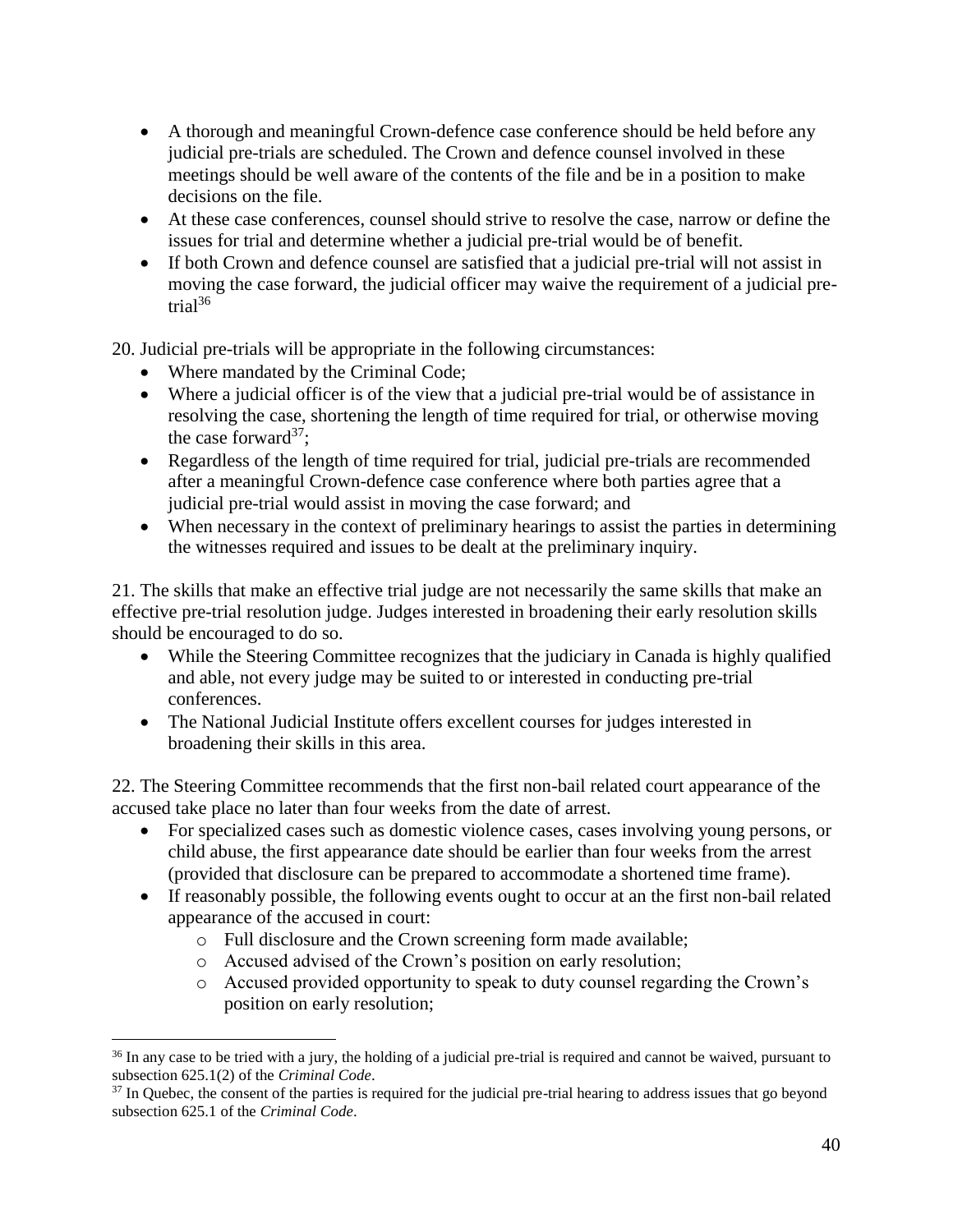- o Legal aid available on site to receive applications from eligible accused who have yet to apply for legal aid;
- o Legal aid application completed (where an accused wishes legal aid and has not yet applied);
- o Accused advised in court by the presiding judge of the steps that the court expects the accused to have completed prior to the next court appearance as well as other steps required before a trial date or preliminary hearing date can be set; and
- o Unless there are special circumstances dictating otherwise, any applicable Crown election should be made.

23. The Steering Committee recommends that in the absence of exceptional circumstances full disclosure should be provided routinely to the accused in person, or to counsel appearing with the accused, on the first appearance, in the case of those accused out of custody, and within  $7 -$ 14 days of arrest, for those accused persons in custody.

- No formal request by an accused or by his or her counsel should be a prerequisite for initial disclosure to be given.
- The Crown brief should be finalized by the police no later than three weeks from the date of arrest and provided to the Crown one week prior to the first appearance (to allow for Crown screening).
- To protect the privacy or safety interests of victims, witnesses, or confidential informants, the defence copy of disclosure should be "vetted" by removing any personal identifiers of victims, witnesses or confidential informants.

24. The Steering Committee recommends the following guidelines with respect to the second and third appearances of the accused:

- It is expected that counsel will have been retained by the second appearance;
- A further adjournment of the case may be necessary to allow for a Crown-defence case conference, and to resolve any further disclosure issues;
- The reason for any adjournment should be clearly noted on the record or on the information, and any s.11 (b) Charter issues arising from the adjournment should be canvassed prior to fixing a return date;
- On the third court appearance an accused should be prepared to set a trial or preliminary hearing date, or to set a date for a judicial pre-trial (provided full disclosure has been given);
- At the third appearance of an accused it is expected that a Crown-defence case conference will have been conducted, and any further disclosure issues fully canvassed, although it may be that the actual provision of the further disclosure has not occurred where a report and the results of any scientific testing are not yet available; and
- In cases where the accused has an election and the option of requesting a preliminary hearing, the accused should be put to his or her election. This will allow the court to be in a position to ascertain whether a preliminary hearing will be necessary. Dates for the filing of any statements or agreements that are required in respect of the preliminary hearing, pursuant to sections 536.3 or 536.5 of the Criminal Code, should be fixed by the Court on this appearance, except where a further judicial pre-trial is necessary.